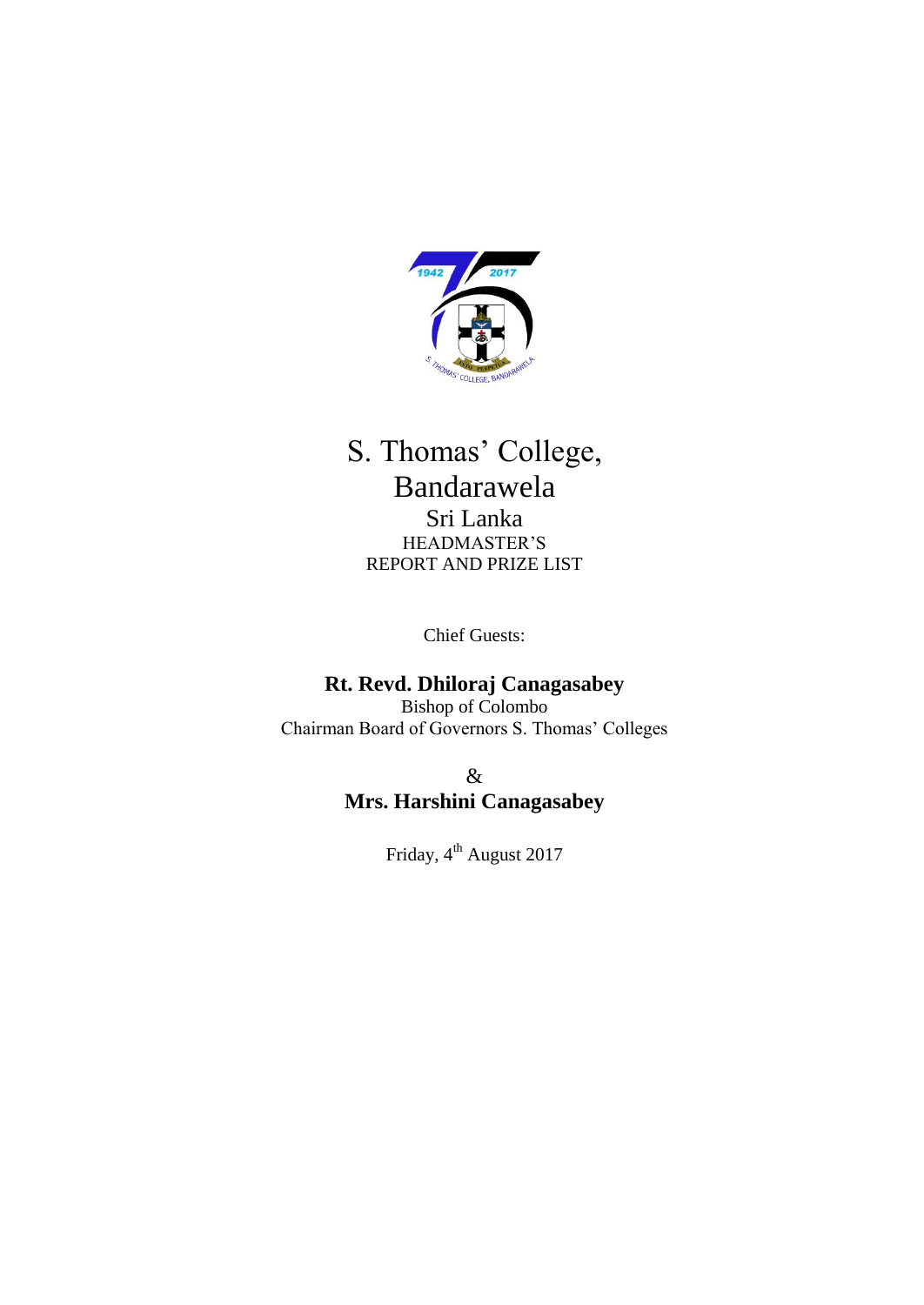# **PROGRAMME**

- 1. Lighting the traditional oil lamp
- 2. Hymn for Sri Lanka
- 3. Opening Prayer
- 4. Headmaster's Report / Multimedia Presentation
- 5. Launching of the College Magazine
- 6. Address by the Chief Guest
- 7. Prize Distribution
- 8. Vote of thanks proposer Dr. Neranjan Dissanayake
- 9. Vote of thanks seconder Rashmi S. Ediriweera College Head Prefect
- 10. College Song
- 11. National Anthem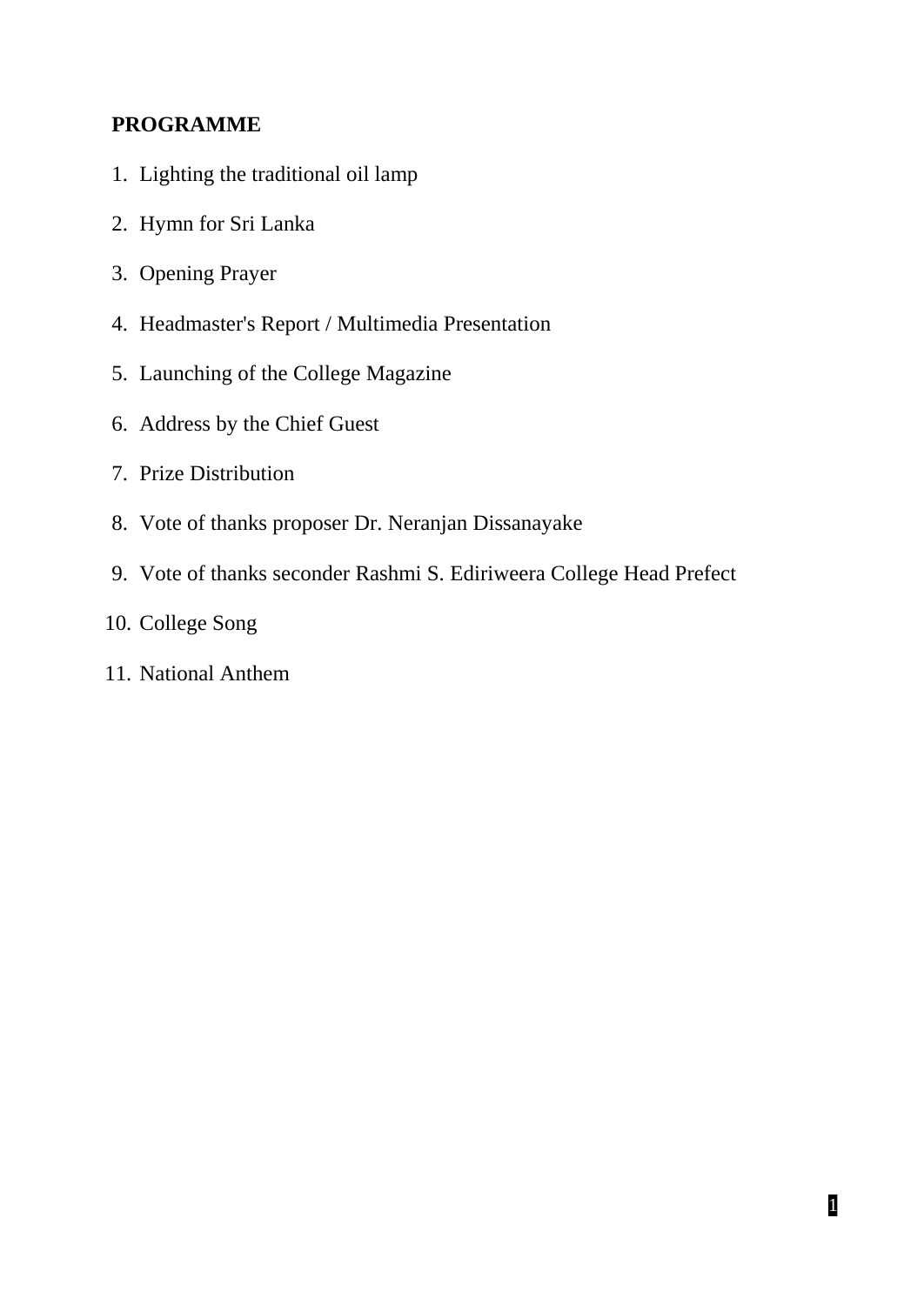#### **HYMN FOR SRI LANKA**

- 1. O Father, thou has promised The isles shall wait for thee The joyous isles of Ocean The jewels of the sea Lo, we this island's watchmen Would give and take no rest For thus, hath thou commanded Till our dear land be blessed.
- 2. Then bless her mighty Father With blessings needed most In every verdant village By every palmy coast On every soaring mountain O'er every spreading plain May all her sons and daughters Thy righteousness attain.
- 3. Give peace within her borders "Twixt man and man goodwill" The love all unsuspicious The love that works no ill In loyal lowly service Let each from other learn The guardian and the guarded Till Christ Himself return
- 4. To Him our land shall listen To Him our land shall kneel All rule be on His shoulders All wrong beneath His heel O consummation glorious Which now by faith we sing Come, cast we up the highway That brings us back the King.

Walter Stanley Senior (1876-1938) Poet of Sri Lanka, Seeker of Souls, Servant of God.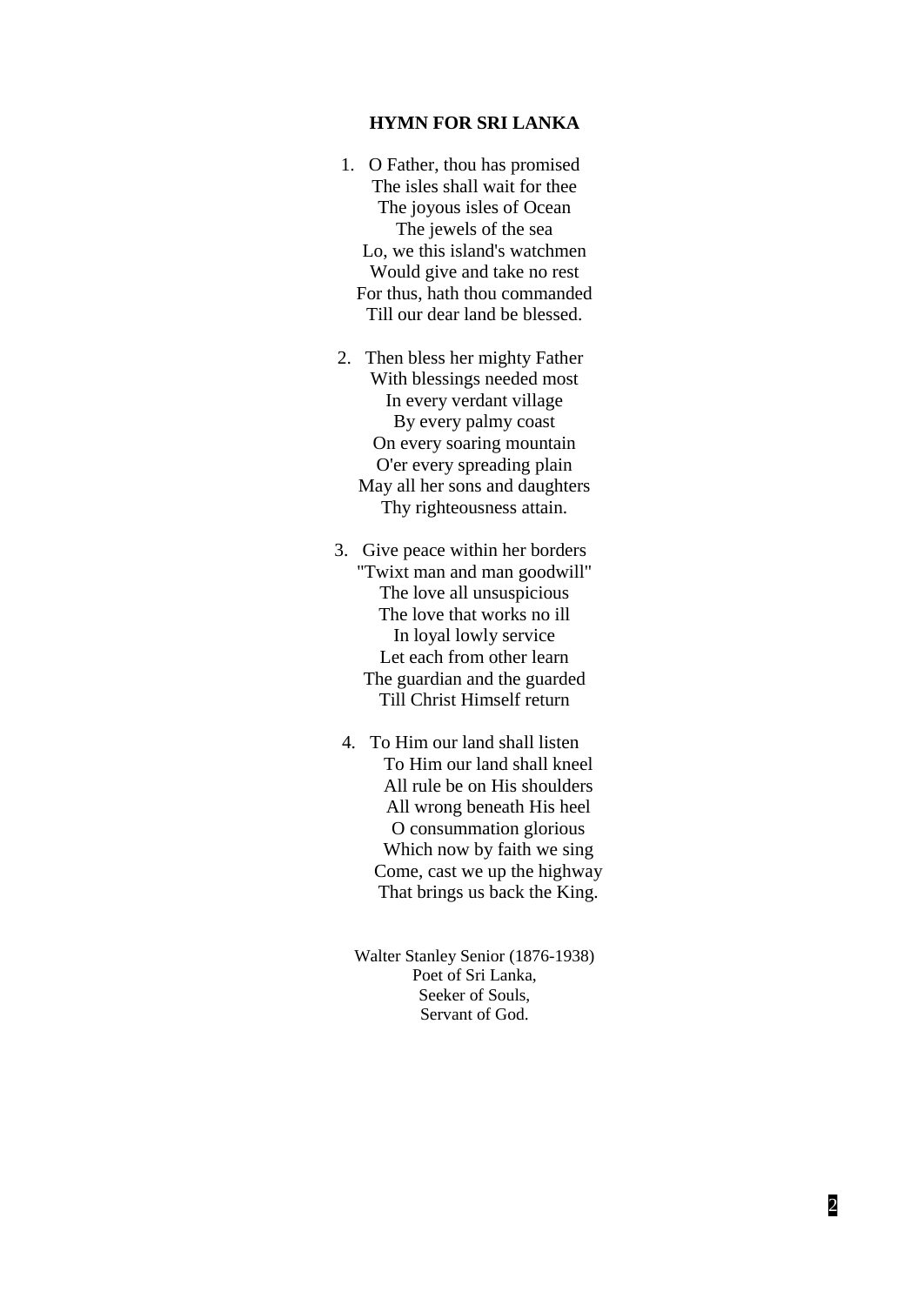# **PRIZE DAY REPORT 2016**

Our Chief Guests today Rt. Revd. Dhiloraj Canagasabey and Madam Harshini Canagasabey Reverend Fathers, Our Manager, Mr. Kavinda Dias Abeysinghe Members of the Board of Governors, Distinguished Guests, Old Boys, Parents, Well-wishers Members of the Staff, and my dear students,

Although Rt. Revd. Dhiloraj Canagasabey Bishop of Colombo and the Chairman Board of Governors, S. Thomas' Colleges' needs no introduction in Bandarawela, I wish to give a brief introduction of His Lordship. Rt. Revd. Canagasabey was Born in Batticaloa and received his early education at St. Michael's College, Batticaloa and worked in the hotel industry for a short period. He had his theological training at the Theological College of Lanka, Pilimatalawa and ordained a Deacon in 1983 and a priest a year later. He obtained his twin tertiary degrees in Theology and later Divinity from the University of Serampore, India. He served in several parishes before his appointment as the Archdeacon of Nuwara Eliya in 1997. He was also the Chaplain of S. Thomas' College, Bandarawela where he acted for a short time as Headmaster. The trilingual Bishop is a fluent speaker in all three main languages spoken in Sri Lanka. He was elected unanimously and consecrated as the  $15<sup>th</sup>$  Bishop of Colombo on May  $14<sup>th</sup>$  2011.

We are also pleased to have in our midst Madam Harshini Canagasabey. She had her education in several schools, ending at Girls' High School, Kandy. This was due to her father being a Methodist Minister and his transfers from circuit to circuit. She worked as a Secretary at Hatton National Bank Ltd for many years and resigned to be of assistance to His Lordship in his Episcopate.

I take this opportunity to thank our Manager Mr. Kavinda Dias Abeysinghe who is a distinguished old boy of S. Thomas' College and a lawyer by profession for being a Tower of Strength to me in executing my duties as the Headmaster.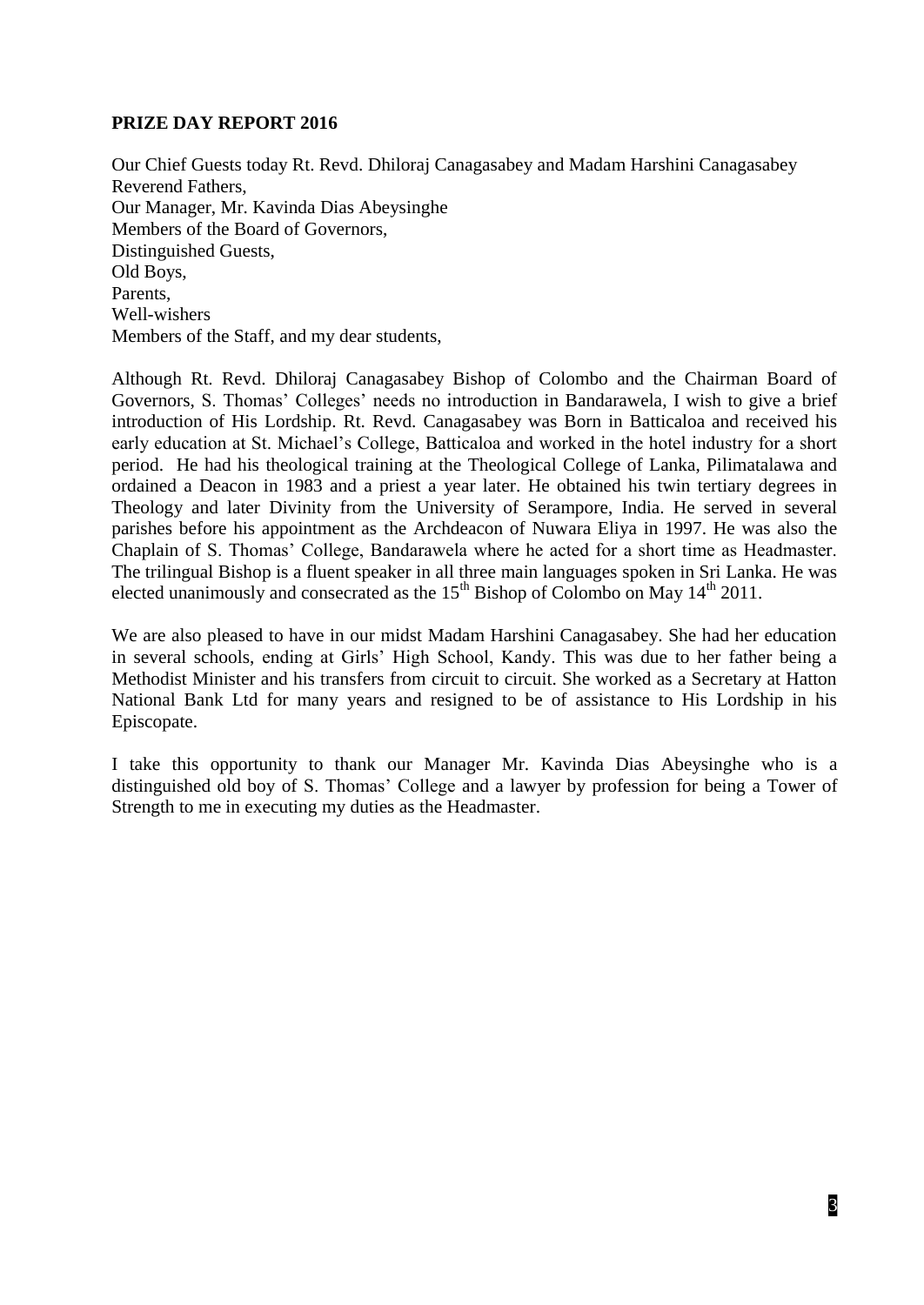# **S. THOMAS' COLLEGE STUDENT RECORDS**

QUANTAM-DAY SCHOLARS/BOARDERS/RELIGION No. of Students as at  $31<sup>st</sup>$  December 2016

| Religion         | <b>Day Scholars</b> | <b>Boarders</b> | <b>Total</b> |
|------------------|---------------------|-----------------|--------------|
| Christians       | 136                 | 9               | 145          |
| <b>Buddhists</b> | 992                 | 69              | 1061         |
| Hindus           | 338                 | 5               | 343          |
| Islam            | <u>135</u>          | $\perp$         | <u>136</u>   |
|                  | <u>1601</u>         | 84              | 1685         |
| <b>Sections</b>  | <b>Day Scholars</b> | <b>Boarders</b> | <b>Total</b> |
| Primary          | 612                 | 7               | 619          |
| Middle           | 528                 | 61              | 589          |
| Upper            | 279                 | 16              | 295          |
| A/L              | <u>182</u>          | <u>()</u>       | <u>182</u>   |
|                  | 1601                | 84              | 1685         |







# **Dayboy / Boarder Ratio**



# **ACADEMIC PERFORMANCE**

# **Grade 5 Scholarship**

Out of 116 students who presented themselves for the Grade 5 Scholarship 113 students obtained pass marks.

- 21 students obtained over 153 marks, 174 being the highest
- 22 students obtained over 140 marks
- 23 students obtained over 120 marks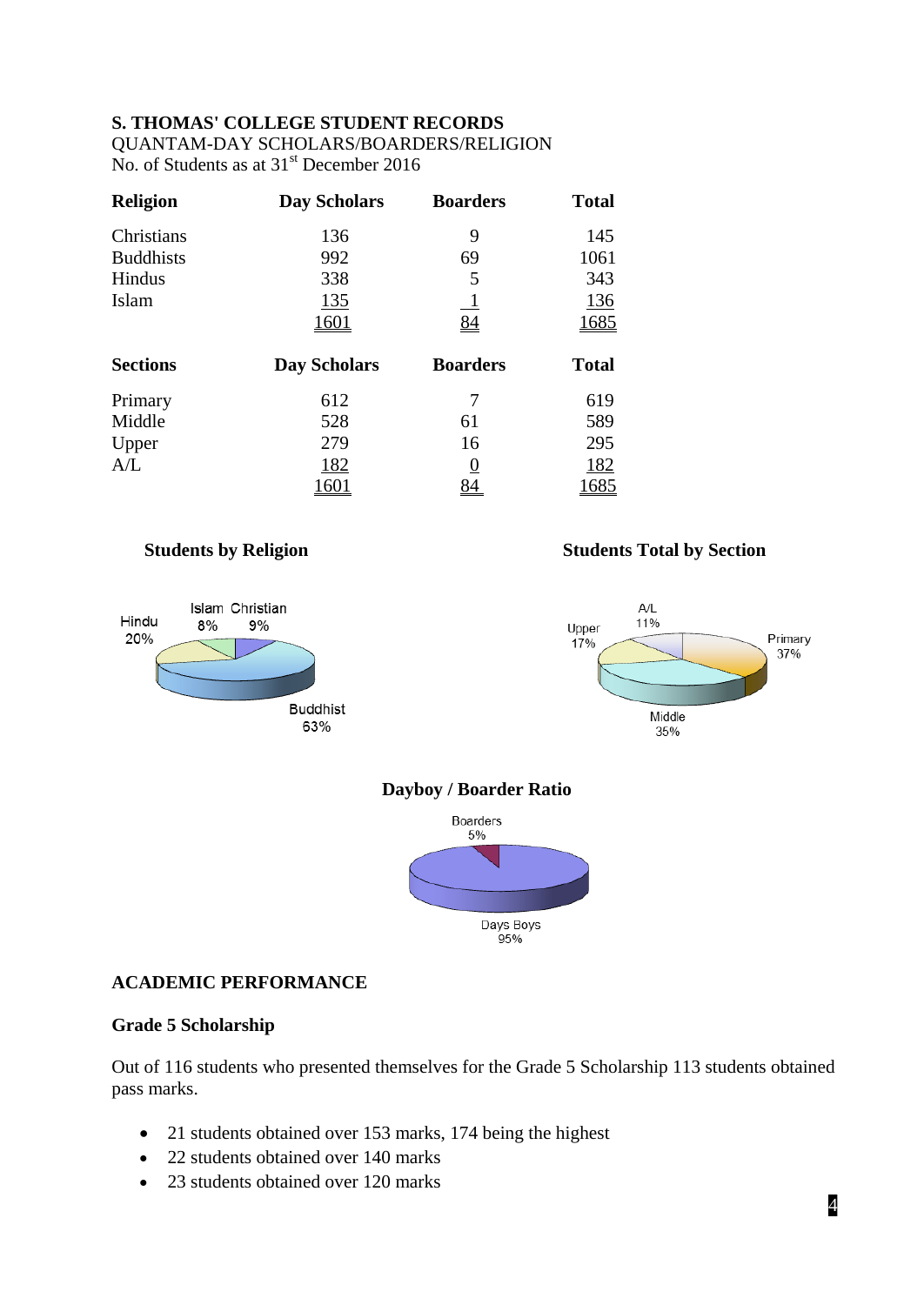| $\overline{\textbf{S}}$ ub.<br>N <sub>0</sub> | <b>Subject</b>                     | No.<br><b>Sat</b> | <b>Medium</b> | $\mathbf{A}$     | B                | $\mathbf C$      | ${\bf S}$        | W                | Pass           |               |
|-----------------------------------------------|------------------------------------|-------------------|---------------|------------------|------------------|------------------|------------------|------------------|----------------|---------------|
|                                               | <b>Core Subjects</b>               |                   |               |                  |                  |                  |                  |                  | No.            | $\frac{0}{0}$ |
|                                               | 1. Religion                        |                   |               |                  |                  |                  |                  |                  |                |               |
| 11                                            | <b>Buddhism</b>                    | 95                | Sinhala       | 55               | 14               | 17               | 7                | $\overline{2}$   | 93             | 97.89         |
| 14                                            | Christianity - R.C.                | 4                 | Sinhala       | 3                | 1                | $\boldsymbol{0}$ | $\boldsymbol{0}$ | $\boldsymbol{0}$ | 4              | 100.00        |
| 15                                            | Christianity - N.R.C.              | 2                 | Sinhala       | $\boldsymbol{0}$ | $\boldsymbol{0}$ | $\mathbf{1}$     | $\boldsymbol{0}$ | $\mathbf{1}$     | $\mathbf{1}$   | 50.00         |
| 16                                            | Islam                              | 3                 | Sinhala       | $\boldsymbol{0}$ | $\boldsymbol{0}$ | $\mathbf{0}$     | $\overline{c}$   | $\mathbf{1}$     | $\overline{2}$ | 66.67         |
| 21                                            | 2. Sinhala Language                | 104               |               | 38               | 15               | 36               | 8                | $\overline{7}$   | 97             | 93.27         |
| 31                                            | 3. English Language                | 104               |               | 37               | 22               | 20               | 15               | 10               | 94             | 90.38         |
| 32                                            | 4. Mathematics                     | 91                | Sinhala       | 34               | 13               | 21               | 14               | 9                | 82             | 90.11         |
| 32                                            | Mathematics                        | 13                | English       | $\boldsymbol{0}$ | $\overline{c}$   | 5                | 5                | $\mathbf{1}$     | 12             | 92.31         |
| 34                                            | 5. Science                         | 88                | Sinhala       | 11               | 11               | 31               | 30               | 5                | 83             | 94.32         |
| 34                                            | Science                            | 16                | English       | $\boldsymbol{0}$ | $\boldsymbol{0}$ | 5                | 9                | $\overline{2}$   | 14             | 87.50         |
| 33                                            | 6. History                         | 104               | Sinhala       | 30               | 19               | 24               | 23               | 8                | 96             | 92.31         |
|                                               | <b>Group Subjects</b>              |                   |               |                  |                  |                  |                  |                  |                |               |
|                                               | 7. Subject Group 1                 |                   |               |                  |                  |                  |                  |                  |                |               |
| 60                                            | Business & Accounting Stu.         | 68                | Sinhala       | 16               | 12               | 24               | 12               | 4                | 64             | 94.12         |
| 61                                            | Geography                          | 25                | Sinhala       | 17               | 3                | 3                | $\mathbf{1}$     | $\mathbf{1}$     | 24             | 96.00         |
| 61                                            | Geography                          | 6                 | English       | $\overline{c}$   | $\overline{2}$   | $\overline{2}$   | $\boldsymbol{0}$ | $\boldsymbol{0}$ | 6              | 100.00        |
| 65                                            | 2 <sup>nd</sup> Language (Tamil)   | 5                 |               | 0                | $\boldsymbol{0}$ | 3                | 2                | $\boldsymbol{0}$ | 5              | 100.00        |
|                                               | 8. Subject Group 2                 |                   |               |                  |                  |                  |                  |                  |                |               |
| 40                                            | Music (Oriental)                   | 16                | Sinhala       | $\mathbf{1}$     | $\overline{4}$   | 6                | $\mathbf{1}$     | 4                | 12             | 75.00         |
| 41                                            | Music (Western)                    | 5                 |               | $\mathbf{1}$     | $\overline{4}$   | $\mathbf{0}$     | $\boldsymbol{0}$ | $\mathbf{0}$     | 5              | 100.00        |
| 43                                            | Art                                | 24                | Sinhala       | $\overline{c}$   | 3                | 11               | 8                | $\boldsymbol{0}$ | 24             | 100.00        |
| 44                                            | Dancing (Oriental)                 | 21                | Sinhala       | $\mathbf{1}$     | 1                | 11               | $\overline{7}$   | $\mathbf{1}$     | 20             | 95.24         |
| 46                                            | Appreciation of English Lit. Texts | 20                |               | 6                | 8                | 5                | $\mathbf{1}$     | $\boldsymbol{0}$ | 20             | 100.00        |
| 47                                            | Appreciation of Sinhala Lit. Texts | 15                |               | 10               | 3                | $\overline{2}$   | $\boldsymbol{0}$ | $\boldsymbol{0}$ | 15             | 100.00        |
|                                               | 9. Subject Group 3                 |                   |               |                  |                  |                  |                  |                  |                |               |
| 80                                            | Information Com. Tech.             | $\mathbf{1}$      | Sinhala       | 0                | $\mathbf{1}$     | $\boldsymbol{0}$ | 0                | $\boldsymbol{0}$ | 1              | 100.00        |
| 80                                            | Information Com. Tech.             | 17                | English       | 5                | 5                | $\overline{4}$   | 3                | $\mathbf{0}$     | 17             | 100.00        |
| 81                                            | Agriculture & Food Tech.           | 8                 | Sinhala       | 3                | $\overline{2}$   | 3                | $\boldsymbol{0}$ | $\boldsymbol{0}$ | $\,8\,$        | 100.00        |
| 86                                            | Health & Physical Education        | 34                | Sinhala       | 6                | 12               | 9                | 5                | $\overline{c}$   | 32             | 94.12         |
| 89                                            | Design & Mechanical Technology     | 44                | Sinhala       | 30               | 10               | $\overline{3}$   | $\mathbf{1}$     | $\boldsymbol{0}$ | 44             | 100.00        |
|                                               |                                    | 933               |               | 308              | 167              | 246              | 154              | 58               | 875            |               |
|                                               | Total                              |                   |               |                  |                  |                  |                  |                  |                |               |
|                                               | Average                            |                   |               | 35.20            | 19.09            | 28.11            | 17.60            | 6.63             |                | 93.78         |

### **S. Thomas' College, Bandarawela Analysis of Results of G.C.E. (O/L) Year 2016 (Sinhala Medium)**

**A** - Distinction Pass **B** - Very Good Pass **C -** Credit Pass **S -** Ordinary Pass **W –** Weak

Prepared by: A.M.S. Bandara (Upper School Supervisor) 31.03.2017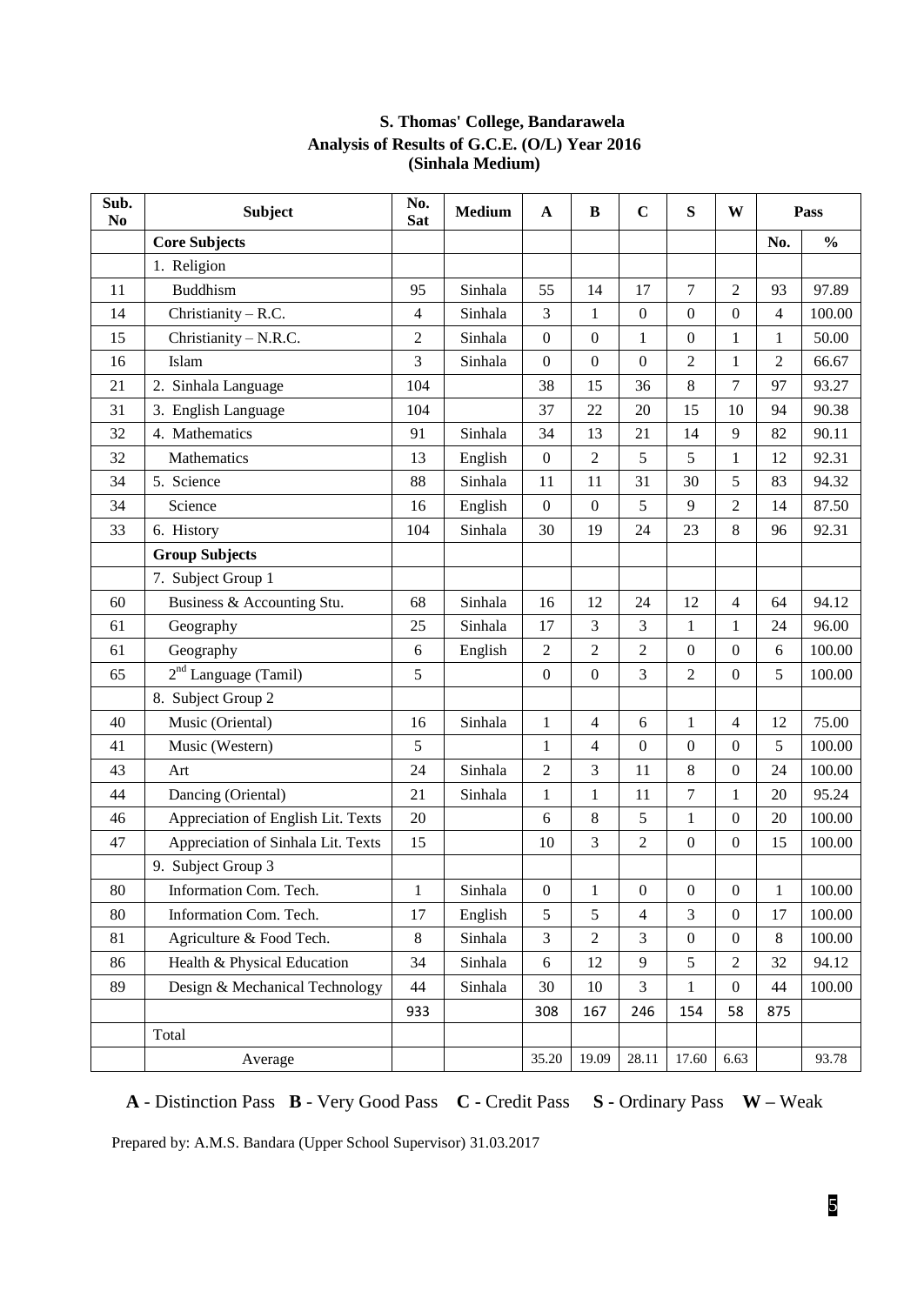| Sub.<br>N <sub>0</sub> | <b>Subject</b>                     | No.<br><b>Sat</b> | <b>Medium</b> | $\mathbf{A}$     | B                        | $\mathbf C$      | S                | W                | Pass           |               |
|------------------------|------------------------------------|-------------------|---------------|------------------|--------------------------|------------------|------------------|------------------|----------------|---------------|
|                        | <b>Core Subjects</b>               |                   |               |                  |                          |                  |                  |                  | No.            | $\frac{0}{0}$ |
|                        | 1. Religion                        |                   |               |                  |                          |                  |                  |                  |                |               |
| 12                     | Saivaneri                          | 26                | Tamil         | $\overline{0}$   | 8                        | $\overline{7}$   | 10               | $\mathbf{1}$     | 25             | 96.15         |
| 14                     | Christianity - R.C.                | $\overline{2}$    | Tamil         | $\overline{0}$   | $\overline{2}$           | $\boldsymbol{0}$ | $\boldsymbol{0}$ | $\boldsymbol{0}$ | $\overline{2}$ | 100.00        |
| 15                     | Christianity - N.R.C.              | 4                 | Tamil         | $\mathbf{0}$     | $\boldsymbol{0}$         | $\overline{2}$   | $\overline{2}$   | $\boldsymbol{0}$ | $\overline{4}$ | 100.00        |
| 16                     | Islam                              | 15                | Tamil         | $\overline{2}$   | 7                        | 5                | $\mathbf{1}$     | $\boldsymbol{0}$ | 15             | 100.00        |
| 22                     | 2. Tamil Language                  | 47                |               | 5                | 3                        | 27               | 11               | $\mathbf{1}$     | 46             | 97.87         |
| 31                     | 3. English Language                | 47                |               | 18               | 10                       | 10               | 6                | 3                | 44             | 93.62         |
| 32                     | 4. Mathematics                     | 35                | Tamil         | 6                | 3                        | 9                | 13               | 4                | 31             | 88.57         |
| 32                     | Mathematics                        | 12                | English       | $\overline{4}$   | 3                        | 3                | $\overline{c}$   | $\overline{0}$   | 12             | 100.00        |
| 34                     | 5. Science                         | 35                | Tamil         | $\overline{0}$   | $\theta$                 | $\overline{2}$   | 24               | 9                | 26             | 74.29         |
| 34                     | Science                            | 12                | English       | $\boldsymbol{0}$ | $\overline{\mathcal{L}}$ | $\boldsymbol{0}$ | 7                | $\mathbf{1}$     | 11             | 91.67         |
| 33                     | 6. History                         | 47                | Tamil         | 6                | 10                       | 12               | 18               | 1                | 46             | 97.87         |
|                        | <b>Group Subjects</b>              |                   |               |                  |                          |                  |                  |                  |                |               |
|                        | 7. Subject Group 1                 |                   |               |                  |                          |                  |                  |                  |                |               |
| 60                     | Business & Accounting Stu.         | 34                | Tamil         | $\overline{0}$   | 4                        | 14               | 16               | $\boldsymbol{0}$ | 34             | 100.00        |
| 64                     | $2nd$ Language (Sinhala)           | 13                |               | 11               | 2                        | $\boldsymbol{0}$ | $\boldsymbol{0}$ | $\boldsymbol{0}$ | 13             | 100.00        |
|                        | 8. Subject Group 2                 |                   |               |                  |                          |                  |                  |                  |                |               |
| 43                     | Art                                | 31                | Tamil         | $\mathbf{1}$     | $\overline{2}$           | 8                | 20               | $\boldsymbol{0}$ | 31             | 100.00        |
| 46                     | Appreciation of English Lit. Texts | 3                 |               | $\overline{0}$   | $\overline{2}$           | $\overline{0}$   | $\mathbf{1}$     | $\overline{0}$   | 3              | 100.00        |
| 48                     | Appreciation of Tamil Lit. Texts   | 13                |               | 11               | $\mathbf{0}$             | $\overline{2}$   | $\mathbf{0}$     | $\theta$         | 13             | 100.00        |
|                        | 9. Subject Group 3                 |                   |               |                  |                          |                  |                  |                  |                |               |
| 80                     | Information Com. Tech.             | 18                | English       | 3                | $\overline{\mathcal{L}}$ | 5                | 5                | $\mathbf{1}$     | 17             | 94.44         |
| 86                     | Health & Physical Education        | 29                | Tamil         | 6                | 13                       | 8                | $\overline{2}$   | $\boldsymbol{0}$ | 29             | 100.00        |
|                        | Total                              | 423               |               | 73               | 77                       | 114              | 138              | 21               | 402            |               |
|                        | Average                            |                   |               | 18.2             | 19.2                     | 28.4             | 34.3             | 5.2              |                | 95.04         |

#### **S. Thomas' College, Bandarawela Analysis of Results of G.C.E. (O/L) Year 2016 (Tamil Medium)**

**A** - Distinction Pass **B** - Very Good Pass **C -** Credit Pass **S -** Ordinary Pass **W –** Weak

Prepared by: A.M.S. Bandara (Upper School Supervisor) 31.03.2017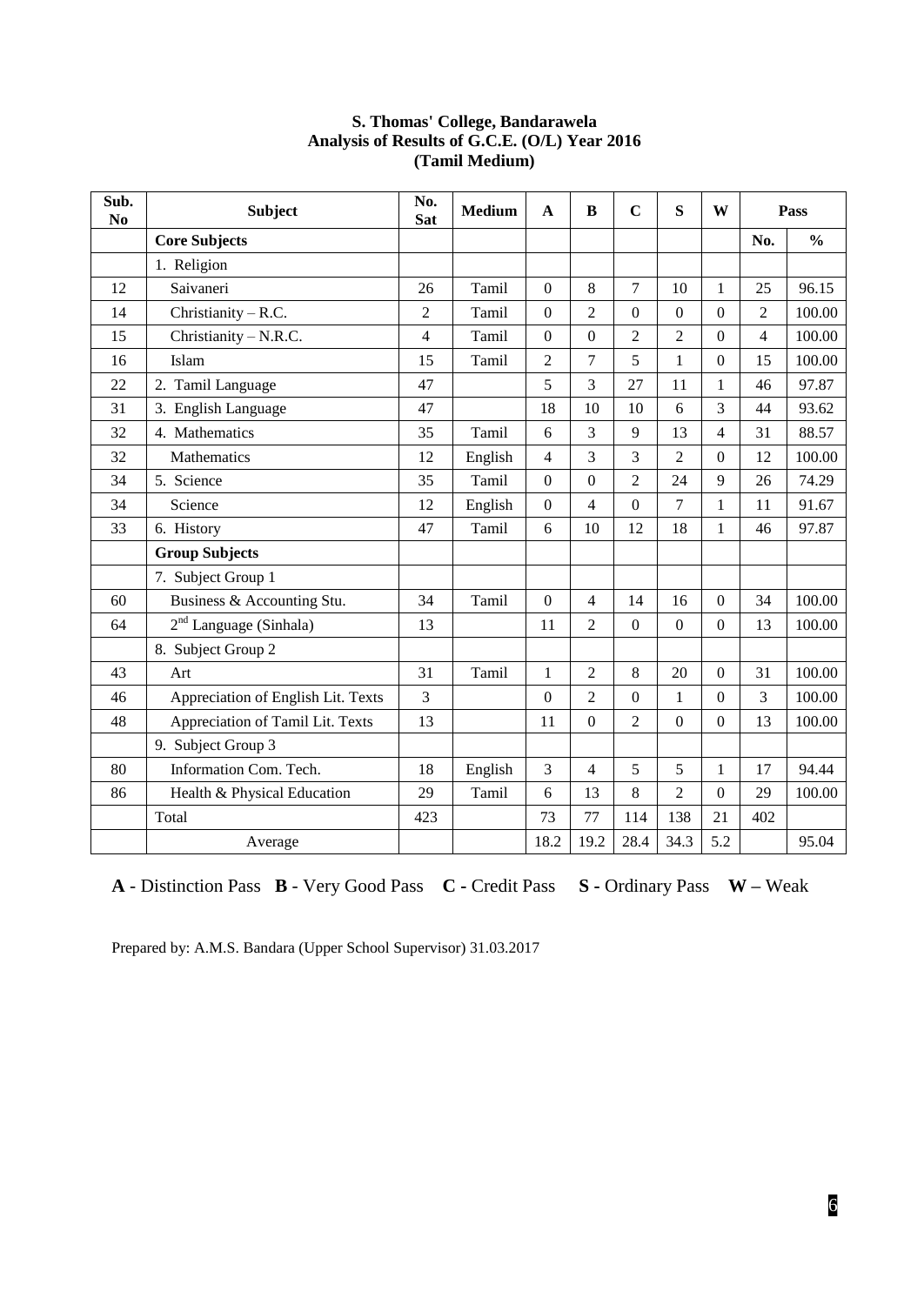|                |                  |                         | 1 <sup>st</sup> Attempt. |                  |                 | $2nd$ Attempt.           |                              |                |                          |                  |                 |                |                 |                |                          |                |                |                         |
|----------------|------------------|-------------------------|--------------------------|------------------|-----------------|--------------------------|------------------------------|----------------|--------------------------|------------------|-----------------|----------------|-----------------|----------------|--------------------------|----------------|----------------|-------------------------|
| Subjects       |                  | Sat                     |                          | Pass             |                 |                          |                              |                |                          |                  | Pass            |                |                 |                |                          |                |                |                         |
|                |                  |                         |                          | N <sub>o</sub>   | $\%$            | A                        | B                            | $\overline{C}$ | S                        | $\mathbf{F}$     | Sat             | N <sub>o</sub> | $\%$            | A              | $\bf{B}$                 | $\mathbf C$    | S              | ${\bf F}$               |
|                |                  | Physics                 | 33                       | 18               | $\overline{55}$ | $\overline{2}$           | $\overline{4}$               | 5              | $\overline{7}$           | 15               | 20              | 15             | 75              | 1              | $\overline{\phantom{a}}$ | $\overline{4}$ | 10             | 5                       |
|                |                  | Chemistry               | 33                       | $\overline{23}$  | 70              | $\overline{2}$           | $\mathbf{1}$                 | 9              | 11                       | 10               | 20              | 17             | 85              | $\overline{a}$ | 3                        | 6              | 8              | $\overline{3}$          |
|                | Science          | <b>Biology</b>          | 11                       | $\overline{5}$   | $\overline{45}$ | $\overline{a}$           | $\overline{a}$               | $\overline{2}$ | $\overline{3}$           | 6                | $\overline{7}$  | 6              | 86              | $\blacksquare$ | $\bar{a}$                | $\overline{2}$ | $\overline{4}$ | $\mathbf{1}$            |
|                |                  | <b>Combined Maths</b>   | 22                       | 16               | 73              | $\overline{4}$           | $\overline{2}$               | 5              | $\overline{5}$           | 6                | 13              | 9              | $\overline{69}$ | 1              | $\overline{2}$           | $\overline{2}$ | $\overline{4}$ | $\overline{\mathbf{4}}$ |
|                |                  | General English         | $\overline{33}$          | 22               | $\overline{97}$ | 11                       | 10                           | 8              | $\overline{3}$           | 3                | 20              | 20             | 100             | $\overline{7}$ | $\overline{2}$           | $\overline{7}$ | $\overline{4}$ | $\boldsymbol{0}$        |
|                |                  | Economics               | 28                       | 16               | $\overline{57}$ | $\mathbf{1}$             | 3                            | $\overline{4}$ | $8\,$                    | 12               | 15              | 13             | 87              | $\mathbf{1}$   | $\overline{2}$           | 5              | 5              | $\overline{2}$          |
|                | Commerce         | <b>Business Studies</b> | 28                       | $\overline{26}$  | $\overline{93}$ | $\overline{3}$           | $\overline{2}$               | $\overline{4}$ | $\overline{17}$          | $\overline{2}$   | $\overline{15}$ | 14             | 93              | 1              | $\overline{2}$           | 8              | $\overline{3}$ | $\mathbf{1}$            |
|                |                  | Accounting              | 24                       | 19               | $\overline{79}$ | $\overline{3}$           | $\overline{a}$               | $\overline{4}$ | 12                       | 5                | 15              | 9              | 6               | $\overline{0}$ | $\overline{a}$           | 3              | $\mathbf{1}$   | 5                       |
|                |                  | Infor. Com. Tech.       | $\overline{4}$           | $\mathbf{1}$     | $\overline{25}$ | $\overline{a}$           |                              | $\overline{a}$ | $\mathbf{1}$             | 3                | $\overline{a}$  | $\overline{a}$ |                 |                | $\overline{a}$           |                | $\overline{a}$ | $\blacksquare$          |
|                |                  | General English         | 28                       | 22               | 78              | $\overline{a}$           | $\overline{2}$               | 5              | 15                       | 6                | 15              | 15             | 100             | $\mathbf{1}$   | $\mathbf{1}$             | 8              | 5              | $\boldsymbol{0}$        |
| Sinhala Medium |                  | History                 | $\overline{\mathcal{A}}$ | $\mathbf{1}$     | 25              | $\overline{a}$           | $\mathbf{1}$                 | $\overline{a}$ | $\blacksquare$           | 3                |                 |                |                 |                |                          |                |                |                         |
|                | Art              | Geography               | $\overline{4}$           | $\overline{2}$   | $\overline{50}$ | $\overline{a}$           | 1                            | $\overline{a}$ | $\mathbf{1}$             | $\overline{2}$   |                 |                |                 |                |                          |                |                |                         |
|                |                  | Political Science       | $\overline{4}$           | $\overline{2}$   | $\overline{50}$ | $\mathbf{1}$             | $\overline{a}$               | $\overline{a}$ | $\mathbf{1}$             | $\overline{2}$   |                 |                |                 |                |                          |                |                |                         |
|                |                  | General English         | $\overline{\mathcal{L}}$ | $\overline{2}$   | $\overline{50}$ | $\frac{1}{2}$            |                              |                | $\overline{2}$           | $\overline{2}$   |                 |                |                 |                |                          |                |                |                         |
|                |                  | Physics                 | 5                        | $\overline{0}$   | $\overline{0}$  | $\frac{1}{2}$            | $\overline{\phantom{0}}$     | $\overline{a}$ |                          | 5                |                 |                |                 |                |                          |                |                |                         |
|                |                  | <b>Combined Maths</b>   | 6                        | $\overline{0}$   |                 | $\overline{a}$           | $\overline{a}$               | $\overline{a}$ |                          | 5                |                 |                |                 |                |                          |                |                |                         |
|                | Common<br>Stream | Infor. Com. Tech.       | 6                        | 6                | 100             | $\overline{a}$           |                              | $\mathbf{1}$   | 5                        | $\overline{0}$   |                 |                |                 |                |                          |                |                |                         |
|                |                  | Art                     | $\mathbf{1}$             | $\mathbf{1}$     | 100             | $\overline{a}$           | $\qquad \qquad \blacksquare$ | $\mathbf{1}$   | $\overline{\phantom{a}}$ | $\overline{0}$   |                 |                |                 |                |                          |                |                |                         |
|                |                  | <b>General English</b>  | 6                        | 6                | 100             | $\overline{a}$           | $\overline{3}$               | $\overline{2}$ | $\mathbf{1}$             | $\overline{0}$   |                 |                |                 |                |                          |                |                |                         |
|                |                  | Economics               | 11                       | 9                | 82              | $\overline{a}$           | 1                            | $\overline{2}$ | 6                        | $\overline{2}$   |                 |                |                 |                |                          |                |                |                         |
|                | Commerce         | <b>Business Studies</b> | 11                       | 5                | 45              | $\overline{a}$           | 1                            | $\overline{2}$ | $\overline{2}$           | 6                |                 |                |                 |                |                          |                |                |                         |
|                |                  | Accounting              | 11                       | $\overline{45}$  | $\overline{36}$ | $\mathbf{1}$             | $\overline{a}$               | $\overline{2}$ | $\mathbf{1}$             | $\overline{7}$   |                 |                |                 |                |                          |                |                |                         |
| Tamil Medium   |                  | <b>General English</b>  | 11                       | 9                | $\overline{82}$ | $\overline{a}$           | $\overline{a}$               | $\overline{4}$ | 5                        | $\overline{2}$   |                 |                |                 |                |                          |                |                |                         |
|                |                  | Economics               | $\overline{2}$           | $\boldsymbol{0}$ | $\overline{0}$  | $\blacksquare$           |                              | L,             |                          | $\overline{2}$   |                 |                |                 |                |                          |                |                |                         |
|                |                  | Geography               | $\overline{2}$           | $\mathbf{1}$     | $\overline{50}$ | $\overline{\phantom{0}}$ | $\frac{1}{2}$                | $\overline{a}$ | $\mathbf{1}$             | $\mathbf{1}$     |                 |                |                 |                |                          |                |                |                         |
|                | Common<br>Stream | Infor. Com. Tech.       | $\overline{2}$           | $\mathbf{1}$     | $\overline{5}$  | $\blacksquare$           | $\overline{\phantom{a}}$     | $\overline{a}$ | $\mathbf{1}$             | 1                |                 |                |                 |                |                          |                |                |                         |
|                |                  | General English         | $\overline{2}$           | $\overline{2}$   | 100             | $\equiv$                 | 1                            |                | 1                        | $\boldsymbol{0}$ |                 |                |                 |                |                          |                |                |                         |

#### **S. Thomas' College, Bandarawela G.C.E. (A/L) Results – Summary - Year 2016**

Obtained minimum qualifications to apply for admission to Universities

| Medicine | ingineering | :ommerce | $\mathbf{r}$<br>. |
|----------|-------------|----------|-------------------|
|          | - 1         | -        |                   |

Prepared by L.D. Nellihela. (Advanced Level Supervisor)

Hasika Praveen Bandara Dharmasooriya who followed Combined Mathematics was ranked District 5<sup>th</sup>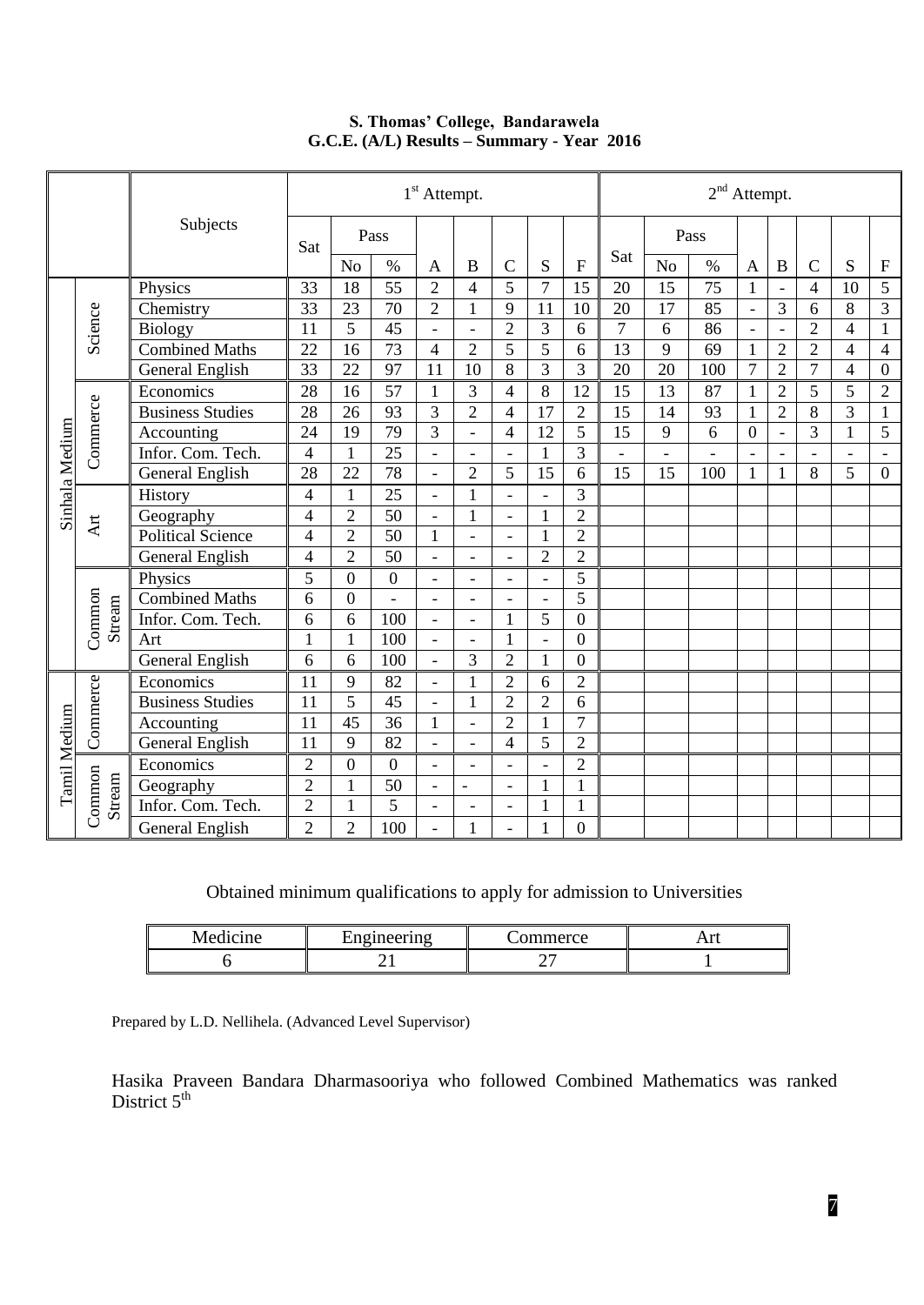#### **STAFF NEWS 2016**

#### **Long serving staff members at S. Thomas' College. Bandarawela**

Staff members who have completed 15 years of service

- 1. Mrs. W.M.A. Kumarihamy
- 2. Mrs. H.E. Mahakumarage
- 3. Mr. V. Mariampillai
- 4. Mr. R.S. Sebastian
- 5. Mr. D.I.U. Porage
- 6. Mr. W.M.I.A. Chandrasekera
- 7. Mrs. P.H.Y.N. Gunaratne

Staff members who have completed 20 years of service

- 1. Mrs. N.J. Amirthanayagam
- 2. Mrs. C.C. Dissanayake

Staff members who have completed 25 years of service

1. Mr. T.D. Darling

Staff members who have completed 30 years of service

1. Mr. L.S.Y.A. Kulathunga

I am happy to record that the following staff joined the school during the period under review.

Tutorial Staff:

Mrs. R.M. Somawathi (M.A. / PGDE), Bro. T.M.D.A.S.K. Siriwardhana (B.Th. / B.A), Mr. K.A.P. Rajapakshe (B.Sc), Miss. K.G.N.D. Dassanayake (B.Sc), Miss. D.L.S.K. Ariyasena (B.Sc), Mr. S.D.J. Chathuranga Maths (Trained), Mrs. B.A.A. Berugoda Arachchi (B.Sc), Mrs. H.A.W. Jayasinghe G.C.E. (A/L) and Mr. P. Lansakara (B.Sc / PGDE)

Matrons: Miss. K.M.C. Punchimenike

Cricket Coach: Mr. R.J. Wilathgamuwa

We said farewell to the following staff at various times during the past year.

On retirement: Mr. V.G. Ananda, Mrs. S.S.T. Jacob, Mr. J.M. Jayathilake

For employment in other schools: Miss. G.M.N. Jayasundara, Mrs. Yamuna Ratnayake, Mrs. S.A. Nawaratne

For higher studies: Miss. G.M.K. Koralegedara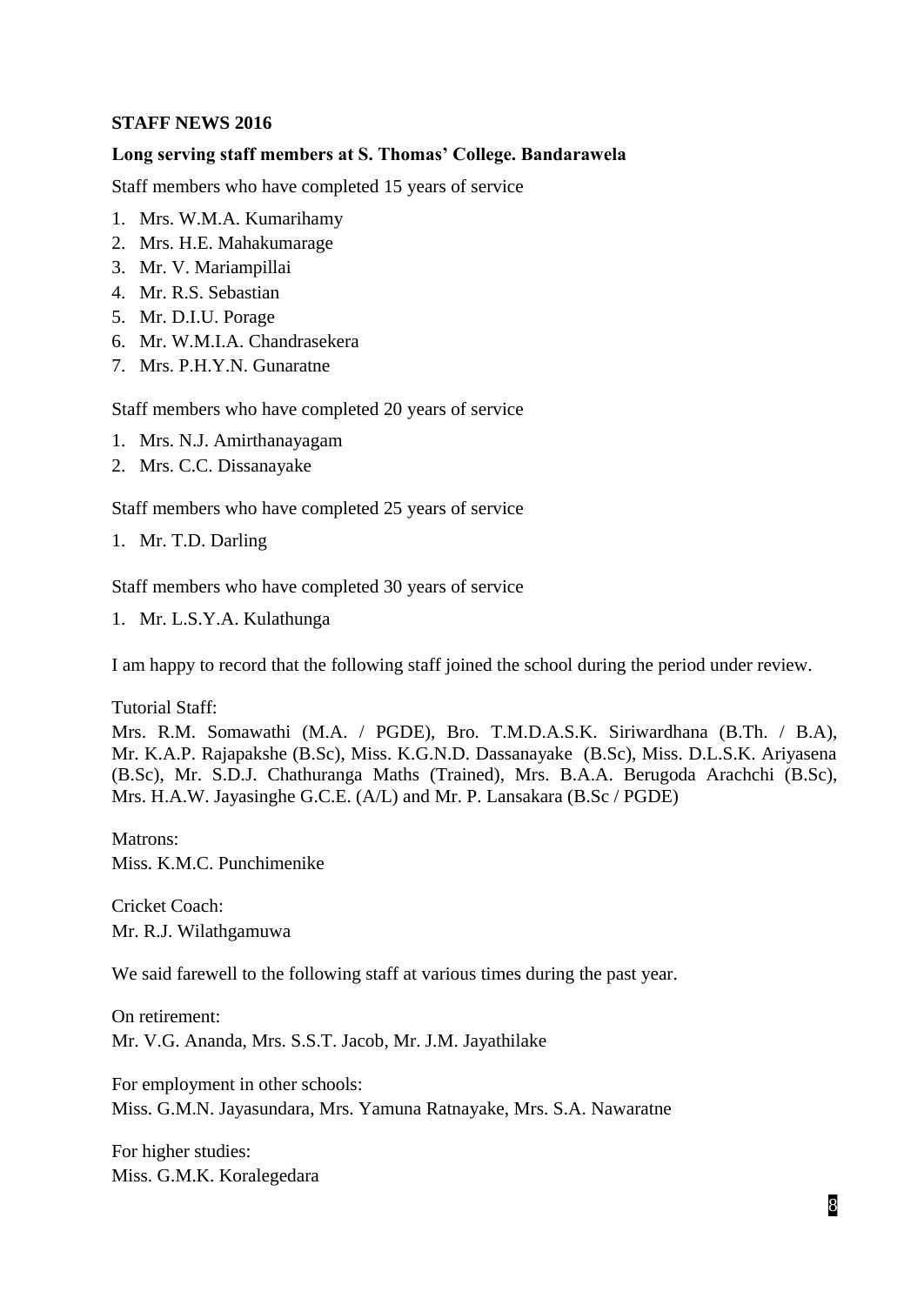# **PROJECTS DURING THE PERIOD UNDER REVIEW**

- 1. A new Computer Laboratory was vested for A/L Students.
- 2. A new Western Music Room was blessed and declared opened.
- 3. Construction of a Retaining Wall below the indoor stadium commenced.
- 4. Astronomical & Aviation Society was re-activated.
- 5. '79-'91 Batch commenced work on setting up a Multimedia Laboratory.
- 6. A Media Unit was set-up.
- 7. Mathematical Society was inaugurated and a Maths Laboratory was blessed and declare opened.

# **EVENTS DURING THE PERIOD UNDER REVIEW**

| 04.01.2016                             | School Re-opened                                                                                                                                                                                                                                                                                                                    |
|----------------------------------------|-------------------------------------------------------------------------------------------------------------------------------------------------------------------------------------------------------------------------------------------------------------------------------------------------------------------------------------|
| 11.01.2016                             | The new batch of students were admitted to Grade One                                                                                                                                                                                                                                                                                |
| 20.01.2016<br>$\overline{\phantom{m}}$ | The 74 <sup>th</sup> Founder's Day - Holy Eucharist Service was celebrated by<br>Revd. Fr. Marc Billimoria, Warden, S. Thomas' College, Mount<br>Lavinia followed by a general assembly. A Leadership<br>Development programme for the prefects was conducted by the<br>OBA.                                                        |
| 30.01.2016                             | The English Day was held. Dr. Romola Rasool Senior Lecturer<br>English Language Teaching Unit, University of Kelaniya graced<br>the occasion as the Chief Guest.                                                                                                                                                                    |
| 03.02.2016                             | The Inter House Sports Meet was held amidst a large gathering at<br>the Municipal Council Grounds, Bandarawela. Hon. Harin<br>Minister of<br>Telecommunication<br>Fernando,<br>Digital<br>and<br>Infrastructure graced the occasion as the Chief Guest. Mr. J.U.<br>Ramawickrama, Superintendent of Police was the Guest of Honour. |
| 16.02.2016 to 18.02.2016 -             | The Chemi-X Practical Exhibition was held in a grand scale.<br>Thousands of students in the Badulla District took part in the<br>exhibition. The practical activities in the exhibition were highly<br>appreciated by Directors of Educational and Teachers.                                                                        |
| 27.02.2016                             | A Teacher Training Seminar was conducted by Dr. Asoka Jinadasa<br>PhD(USA), CEng(UK), FIEE(UK), FBCS(IK) The programme<br>was organized by the Career Development Unit of the OBA of<br><b>STC Bandarawela</b>                                                                                                                      |
| 20.02.2016 to 26.02.2016               | The College Scouts participated in the 9 <sup>th</sup> National Jamboree held<br>in Jaffna to celebrate 100 years of scouting in St. John's College.                                                                                                                                                                                |
| 03.03.2016                             | Mr. P.M. Salahudeen, Director of Education (Private Schools) of<br>the Ministry of Education visited the College and commended the<br>school on its curricular and co-curricular activities.                                                                                                                                        |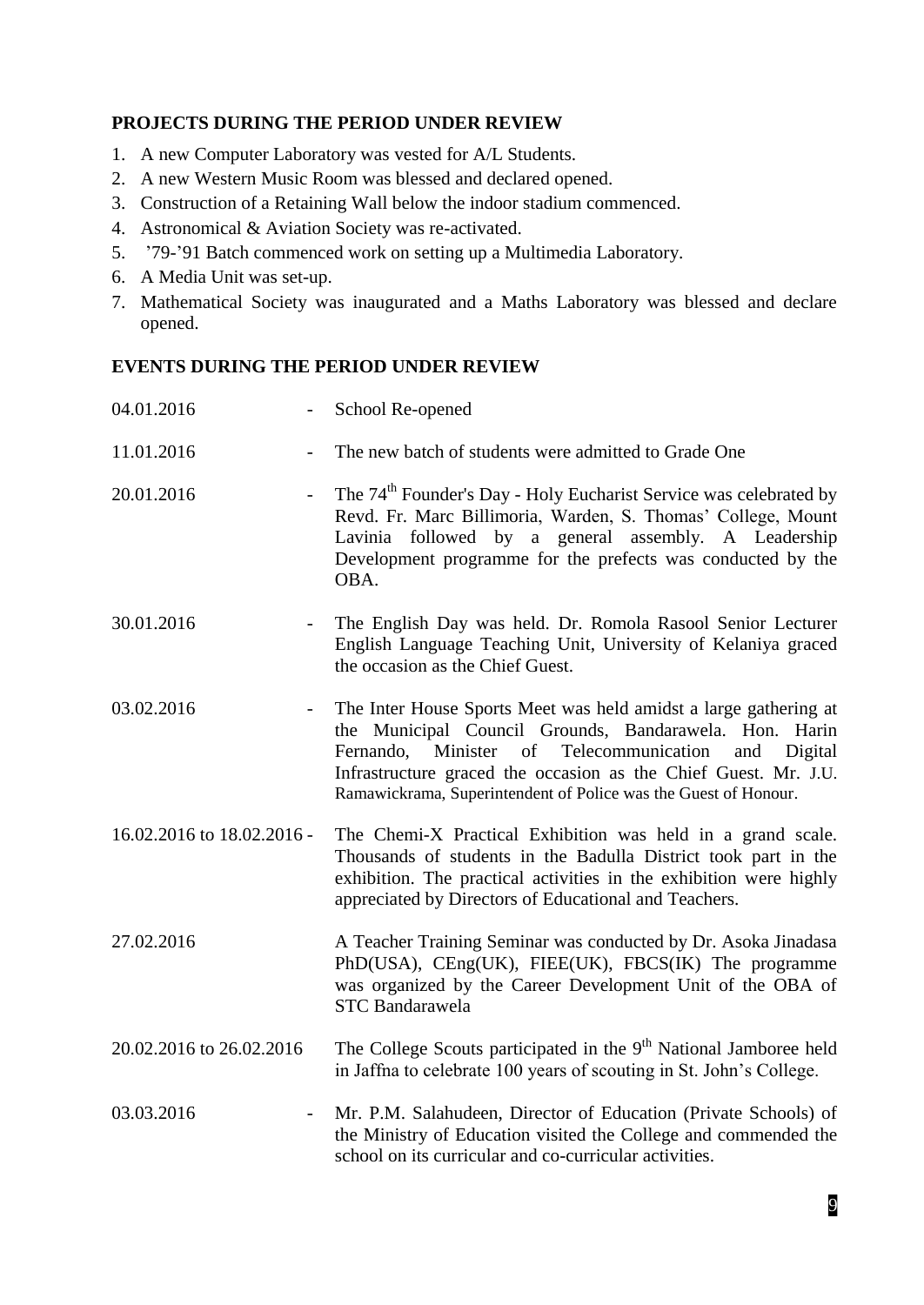| 03.04.2016                  |                          | The Easter Musical Worship was held in the Church of the<br>Ascension, Bandarawela. The Headmaster, Revd. Christopher<br>Balraj delivered the Easter message.                                                                                                                   |
|-----------------------------|--------------------------|---------------------------------------------------------------------------------------------------------------------------------------------------------------------------------------------------------------------------------------------------------------------------------|
| 08.04.2016                  | $\overline{\phantom{a}}$ | School closed for the 1 <sup>st</sup> Term                                                                                                                                                                                                                                      |
| 09.04.2016                  | $\overline{a}$           | Uva Thomian Cricket Encounter was held at the S. Thomas'<br>College, Gurutalawa Grounds. The first Captains of the Uva<br>Thomian Cricket Encounter teams Mr. Lalantha Wijethunga and<br>Mr. Syad Sinnan graced the occasion as the Chief Guests.                               |
| $22.04.2016 - 26.04.2016 -$ |                          | The S.L.A. Ratnayake Memorial All-Island Under 16 Badminton<br>Team Championship was held. Mr. Oshara Panditharathne,<br>Principal of Lumbini College and the President of the Sri Lanka<br>Schools' Badminton Association graced the occasion as the Chief<br>Guest.           |
| 03.05.2016                  |                          | College Re-opened for the $2nd$ Term                                                                                                                                                                                                                                            |
| 13.05.2016 to 15.05.2016 -  |                          | 16 Cubs took part in the 11 <sup>th</sup> National Cubboree held at Richmond<br>College, Galle                                                                                                                                                                                  |
| 16.05.2016                  | $\overline{\phantom{a}}$ | The new Batch of A/L students commenced classes.                                                                                                                                                                                                                                |
| 28.05.2016                  |                          | The Annual 'Kalai Vizha' was held. Her Excellency Radha<br>Venkataraman, the Assistant High Commissioner of India in Sri<br>Lanka graced the occasion as the Chief Guest.                                                                                                       |
| 04.06.2016                  |                          | Meelad-Un-Nabi Celebrations was held. Mr. Zameen M. Saleem<br>General Manager, Sri Lanka Telecom and Mrs. Saleem graced the<br>occasion as the Chief Guests.                                                                                                                    |
| 22.06.2016                  |                          | Poson Bakthi Gee Recital was held in the town hall.                                                                                                                                                                                                                             |
| 29.07.2016                  |                          | The Annual Prize Giving was held Prof. Amal S. Kumarage and<br>Mrs. Premila Kumarage graced the occasion as the Chief Guests.<br>School closed for the 2nd Term.                                                                                                                |
| 13.08.2016                  |                          | The OBA Reunion was held at S. Thomas' College, Bandarawela<br>and the Headmaster submitted his report on College activities<br>through a Multi Media presentation. The programme commenced<br>with a Chapel service conducted by the visiting Chaplain Revd.<br>Charles David. |
| 30.08.2016                  |                          | School Re-opened for the 3rd Term.                                                                                                                                                                                                                                              |
| 09.09.2016                  |                          | Primary School Exhibition                                                                                                                                                                                                                                                       |
| $11.09.2016 - 20.09.2016$ - |                          | Band Cadet Platoon participated in the Annual Band Assessment<br>camp at the NCC Training Centre, Rantambe.                                                                                                                                                                     |
|                             |                          | 10                                                                                                                                                                                                                                                                              |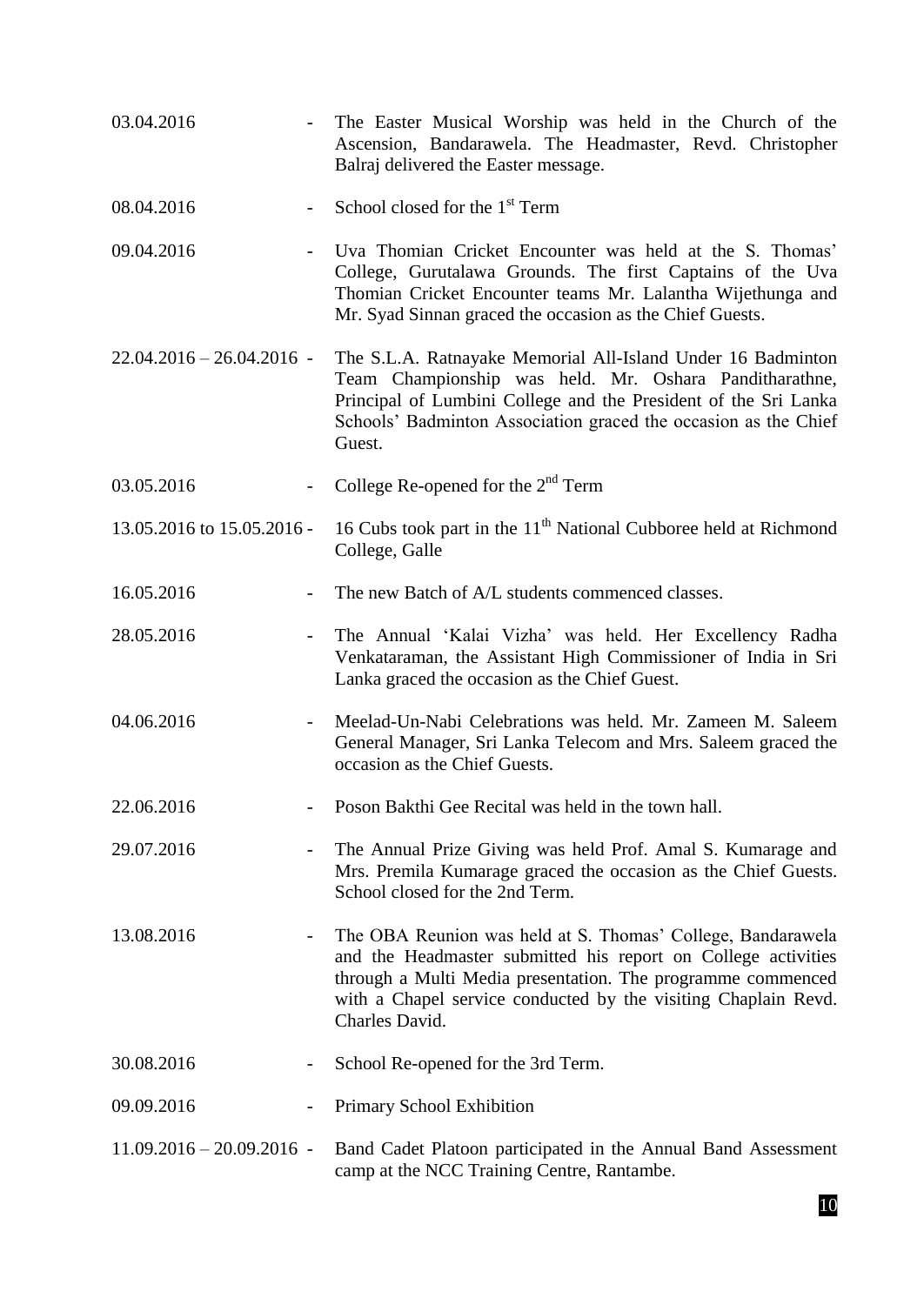| 11.09.2016 |                          | The Senior, Junior and Primary choir participated in the All Island<br>Schools Western Music and Dance Competition 2016 at Thurstan<br>College, Colombo.                                                            |
|------------|--------------------------|---------------------------------------------------------------------------------------------------------------------------------------------------------------------------------------------------------------------|
| 24.09.2016 |                          | The Primary School Concert was held. Mr. Nihal Gunaratne,<br>Divisional Secretary, graced the occasion as the Chief Guest and<br>Mr. J.M. Jayasundara, Additional Director of Education was the<br>Guest of Honour. |
| 28.09.2016 |                          | The G.C.E. (A/L) IT Lab was declared open by Mr. R.M.P.<br>Ratnayake, Uva Provincial Director of Education.                                                                                                         |
| 03.10.2016 | $\overline{\phantom{a}}$ | The International Children's Day was celebrated                                                                                                                                                                     |
| 07.10.2016 |                          | Teachers' Day felicitation ceremony was held.                                                                                                                                                                       |
| 08.10.2016 | $\overline{\phantom{a}}$ | The Vani Vizha was held Mr. Lenin Madivanam, Deputy<br>Education Commissioner, Educational Publication Department,<br>Isurupaya, Battaramulla graced the occasion as the Chief Guest.                               |
| 11.11.2016 |                          | The G5 Challenge – Scholarship Award for Students of<br>Grade 5 was held at the Keble Memorial Hall.                                                                                                                |
| 04.12.2016 |                          | The Service of Nine Lessons and Carols was held.<br>Ven.<br>Keerthisiri Fernando, Archdeacon of Nuwara Eliya delivered the<br>Christmas message.                                                                    |
| 07.12.2016 |                          | The Indoor Games Prize Giving was held and Mr. Janaka<br>Ratnayake a member of the Municipal Council graced the occasion<br>as the Chief Guest.                                                                     |
| 09.12.2016 |                          | School closed for the 3rd Term.                                                                                                                                                                                     |

# **STAFF GUILD**

# **EXECUTIVE COMMITTEE - YEAR 2016**

|            | Patron: Revd. Christopher Balraj – Headmaster (Ex-officio) |
|------------|------------------------------------------------------------|
| President: | Mr. T.D. Darling                                           |
| Secretary: | Mr. A.J.M.U.S. Bandara                                     |
| Treasurer: | Mr. K. Kamalraj                                            |
| Auditor:   | Mr. R.M.P.S. Ranasinghe                                    |
|            |                                                            |

Regular meetings are held every term. Christmas, is celebrated with a staff family get together in collaboration with the College. Looking into staff welfare, the Guild encourages its members to save money from their salaries with an easy term loan scheme to needy members. An annual staff trip is organized for entertainment and relaxation.

I extend my gratitude to the office bearers for the assistance provided and undertaking certain welfare projects of the staff.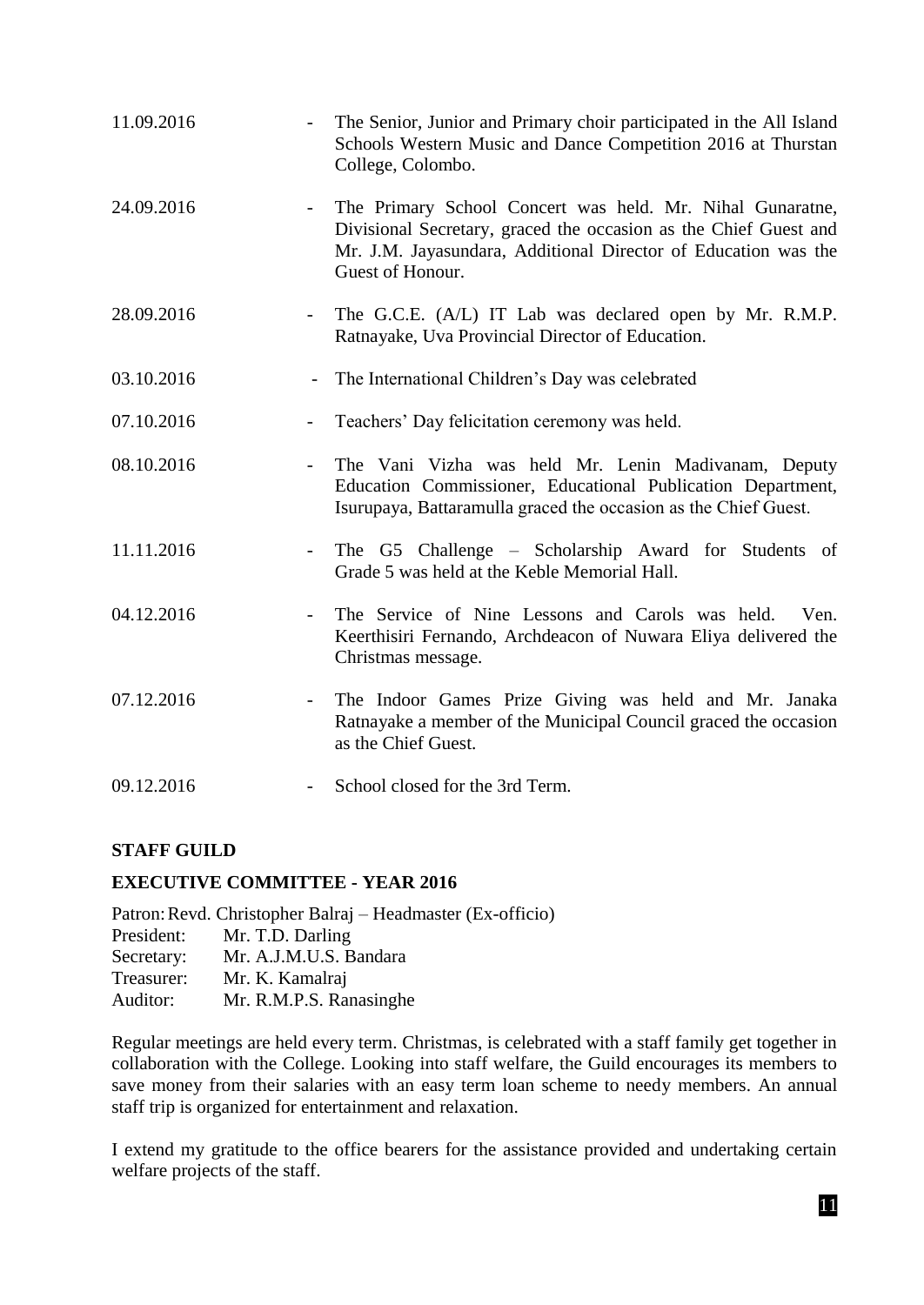#### **SANASA SOCIETY**

#### **EXECUTIVE COMMITTEE - YEAR 2016**

Patron:Revd. Christopher Balraj – Headmaster (Ex-officio) President: Mr. L.D. Nellihela Secretary: Mr. W.M.I.A. Chandrasekera Treasurer: Mr. A.M.S. Bandara

Regular meetings are held. Easy term loans are provided. Annual get together and trips are organized.

I extend my gratitude to the office bearers for the assistance provided and undertaking certain welfare projects of the staff.

#### **SUPPORT STAFF WELFARE SOCIETY**

#### **EXECUTIVE COMMITTEE - YEAR 2016**

Patron:Revd. Christopher Balraj – Headmaster (Ex-officio)

| President: | Mr. M. Abeyratne       |
|------------|------------------------|
| Secretary: | Mr. W.V.W. Gunawardena |
| Treasurer: | Mr. M.S.S. Rajkumar    |

The Support Staff Welfare Society was formed with the intention of focusing on the welfare of the support staff. Regular meetings are held to discuss matters related to improving their welfare. Death donations are provided and an Annual Family Trip is organized with the help of the College.

I extend my gratitude to the office bearers for the assistance provided and undertaking certain welfare projects of the support staff.

#### **OLD BOYS ASSOCIATION – 2016**

| President                                           | Revd. Christopher Balraj – Headmaster (Ex-officio)                                                                                                                                                                                                                                                                                 |
|-----------------------------------------------------|------------------------------------------------------------------------------------------------------------------------------------------------------------------------------------------------------------------------------------------------------------------------------------------------------------------------------------|
| Vice Presidents                                     | Mr. Panni Edirisinhe                                                                                                                                                                                                                                                                                                               |
|                                                     | Mr. Ruwan Basnayaka                                                                                                                                                                                                                                                                                                                |
|                                                     | Mr. Tissa Liyanage                                                                                                                                                                                                                                                                                                                 |
|                                                     | Mr. V. Suryakumar                                                                                                                                                                                                                                                                                                                  |
| <b>Honorary Secretary</b>                           | Mr. Theekshana Lankadhikara                                                                                                                                                                                                                                                                                                        |
| Hony. Asst. Secretary                               | Mr. Dinesh Wijekanna                                                                                                                                                                                                                                                                                                               |
| <b>Honorary Treasurer</b>                           | Mr. Priyanga Peiris                                                                                                                                                                                                                                                                                                                |
| $\mathbf{r}$ $\mathbf{r}$ $\mathbf{r}$ $\mathbf{r}$ | $\mathbf{1}$ $\mathbf{r}$ $\mathbf{r}$ $\mathbf{r}$ $\mathbf{r}$ $\mathbf{r}$ $\mathbf{r}$ $\mathbf{r}$ $\mathbf{r}$ $\mathbf{r}$ $\mathbf{r}$ $\mathbf{r}$ $\mathbf{r}$ $\mathbf{r}$ $\mathbf{r}$ $\mathbf{r}$ $\mathbf{r}$ $\mathbf{r}$ $\mathbf{r}$ $\mathbf{r}$ $\mathbf{r}$ $\mathbf{r}$ $\mathbf{r}$ $\mathbf{r}$ $\mathbf{$ |

Hony. Asst. Treasurer Mr. Sasanka Basnayaka

Social Secretary Mr. Sunanda Ratnayake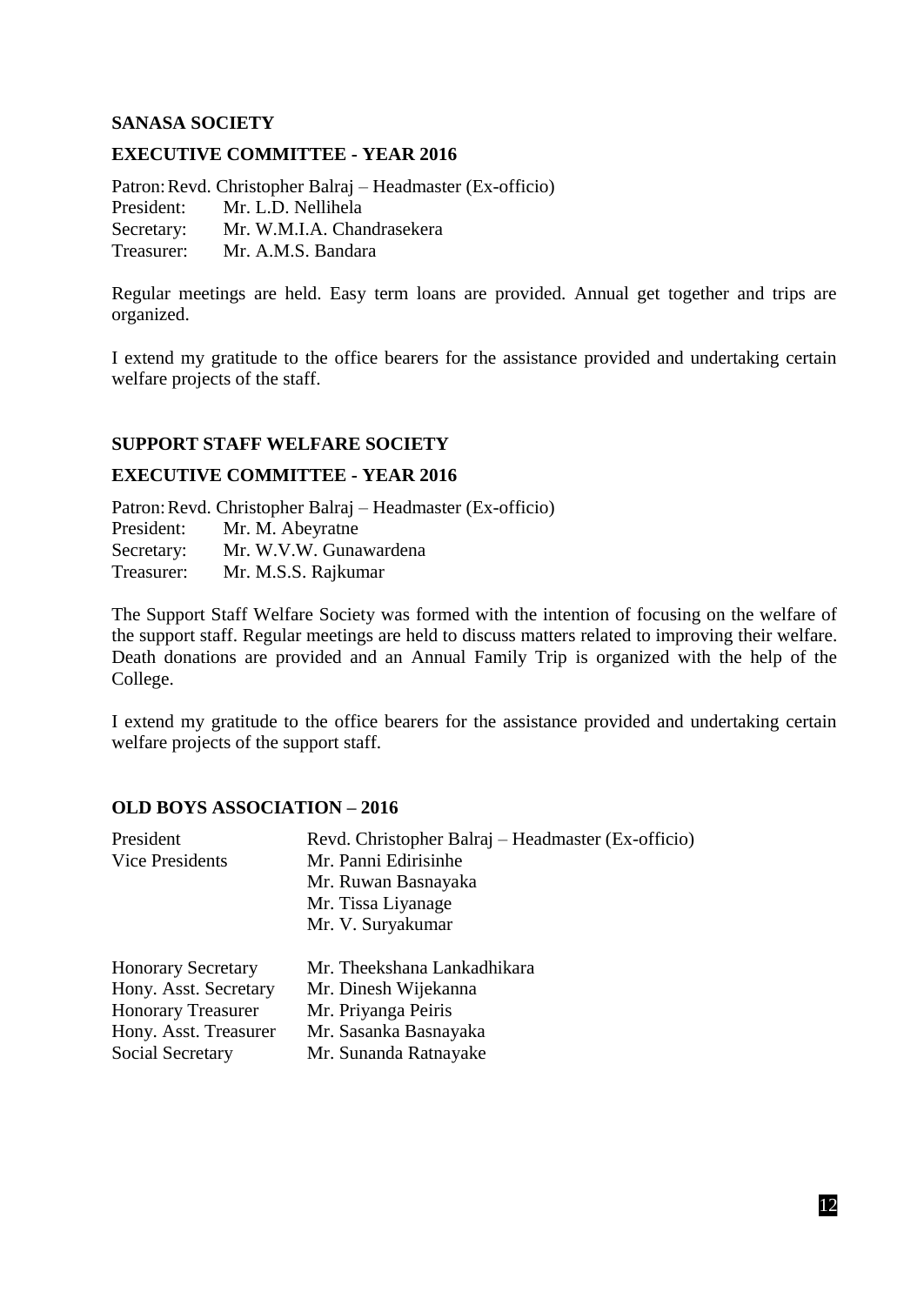Committee Members:

- 1. Mr. Buddhika Kurukularatne 9. Mr. Lakshman Wijesiri
- 2. Mr. Ananda Gallearachchi 10. Mr. Cliffford William
- 3. Mr. Hemantha Wanigasekara 11. Mr. Manjula Sandanayaka
- 4. Dr. Liyal Mahendrajith 12. Mr. Praba Ganeshan
- 
- 6. Mr. G.B. Aroshana Silva 14. Mr. Thilip Kanth
- 
- 
- 
- 
- 
- 
- 5. Mr. Duminda Somanayaka 13. Mr. Arumugam Shanmugam
	-
- 7. Mr. Upul Bandara 15. Mr. Miyuru Perera<br>8. Mr. Janaka Gunarathna 16. Mr. Devinda Weera
	- 16. Mr. Devinda Weerasekara

The OBA is an integral part of the College tradition and the distinctive role played by the OBA is in fact a perennial source of encouragement. We are proud to have an OBA that is dedicated and hardworking for the development of the College.

I take this opportunity to thank them for the support and suggests given to me. I need to make a special mention of their contribution towards the Uva Thomian Cricket Encounter and the  $75<sup>th</sup>$ Anniversary Celebrations of the College.

# **SCHOOL AND RELIGION**

This institution is a unique organization that strives to provide children with a well-balanced education. Students are made to understand and respect spiritual and cultural values of the multiracial and multi religious society.

The school as the cradle of our society that strives to instill in every student a deep sense of spirituality, with regular and organized forms of daily worship conducted by the different religious societies.

All religious societies endeavour to teach, preach, practise and follow good religious principles. They also observe and celebrate the special festivals of their respective faiths with the unstinted exemplary support of the school and all the religious communities with a great sense of love, unity and harmony.

# **RELIGIOUS SOCIETIES**

# **THE STUDENT CHRISTIAN MOVEMENT**

Teacher-in-charge: Mr. Shanon Dason

During the past year the Student Christian Movement or the SCM as its popularly known in the College took part in many activities that were instrumental in the development of Christian values among the students.

To begin the year the SCM initiated a programme to provide meals and essential items to the Elders' Home at the Church of the Ascension premises in Bandarwela. They were also engaged in organizing a 6 a side Cricket Tournament which was a huge success that helped raise funds for the SCM in their future projects. Apart from these two main projects the Grade 11 students belonging to the SCM also organized a special Sinhala and Tamil New Year Programme which included a number of activities and games that were instrumental in building religious harmony among the students.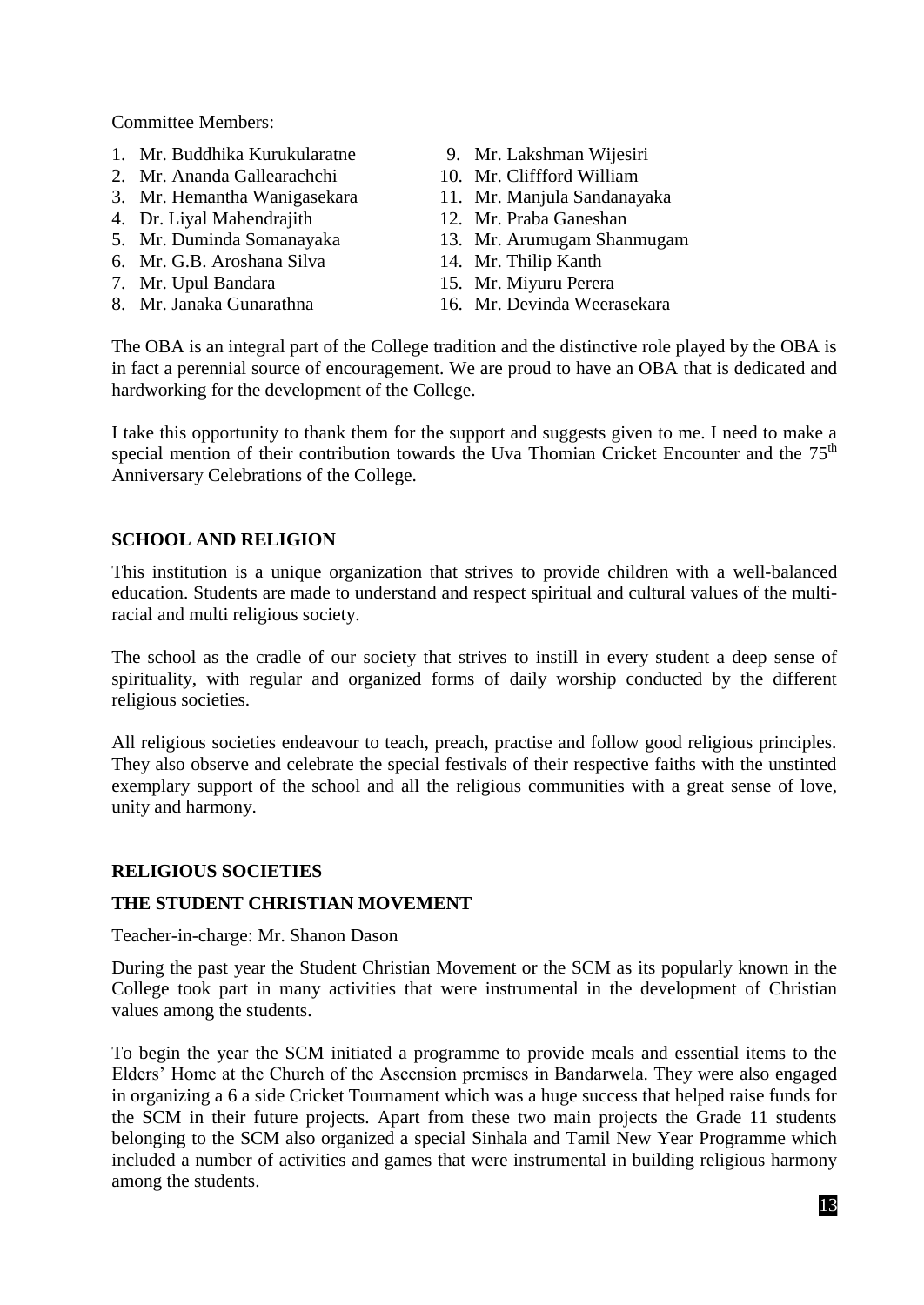# **COLLEGE SCM CHOIR**

Teacher-in-charge: Mrs. Chandra David

The College SCM Choir continues to be an active body in the Student Christian Movement constituting not only the Christians but also students from other faiths. Choristers meet for regular practices on Mondays throughout the year.

The Service of Nine Lessons which continues to be an annual traditional event brought out the voices of 60 choristers this time. The Easter Musical Worship has also become an annual event which was held in the Church of the Ascension, Bandarawela. Talented young musicians were identified and trained to provide the musical accompaniment for the Easter Musical Worship.

Our desire to have a professional voice training session for the choristers is yet to be realized and we are presently working towards it.

The choir's achievement is due to the time and effort given by the team of choir trainers - Mrs. Chandra David, Miss. Mihirani Rebecca, Mrs. Sharika Nawaratne, Miss. Jennifer Jebadurai, Mr. Roshan Jacob and Mrs. Nisha Seneviratne.

All glory and praise to God our Heavenly Father for giving the chorister this blessed music ministry in our College.

## **BUDDHIST STUDENTS ASSOCIATION**

Teacher-in-charge: Mr. A.J.M.U.S. Bandara

The Buddhist Students Association of the College plays a prominent part in building and moulding the character of the students in the path of Lord Buddha. They begin their day with meditation and prayer while a member of the staff leads them in a moment of reflection according to the teachings of Buddhism.

During the year in review the Buddhist Students Association took part in a number of activities and the main among them was the *'Nagam Yaama'* programme to which the students contributed in stationary and essential items to Buduge Kanda Vidyalaya, Soranatota. They also organized a special religious programme *'Dharma Deshanawa'* to help the students to overcome the challenges they face as youngsters and to overcome temptations of the society.

The *'Poson Bathi Gee'* programme was held for the 24<sup>th</sup> consecutive year at the Bandarawela Town Hall on a grand scale. Many students displayed their talents in the form of music and dance while also the *'Methmal'* magazine was released simultaneously. This was the 19<sup>th</sup> issue to be released.

Another unique programme of the Buddhist Students Association was the release of a cow that was to be slaughtered and handed to an owner after careful consideration. Regular updates are provided by the owners.

The final event of the year was the felicitation of Teachers *'Guru Upahara'* for their yeoman service and dedication provided to the students. A token of appreciation was also presented to them while the programme was made enjoyable by the performance of students in the form of music, dance and drama.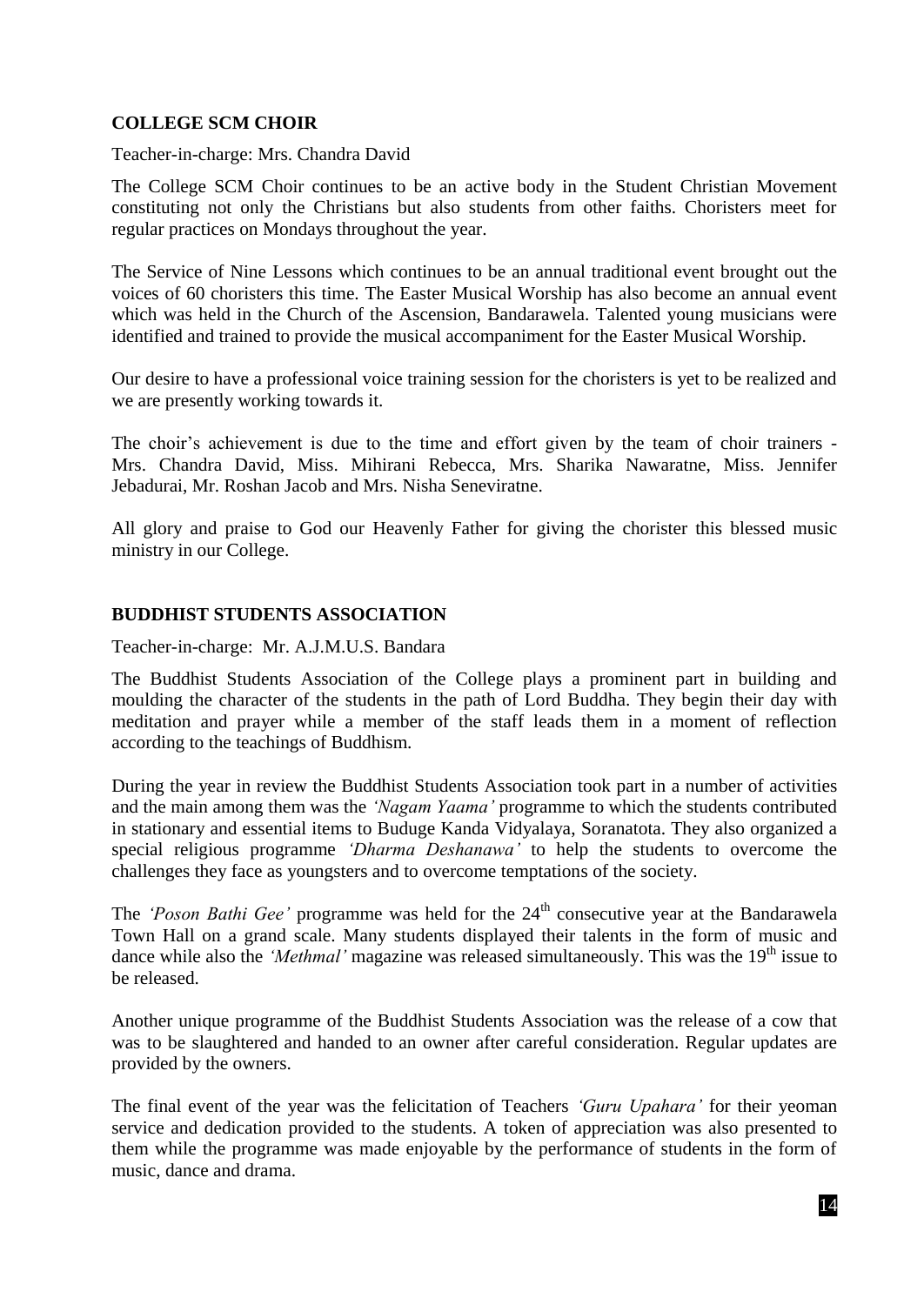### **HINDU STUDENTS MOVEMENT**

Teacher-in-charge: Mr. N. Subramanium

The Hindu Students' Movement functions as a unit which promotes Hindu cultural traditions among students. Students presented themselves for the *'Vivekananda'* Exam and took part in all programmes organized by the Bandarawela Hindu Youth Society in connection with *'Sivarathri'* and *'Navarathri'*

The *"Vani Vizha"* celebration was held on the 8<sup>th</sup> of October 2016 at the Keble Memorial Hall. Mr. Lenin Madivanam, Deputy Commissioner, Educational Publication graced the occasion as the Chief Guest. The 'Vani Vizha' magazine *'Anarchism'* in view of celebrating the event was published.

## **THE ISLAMIC SOCIETY**

Teacher-in-charge: Mrs. G.M. Raheem

The Islamic Society has been given equal opportunities as all other religious societies in the College. The day begins by conducting a religious gathering. Students are also granted an opportunity to attend the mosque every other Friday.

The Annual Celebration of the Meelad-Un-Nabi is a special event for our children and staff. The celebration this year too was held in a grand scale on the  $4<sup>th</sup>$  of June 2016 and Mr. Zameen M. Saleem General Manager, Sri Lanka Telecom and Mrs. Saleem graced the occasion as the Chief Guests. The magazine *'Al-Ikra'* was released with student's creative writing. Students also took part in activities with other schools building friendship.

# **THE HOSTEL & SICK ROOM**

Senior Hostel Masters: Mr. G.B. Aroshana Silva

Food Matron: Miss. S.A. Balasundaram

Sickroom Matron: Mrs. R.M. Udayamala & Miss. B.M.M. Dissanayake

The hostel has been reorganized to meet essential requirements to facilitate Boarders so that they do not feel being away from home. The boarding is a very essential need as students from all parts of the island educate themselves in this Institution. The school hostel, with its rules, may make some students to feel tied up. Yet, there are parents who value the discipline of their children in the boarding.

#### **BOARDERS ASSOCIATION**

Senior Hostel Master: Mr. G.B. Aroshana Silva

Students of the Boarders Association are given the opportunity to organize and take part in interdorm activities and competitions in which they are made to realize the importance of participation and improving their organizing skills. One of the activities the Boarders Association organizes is the Inter-Dorm Sports activities which identify talented sportsmen in the hostel to represent their respective Houses and the College.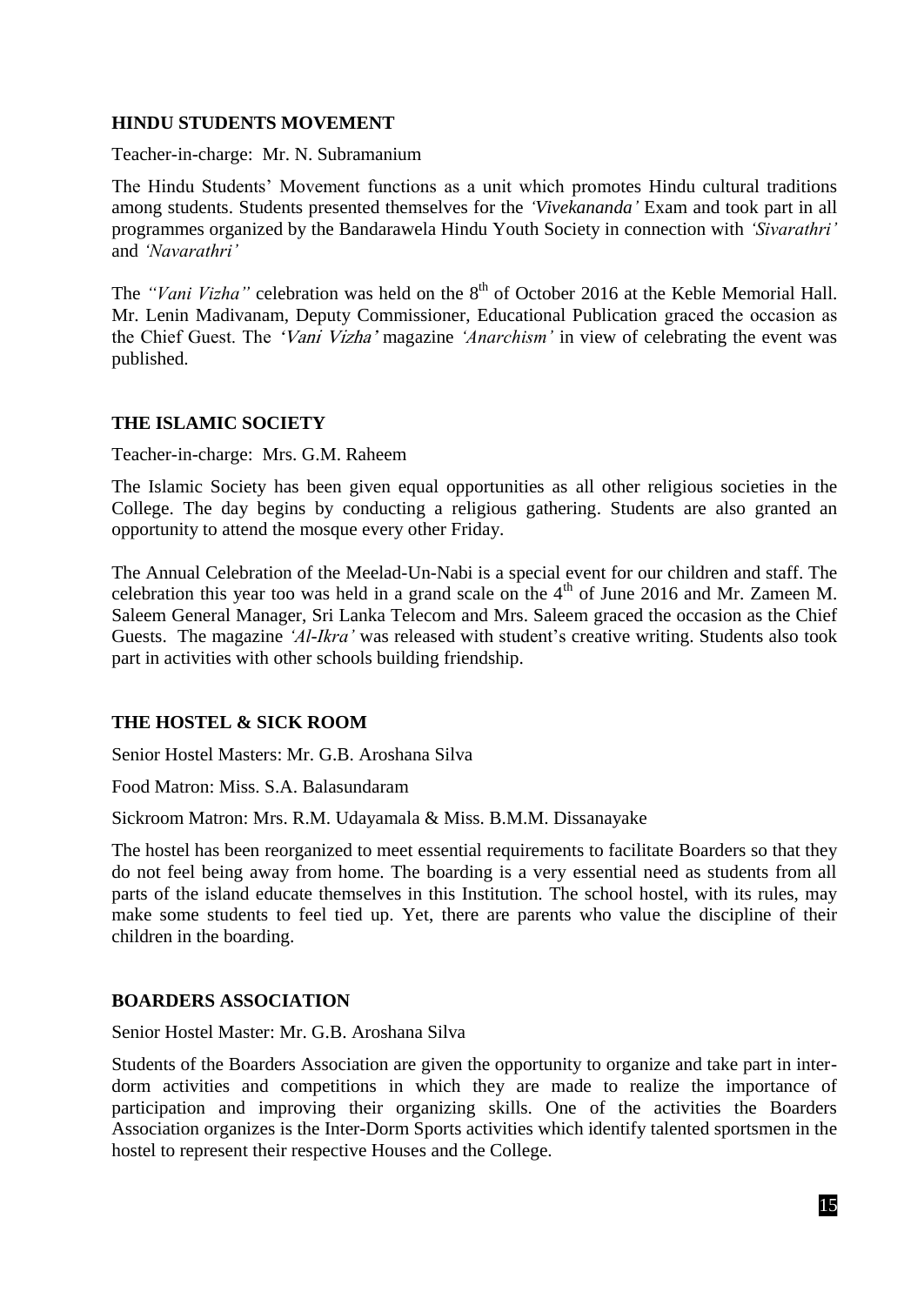Education being the most important aspect, the College organizes extra classes after school, where the Boarders are supported with their school work and to develop their academic skills.

Being a hostel, catering for all religions, the College provides transport facilities for the Boarders to go to religious places of worship under the supervision of hostel masters and matrons during the weekend to enrich their spirituality.

Entertainment facilities are provided for the Boarders such as weekend movies and television sets being provided for each dormitory where they enjoy themselves while staying in the hostel.

Boarders' Night is an event the Boarders eagerly await for to enjoy themselves on the last day of the year before vacating the dormitories for the long holiday.

## **COLLEGE LIBRARY**

Librarian: Mrs. N. Gajanayake

I am happy to note that more students are motivated and involving themselves in reading matters. The growing membership proves to this effort. Library membership is free and voluntary. At present there are over ten thousand books apart from the periodical magazines and daily newspapers etc.

It is very heartening to note that the library is turning out to be popular among most of the Middle and Upper School students who gather in large numbers for reading and reference work even during their interval and free time.

Our thanks are due to the following for donating valuable books to the library

- \* Her Excellency Radha Venkataraman, the Assistant High Commissioner of India in Sri Lanka
- \* Dr. Nelson Reginold, of National Aeronautics and Space Administration (NASA)
- \* Mrs. Lakshmi Samarawickrama

#### **CLUBS AND SOCIETIES**

#### **SENIOR SINHALA LITERARY ASSOCIATION**

Teacher-in-charge: Mrs. W.M.R. Weerasinghe

The Sinhala Literary Association has been contributing in a productive way to improve and develop the literary, poetry and oratory skills of the students. The College invites scholars to conduct programmes for the benefit of students. Students are presented for Provincial, District and All Island Competitions where our students performed remarkably well.

#### **JUNIOR SINHALA LITERARY ASSOCIATION**

Teachers-in-charge: Mr. R.M.T. Jayasiri & Mrs. P.H.Y.N. Gunaratne

During the year in review students from Grade 6 to 11 participated in literary and language competitions organized by the Ministry of Education and won certificates.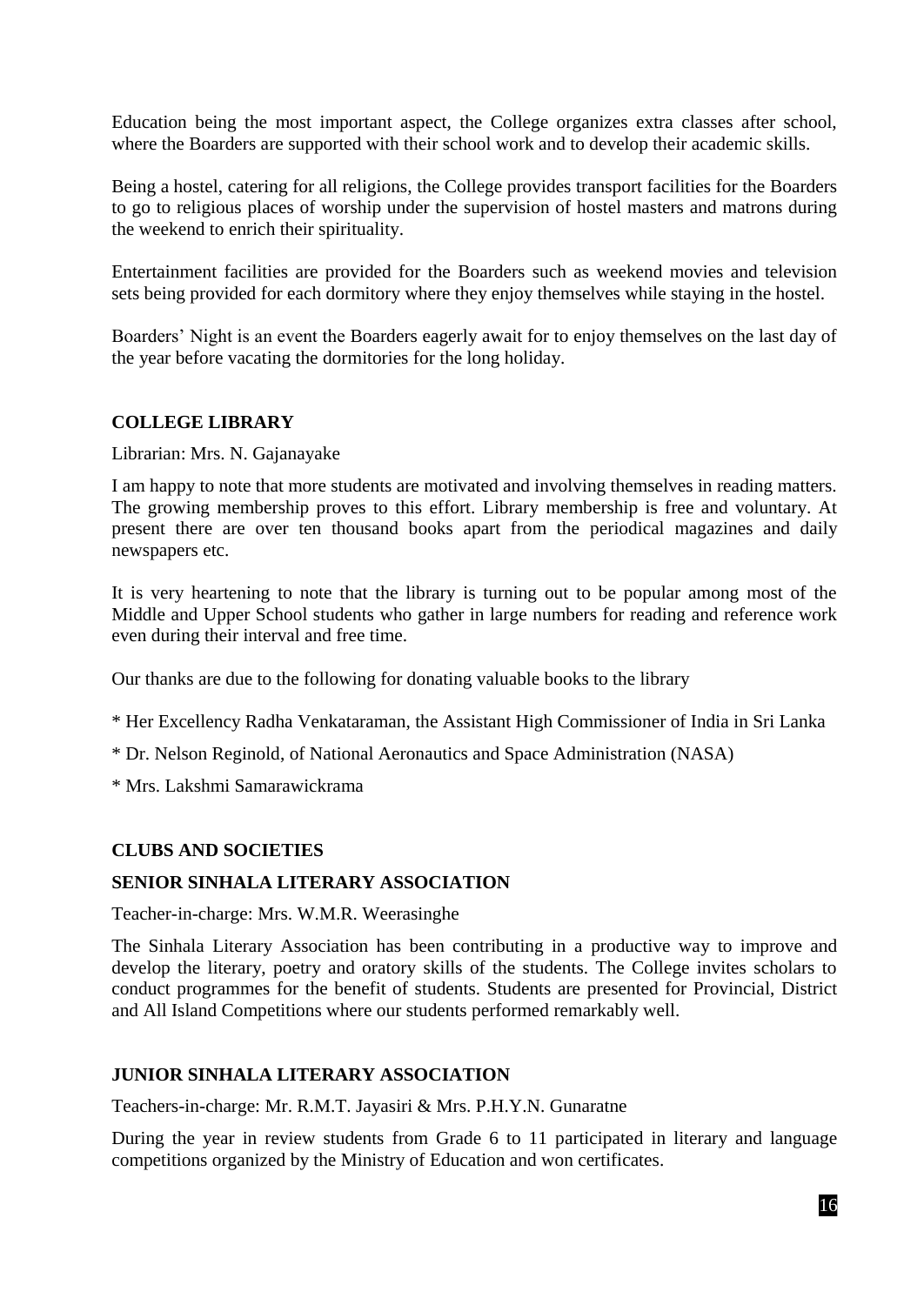The Sinhala Literary Day which was organized by the Sinhala Literary Association of the College was held on a grand scale at the Keble Memorial Hall. The Chief Guest was Mr. Sahan Ranwala a prominent scholar, poet and playwright.

A Sinhala Literary Competition was held by giving a question paper and selecting students for related competitions. Certificates were awarded to encourage them.

# **TAMIL LITERARY ASSOCIATION**

Teacher-in-charge: Mrs. N.J. Amirthanayagam

The Tamil Literary Association aims and provides students to appreciate the literary skills and ways of protecting the traditions of the Tamil Language. Various competitions are held at class level to revive the artistic and creative skills of the students. The 27<sup>th</sup> Annual *'Kalai Vizha'* was held on the  $28<sup>th</sup>$  of May 2016 and Her Excellency Radha Venkataraman, the Assistant High Commissioner of India in Sri Lanka graced the occasion as the Chief Guest.

# **ENGLISH LITERARY ASSOCIATION**

Teacher-in-charge: Mrs. R. Kavitha

The Senior English Literary Association of S. Thomas' College, Bandarawela mainly aims to inspire the potentiality of sharpening their communicative skills to develop their overall personality. Being the most active language association in the College it promotes Thomian ethos, values and traditions to march forward in the fast growing materialistic world. The Annual English Day was held to inspire students to develop their creative skills, ranging from editing, organizing and even holding public drama shows. The English Day was held on the  $30<sup>th</sup>$  of January 2016 and Dr. Romola Rasool Senior Lecturer English Language Teaching Unit, University of Kelaniya graced the occasion as the Chief Guest.

In order to improve the standard of English the College has organized a programme which could present students for the University of Cambridge ESOL exams organized by the British Council.

# **THE GAVEL CLUB**

Teacher-in-charge: Mr. Bertram Weerakoon

As an initiator of countless events S. Thomas' College, Bandarawela is proud to be the very first school in the Uva Province to have a Gavel Club. Gavel club is a society created for students by the Toastmasters International that mainly focuses on developing public speaking skills. The club was started in 2016 under the immense guidance and support given by the Old Boy's Association.

The aim of the club is to provide a mutually supportive and positive learning environment in which each individual member has the opportunity to develop oral communication and leadership skills. Also it gives members the opportunity to practice Toastmastership.

Thus the Gavel club has become a cynosure which helps to seed self-confidence and personal growth of the students to transform them into better individuals.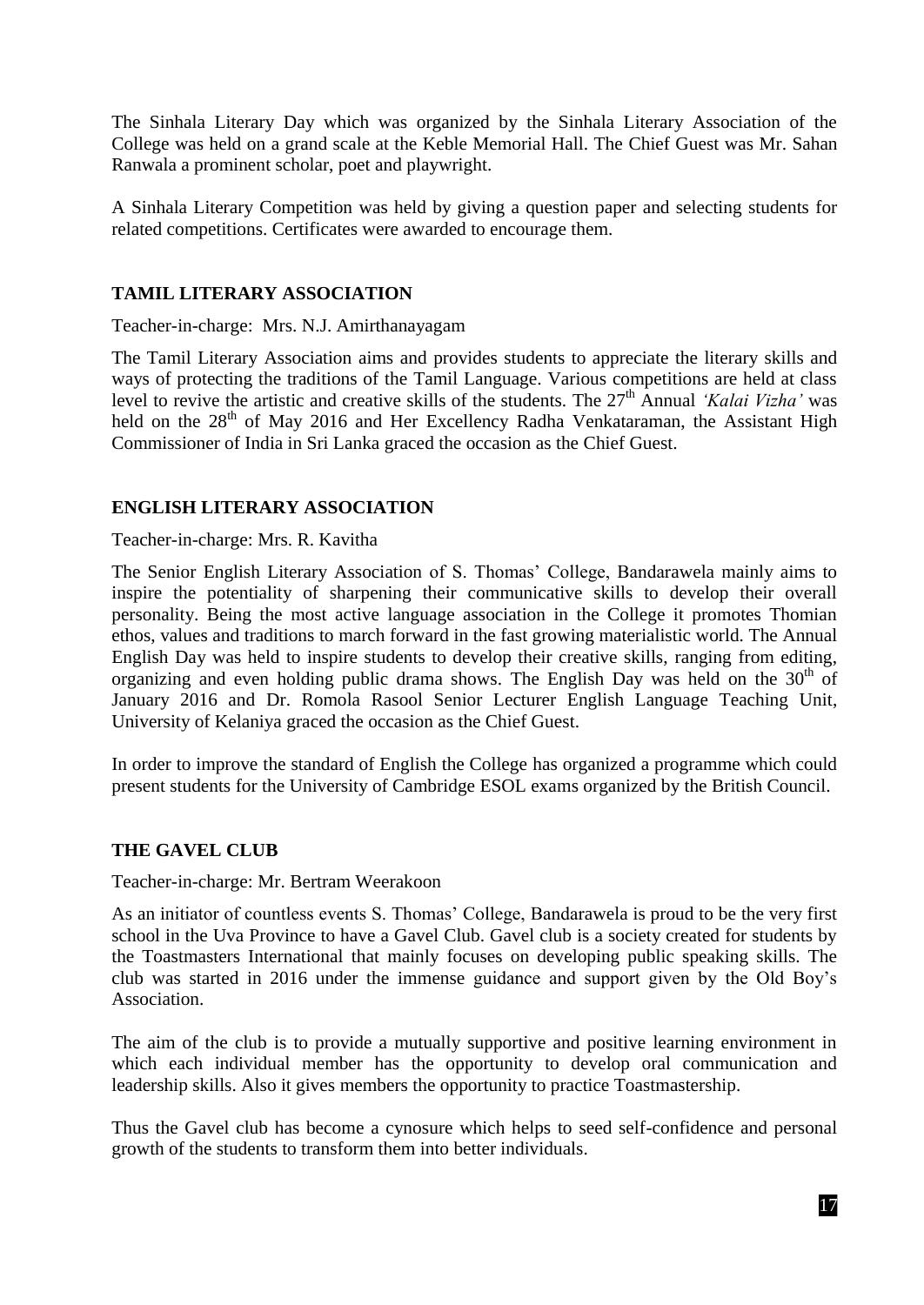# **CHEMISTRY CIRCLE**

Teacher-in-charge: Mr. V.G. Ananda

"Chemi-X' an exhibition of chemistry practical's, which was organized for the  $11<sup>th</sup>$  year by the Chemistry Circle of S. Thomas' College, Bandarawela was held on the  $16<sup>th</sup>$ ,  $17<sup>th</sup>$  and  $18<sup>th</sup>$  of February in the College premises.

Mr. Luxman Galappathi, Assistant Director-Science was the Chief Guest for the event.

Students from Grade 6 to 13 presented all Chemistry practical's integrated in their respective Science syllabus successfully. A large number of students from approximately 20 schools in the Bandarawela Zone visited the exhibition.

# **JUNIOR SCIENCE SOCIETY**

Teachers-in-charge: Mrs. S.M.A. Sudharma (Sinhala Stream) Mrs. S. Sasikalathevy (Tamil Stream)

Students in Grade 6 to 8 of the Middle school are members of this society. The society meets ones a month which gives an opportunity to share their knowledge between one and another. The students very keenly perform their talents at these meetings.

"Do you know" contests, debates and various practicals were conducted for students throughout the year.

During the Chemi-X exhibition the Junior Science Society contributed in a large scale with their exhibits to make the event a success.

# **INFORMATION TECHNOLOGY CLUB**

Teacher-in-charge: Mr. R.M.S. Wijithananda & Mr. N.G.N.J.C. Narangoda

IT Club has completed yet another successful year contributing at all levels providing IT solutions for all College functions, workshops and special events held both at College and out of the College in collaboration with the photography unit of the IT Club.

Our main task was to provide photographic coverage which was done with bubbling enthusiasm.

Our members have participated in many IT related contests conducted by various Governmental and Non-Governmental organizations and have performed remarkably well achieving First places and Merit awards.

# **THE PHOTOGRAPHY CLUB**

Teacher-in-charge: Mr. J.K.C.J.P. Manchanayake

The Photography Club, one of the newest inclusions among the many clubs and societies of the College takes pride in the introduction and organizing of various activities in the College. Students who have a keen eye and interested are encouraged to join the club. This club is open to all students from Grade 8 onwards and the lessons are conducted with a touch of artistry.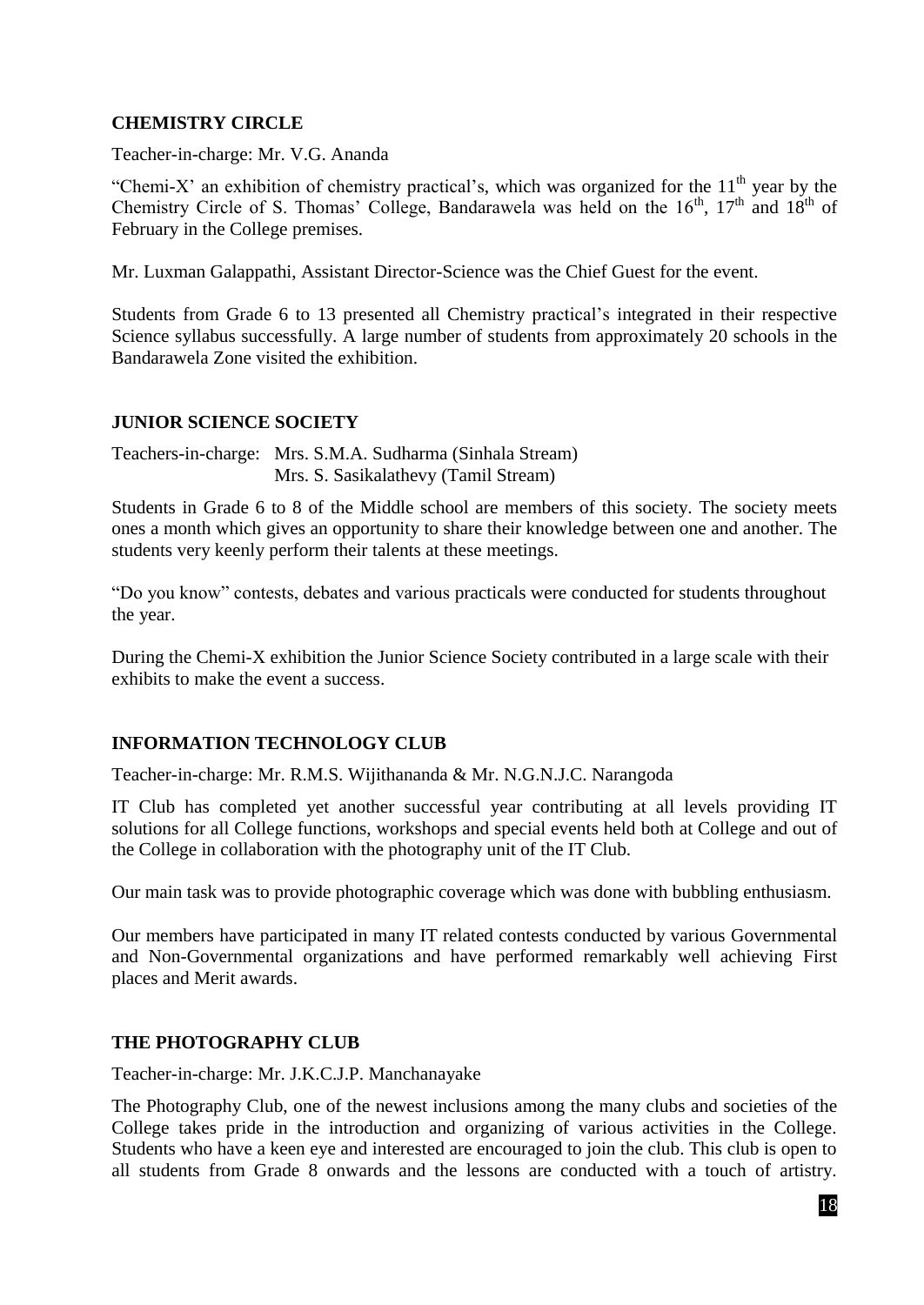Sessions in this field are introduced from the very beginning with theory first and later practical assignments are provided. Students are also given the opportunity to cover some of the major events in the College to further enhance their knowledge. At the end of the lessons, students are provided with an examination, after which they are awarded certificates.

## **ENVIRONMENTAL CIRCLE**

Teacher-in-charge: Mrs. P.H.Y.N. Gunaratne & Mrs. Vathsala Gnanamalar

Since the inception, the Environmental Circle has been able to increase its membership to approximately 175 and play a major role in beautifying the College premises and providing the students with the knowledge and expertise of protecting and caring for the environment.

The Environmental Circle provides meals once a month to the Elder's Home that belongs to the Church of the Ascension as a step to educate the young to care for their elders. They were also instrumental in planting valuable trees in the College premises. Seminars and workshops to guide students in preserving our environment are also conducted.

The World Environmental Day was also commemorated in a grand scale by planting trees and introducing the 3 coloured garbage disposal system.

# **ROBOTIC CLUB**

Teacher-in-charge: Mr. N.G.N.J.C. Narangoda & Mr. K.A.P. Rajapakshe

The year 2016 was a remarkable year to the Robotic Club of S. Thomas' College, Bandarawela.

At the beginning of the year a group of Senior Lecturers and Robotic Technicians from SAITM visited the College and conducted a fruitful workshop with demonstrations covering all the aspects of Robotics including assembling and coding.

Two teams that consist of five members each participated in the Annual Robotics Contest organized by the faculty of Engineering of the University of Ruhuna.

During the third term two teams from the Robotic Club participated in the Annual Robotic Contest organized by the Sri Lanka Robotic Club.

It is noteworthy to mention that a new culture of Robotics is blooming in the College, paving the way for our students to enter into the field of Mechatronics confidently.

#### **SCOUTING**

Group Scout Leader: Mr. Thilak Jayasiri – GSL

Students involved in scouting meet regularly on Wednesdays after school where they are introduced to lessons and games in scouting. During the year in review 26 new Scouts joined the Scout Troop. The annual 'Job Week' 'was held successfully while 24 Scouts actively took part in it and earned a remarkable sum of money for the Scout Association. The Scouts also participated in two training camps during the months of March and August.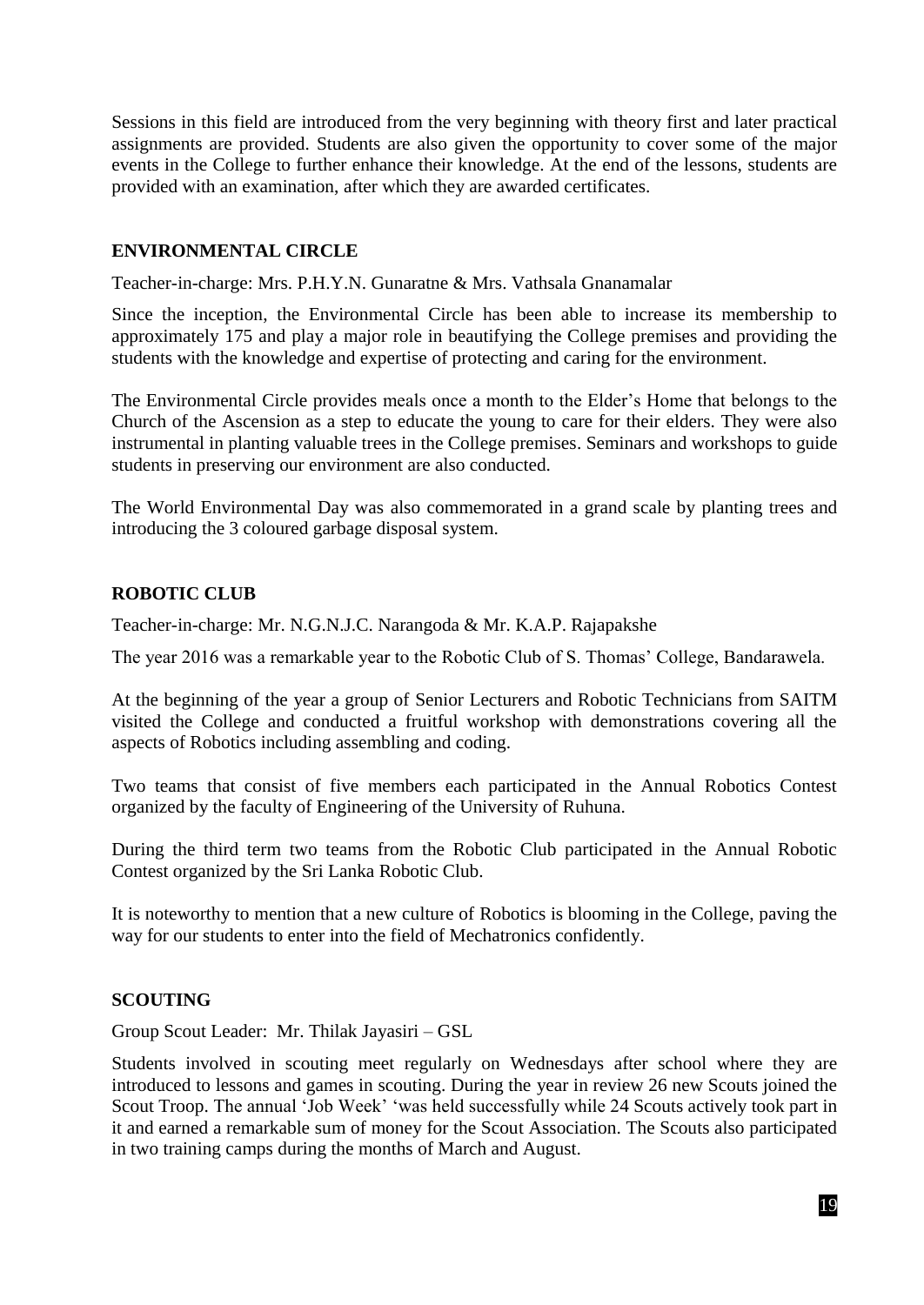During the year in review Scouts participated in the Centenary Jamboree organized by St. Anthony's College, Kandy and participated in the JJP Dehigama Memorial hike and exhibition organized by Kingswood College, Kandy.

# **CUBBING**

Teacher-in-charge: Mrs. H.E. Mahakumarage Assistant: Mrs. S. Gnananesan

At present there are around 30 cubs who meet on Wednesdays at around 2.00 pm. They actively take part in cubbing activities and games which build up understanding among the students.

20 Cubs along with Akelas took part in the  $11<sup>th</sup>$  National Cubboree Centenary Celebration held in Galle from the  $13<sup>th</sup>$  to the  $15<sup>th</sup>$  of May 2016.

## **SPORTS**

Prefect of Games: Mr. T.D. Darling

Sports play a major part in any society as it helps to mould the individual to face the challenges of the world along with building discipline. It also helps the College gain reputation and certainly S. Thomas' College, Bandarawela can be proud of its sportsmen. Sport is able to generate citizens who are able to take responsibility and be an asset to a country.

## **ATHLETICS**

Prefect of Games: Mr. T.D. Darling Teacher-in-charge: Mr. K.M.P.N.B. Wijekoon

Athletic plays a prominent role in the College calendar with many students actively taking part in both track and field events. After school sessions are held regularly with the participation of these students. The College calendar begins with the Annual Inter House Sports Meet where students who excel in these events are chosen for the Circuit Meet.

Last year too we had a number of students who went up to All Island Level excelling in both the Zonal and Provincial Meet. At the All Island Meet there certainly were memorable performances by Bathila Liyanachchi and Uditha Lakshimal in the Under 13 age category at the Sri John Tarbet Junior Athletic Meet held at Embilipitiya.

#### **INDOOR GAMES**

Teacher-in-charge: Mr. R.M.T. Jayasiri

Students usually take part in various forms of indoor games in the College while regular practices for Badminton and Table Tennis are held under the guidance of the teachers in charge.

The Indoor Games Society of the College was able to successfully organize the Indoor Games Competition during the  $3^{rd}$  Term of the year. Games such as Carrom, Droughts, Chess, Table Tennis and Badminton were played to which a large number of students took part under various age categories and during the final week of this competition staff matches were also held.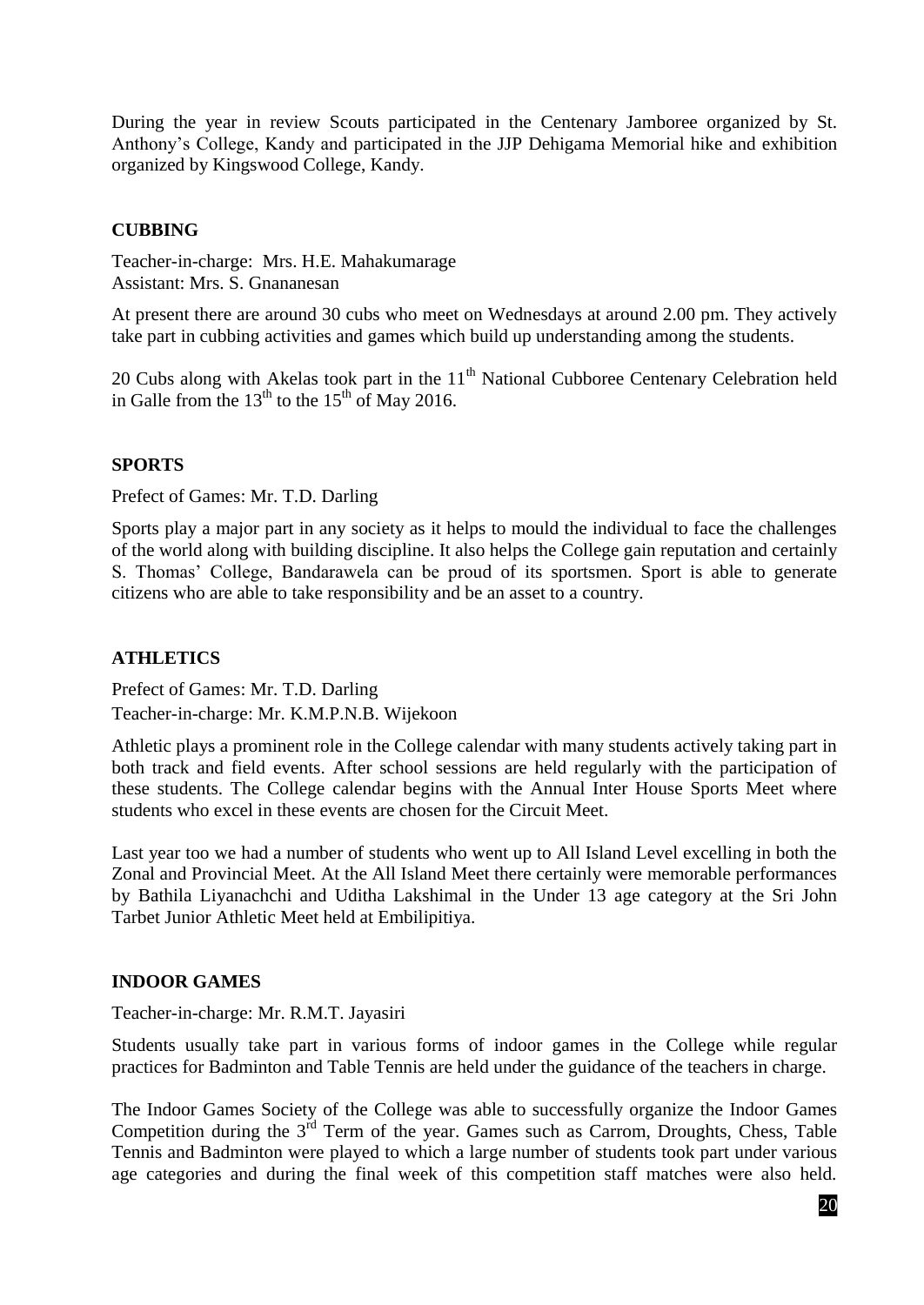Certificates and trophies were presented to the winners on the  $7<sup>th</sup>$  of December 2016 at the Keble Hall with the participation of a reputed Old Boy of the College. Mr. Janaka Ratnayake, a member of the Municipal Council graced the occasion as the Chief Guest

## **CHESS**

Teacher-in-charge: Mr. W.M.I.A. Chandrasekera

Chess training programmes are conducted every Tuesdays. A large number of students participate in practice sessions.

The College Chess team took part in Zonal, District and Provincial Level Competitions and performed remarkably well in both individual and team events.

The under 9, 11, 13, 15 and 20 players were selected for the All Island School Chess Tournament.

## **TENNIS**

Teacher-in-charge: Mr. Shanon Dason

Tennis certainly has continued to drive the imagination of some of the students at the College as they continue to strive forward to bring credit to the College.

Especially commendable is the performance of Chanith Minthaka de Silva as he continues to impress in the field of Tennis as he is currently placed in the top 5 in the Under 15 age category at All Island Level. Apart from Chanith we are impressed by some of the junior students of the College.

We take this moment in thanking the Bandarawela Tennis Club for their assistance in training our students in the sport.

#### **TABLE TENNIS**

Teacher-in-charge: Mr. B.P. Weerakoon

The Table Tennis team participated in the Zonal Tournament held at S. Thomas' College Bandarawela and the Under 15 team was able to become Champions while the Under 17 became Runners-up. At the All Island Tournament which was held at S. Thomas' College, Mount Lavinia, the Under 15 team was able to reach Quarter Finals.

We were able to obtain the service of a National Coach and the coach of Trinity College for several coaching camps. Students from Grade one onwards participated in these camps.

S. Thomas' College, Bandarawela conducted the Uva Province Open Ranking Table Tennis Championship for which teams from 15 schools participated. Savith Basnayake of S. Thomas' College, Bandarawela became Champion in the Under 15, 18, 21 (Boys Singles) Open Men's (Singles) Open (Mix Doubles) and Runner up in the Open Men's (Doubles). He was elected as the Most Outstanding Player of the Tournament.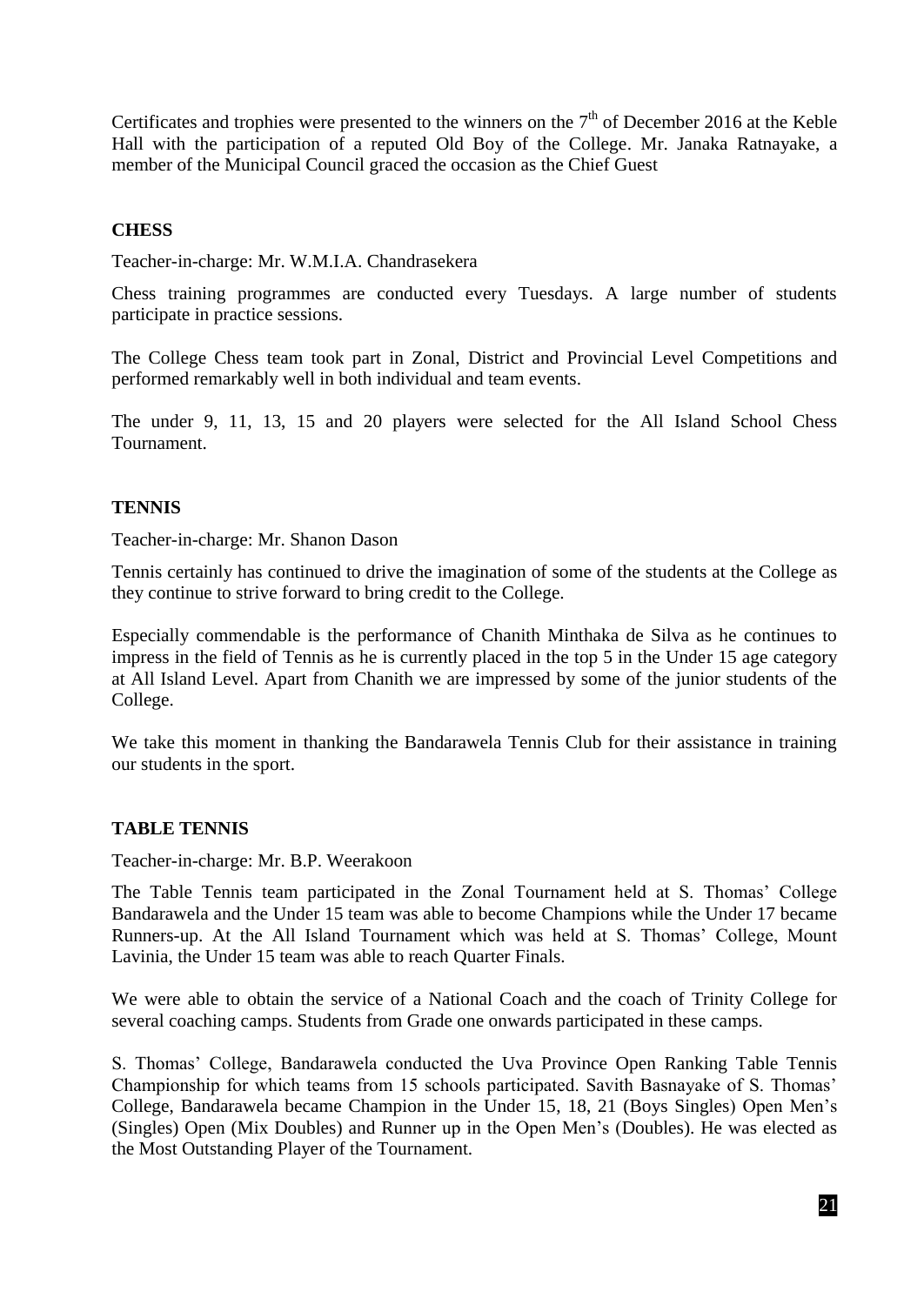# **BADMINTON**

Teacher-in-charge: Mr. Thilak Jayasiri Assistant: Mrs. P.L.N.D. Cooray

First and foremost I wish to inform that our badminton players did the College proud by playing in all tournaments organized by the Sri Lanka Badminton Association, Ministry of Sports and the Ministry of Education and have done remarkably well.

The College team was placed "B" Division Champions in the Under 16 S.L.A. Ratnayake Memorial Tournament organized by the College. Mr. Oshara Panditharathne, Principal of Lumbini College and the President of the Sri Lanka Schools' Badminton Association graced the occasion as the Chief Guest.

The Under 15 and 19 players took part at the Zonal and District Competitions and were placed Champions.

The Under 19 team was placed Champions at Zonal and District Level at the National Sports Festival and at the Junior Nationals 6 performed remarkably well. The Under 13 "B" Division Doubles reached up to Quarter Finals.

The College has been able to conduct coaching camps in January, April and August with the assistance of a Professional Coach Mr. Mahesh Ekanayaka.

It is with great pleasure that we note that two main appointments of Vice President and Treasurer of the Sri Lanka Schools' Badminton Association are held by our College.

#### **ARCHERY**

Teacher-in-charge: Mr. T.D. Darling

Archery is a relatively new sport to our country and although competitions are not held at school level they are held at Junior and National Levels where some of our students have brought credit to our Alma Mater. We are also proud to announce that some of our students have also performed at International Level bringing credit to the island. Some of our most notable performances are as follows:-

Ravien Dalpatadu – Indoor Archery Youth World Cup held in Bangkok – Bronze Medal.

Pasindu Pansilu, Senura Medagoda and Oshada Shohal have also performed creditably at National Level bringing credit to the College.

#### **RIFLE SHOOTING**

Teacher-in-charge: Mr. T.D. Darling

This too is a relatively new sport to the school set up with some of our students attending regular practices. Although not many competitions were organized during the year in review our students performed admirably in the events. They participated while also being ranked as 'A' 'B' and 'C' respectively. The performance of young Uzman Jiffry must also be mentioned as he attained the 'A' Grade Mark and brought Credit to the College through his performance.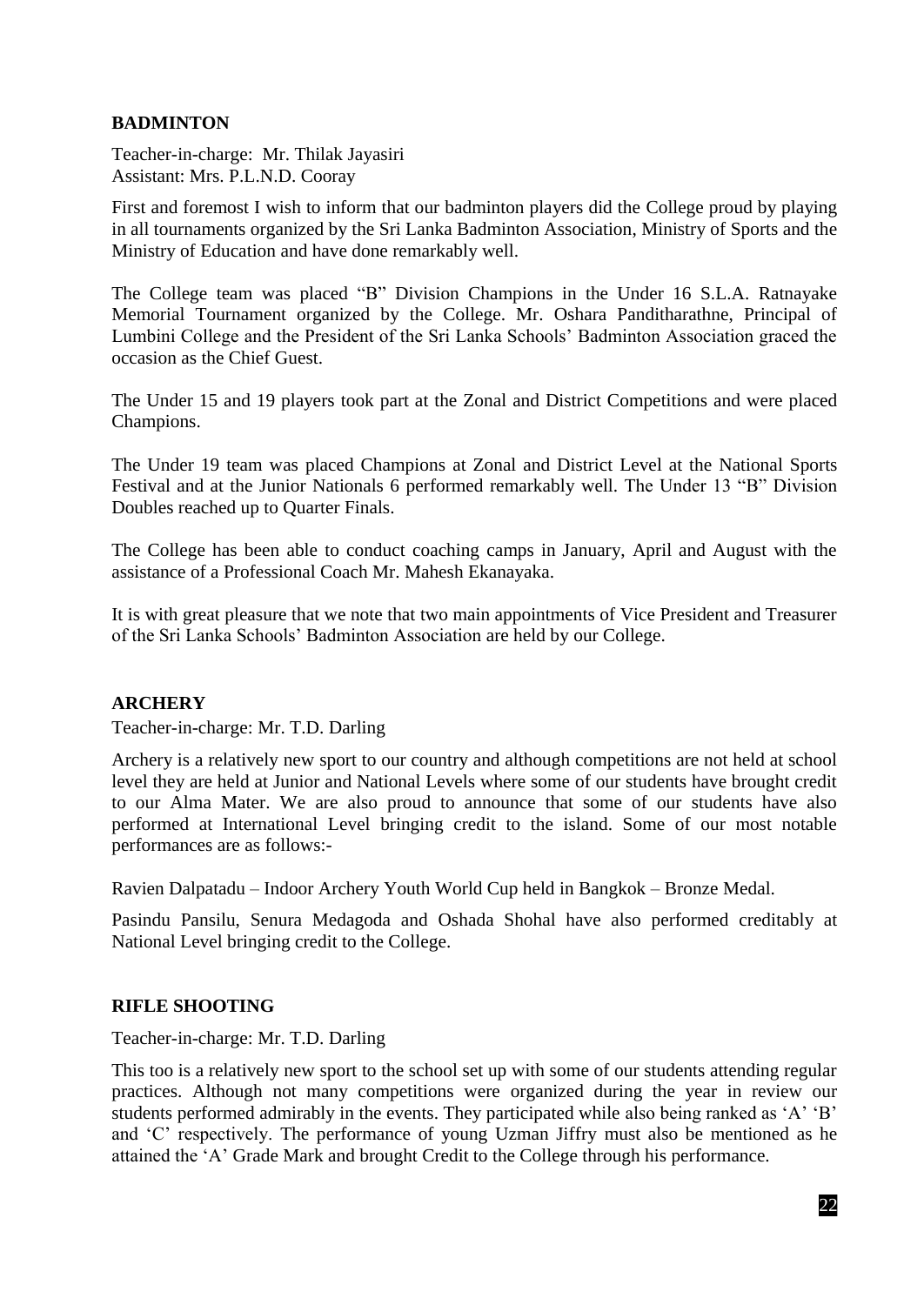# **FOOTBALL**

Teachers-in-charge: Mr. G. Praba - (Under 15 and 17) Mr. T.D. Darling – (Under 19)

Football could be considered as the second most popular sport in the College with a number of students actively taking part in the sport. It is indeed with a sense of pride that one could say that there has been a tremendous improvement in Football as both the Under 15 and 17 teams have been able to go forward beyond the Zonal and Provincial Levels.

Apart from these tournaments an Annual Encounter was also organized between our school and S. Thomas' Prep School, Colpetty which was played at the City League Grounds, Colombo. The Under 15 and 17 matches were played at a very competitive level and although the Under 17 match ended in a Draw, the Under 15 team emerged victorious after a thrilling encounter.

#### **RUGBY FOOTBALL**

Teacher-in-charge: Mr. T.D. Darling

Rugby Football is one of the popular sport in the school while many students attend regular practices in the evening.

During the year in review we took part in the All Island Meet and though we couldn't win any trophies, our participation was a valuable experience for the students. Apart from this tournament we also took part at University Invitation Tournament and the annual encounters with S. Thomas' College, Gurutalawa.

#### **BASKETBALL**

Teacher-in-charge: Mr. T.D. Darling

Regular practices are held especially during the Annual Inter House Sports Meet with matches being organized. Although a lot of interest was shown by the students during this period.

#### **CRICKET**

Teacher-in-charge: Mr. S. Surendrakumar (Under 13) Teacher-in-charge: Mr. W.M.I.A. Chandrasekera (Under 15)

The under 13 Cricket "A" and "B" teams took part in all the matches but were not able to qualify for the second round.

The Under 15 Cricket team took part in the All Island Inter School Cricket Tournament and played four matches in the First Round and recorded an outright victory, two matches ended up in the first innings victoriously and the other in a Draw. The team played three matches in the second round and recorded two first innings victories. One match ended up with no results and the other in a loss.

Ravindu D.G. Rathnayake, Bathiya Gunathilaka, Thevin Amarasinghe, Savith Basnayake and Pathum Abeyratne were selected to the Uva Provincial Team.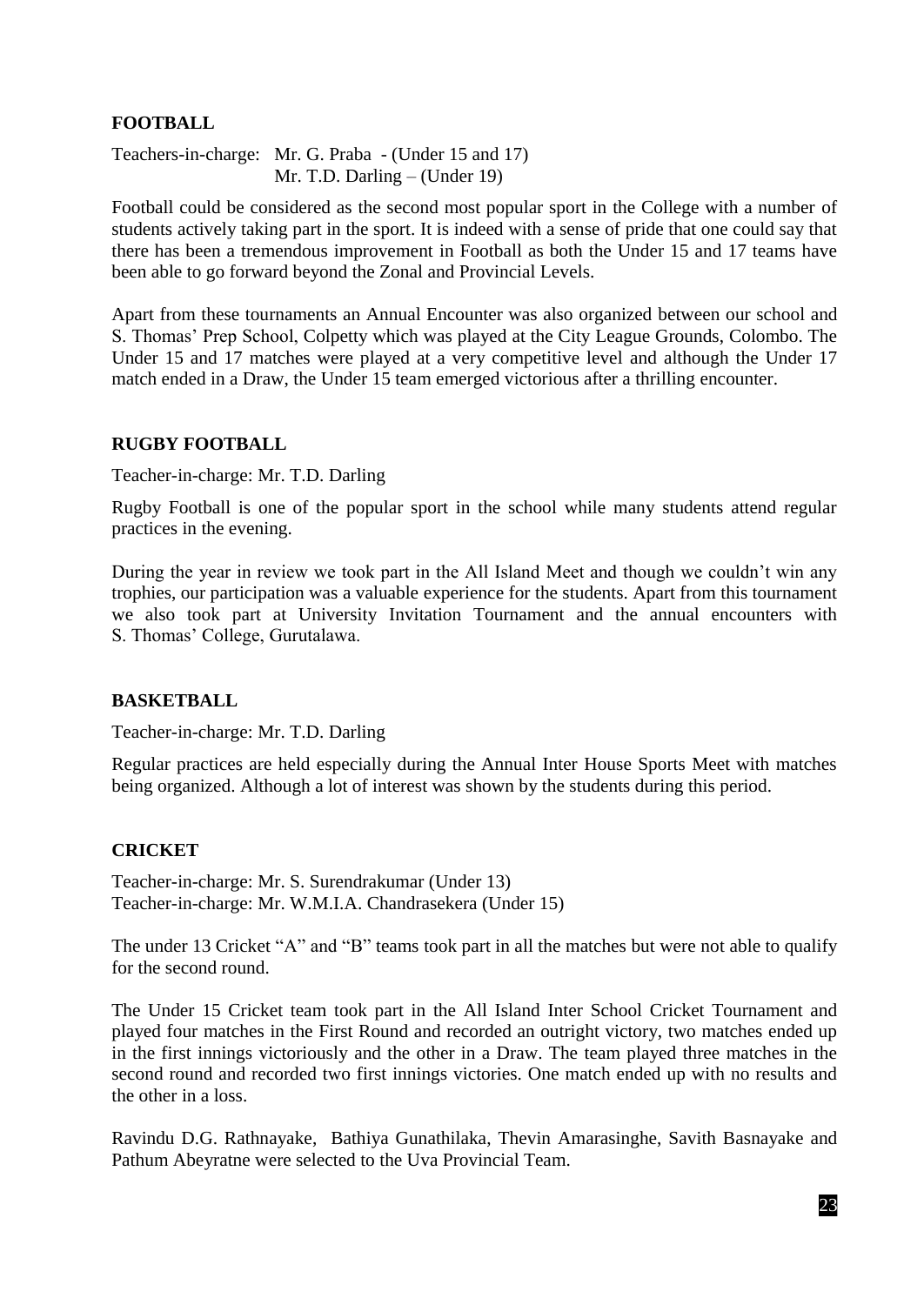# **KARATE**

Teacher-in-charge: Mr. A. Mahendirrakumar

Many students take interest in Karate. In September the Sri Lanka Karate Federation conducted a tournament in the Uva Province and R. Hareesh Naveen won a Gold Medal in the age group 16 – 17 years. M. Dilukshan won a Bronze Medal under the age group 13. K.B.M. Jimnaz won a Silver Medal at the  $6<sup>th</sup>$  International Karate Open Championship held in Malaysia.

## **WUSHU**

Teacher-in-charge: Mr. Irantha Porage

Wushu was introduced as a new sport to the College. This is a martial art and a sport derived from traditional Chinese martial arts. Wushu has developed into various forms of practice of its own focus and goals. The practice of Wushu does not only develop a strong body but also a strong mind with high moral values as its practice focuses on martial ethics.

After completing training students will be presented for events with other schools and Provincial and National Levels tournaments. Our main goal is to make a healthy, active and disciplined sportsman.

## **SWIMMING**

Teacher-in-charge: Mr. Shanon Dason

Although not one of the major sports in the College, swimming has continued to be one of the oldest sports in the history of the College. At present there are between 25-30 students who are actively involved in swimming and despite the lack of swimming facilities at the College we have managed to bring credit to the College in competitions and tournaments whenever possible, especially in the Uva Region.

The College is indeed grateful to the services provided by the instructors attached to the Diyatalawa Army Academy for coaching our students and pushing them forward to actively pursuit the sport.

# **CADET PLATOON AND BAND**

Teachers-in-charge: Capt. M.A.A. Chandima / Lt. T.D. Darling

The Cadet Platoon plays a prominent role in the school calendar as their services are required in most functions of the College.

Apart from this, they are also regarded as one of the best in the region, winning a number of competitions held during the year.

The Band actively takes part in College functions and represents the College in Band Camps.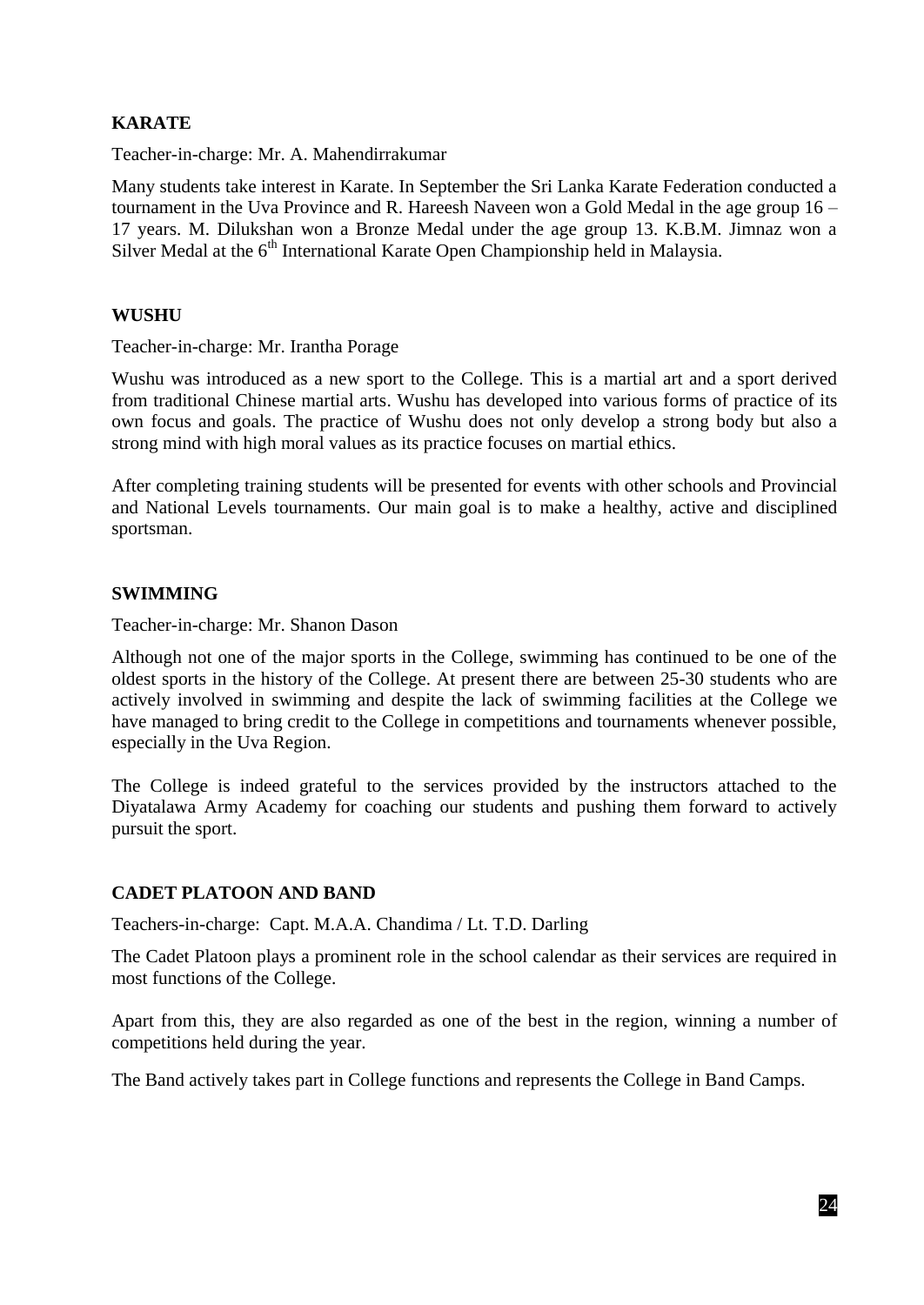# **INTERNATIONAL SCHOOL AWARD**

Teachers in charge: Mr. G.B. Aroshana Silva & Mrs. Rifaya Samoon

It is with pleasure we note that we are part of the Connecting Classroom Programme which has been guided by the British Council. As a result of it, now we are globally connected with the Chancel Primary School Staffordshire, United Kingdom.

As a result of Connecting Classroom Programme we received the International School Award 2015 – 2018 for the outstanding development of the International dimension in the curriculum. It has been nearly two years since we received the International School Award in 2015 which has been sponsored primarily by the British Council.

We are so glad as we got many opportunities to share and exchange many projects with Chancel Primary School, United Kingdom.

The global concept of connectivity is a real blessing to our College. The teachers training obtained through participation in Global forums enhances education through critical thinking that contributes for the personal growth of the child. Students have been trained to think critically to solve problems themselves.

| Dale       | гуаніс                                        | Allioulit |
|------------|-----------------------------------------------|-----------|
| 07.10.2016 | Mrs. Maheshi Perera                           | 5,000.00  |
| 06.06.2017 | Ms. Vishaka de Silva & Ms. Darshani de Silva  | 3,000.00  |
| 19.06.2017 | Mr. Sandaruwan Perera                         | 4,500.00  |
| 20.06.2017 | Mr. Rumi Reyal                                | 3,500.00  |
| 21.06.2017 | Mrs. Susila William, David & Clarence William | 3,000.00  |
| 27.06.2017 | Mr. M. Edirisinghe                            | 10,000.00 |
| 29.06.2017 | Mr. & Mrs. Banagoda                           | 4,000.00  |
| 30.06.2017 | Mr. A. Jayaseelan                             | 3,000.00  |
| 04.07.2017 | Mrs. C. Wijeratne                             | 2,000.00  |
| 05.07.2017 | Mr. Ruwan Basnayake                           | 12,000.00 |
| 05.07.2017 | Mr. E.S. Rajiah                               | 2,000.00  |
| 10.07.2017 | A Well Wisher                                 | 4,000.00  |
| 18.07.2017 | Mr. Sandanam Shanker                          | 2,500.00  |
| 24.07.2017 | Mr. Hiran De Silva                            | 2,000.00  |
| 26.07.2017 | Mr. Sunanda Ratnayake                         | 3,000.00  |
| 26.07.2017 | Mr. Chamal Hewawasam                          | 2,000.00  |
| 27.07.2017 | A Well Wisher                                 | 2,000.00  |
| 28.07.2017 | Dr. Liyal Mahendrajith                        | 5,000.00  |
| 28.07.2017 | Mr. S.S.K. Kaluarachchi                       | 4,000.00  |
|            |                                               |           |

**CONTRIBUTIONS RECEIVED TOWARDS THE PRIZE GIVING 2016 Date Name Amount**

We take this opportunity to extend our appreciation and gratitude to the well-wishers who very generously made contributions towards the Prize Giving.

We are living in an era where the Conventional Education System is in the process of transformation to Technology Enhanced Education System in our country too. This transformation is expected to make learning through a 'student-pull' process rather than a 'teacher-push' process. Fulfilment of this change may appear farfetched in our country. The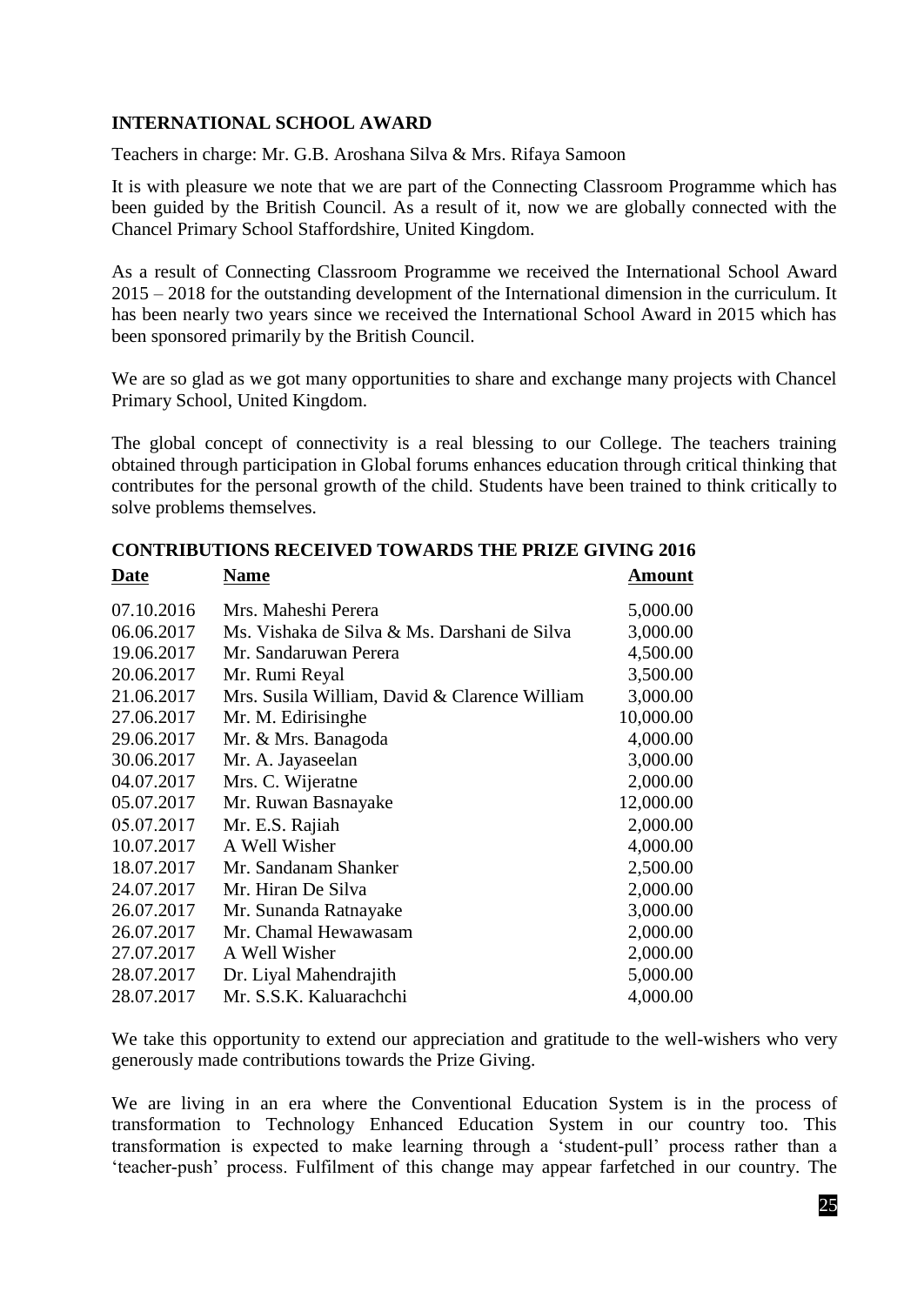process of change may be slow but it is not an impossible task! It is the need of the present time! We, in our College, too are moving towards this change. We are improving the facilities for technology with well-equipped Computer labs each for the Primary, Middle / Upper and A/L Sections, an audio-visual room for the teaching of languages, a well-equipped Math lab and a multi-media room. We appreciate the old boys for partnering with the College in this effort. We will have to move forward, with an improvised plan, to make learning more attractive for the students in our College.

# **My sincere thanks to:-**

Rt. Revd. Dhiloraj R. Canagasabey, Lord Bishop of Colombo Members of the Board of Governors The Manager: Mr. Kavinda Dias Abeysinghe The Visiting Chaplain Revd. Charles David The O.B.A. A/L Supervisor: Mr. Laal Nellihela Upper School Supervisors: Mr. A.M.S. Bandara and Mr. S.Surendrakumar Middle School Supervisor: Mr. R.M.T. Jayasiri and Mr. G. Thangarajah Primary School Supervisors: Mrs. M. Jackson & Mrs. M. Gunasekara Members of the Tutorial Staff Prefect of Games - Mr. T. Denzil Darling and all the Teachers in Charge of Sports Administrative Secretary – Mr. Steve Thambimuttu Administrative Assistant - Mr. Roshan Jacob Financial Assistant - Mr. A.J.M. Ariyawansa Bandara The Administrative Staff The Senior Hostel Masters –Mr. G.B. Aroshana Silva and all Boarding Masters, Mistresses and Matrons. Food Matron: Mrs. S. Balasundaram Maintenance Supervisor - Mr. Lal Kulatunge, Work Supervisor: Mr. J.A. Jackson and Mr. H.P.D.A. Gunasekara Security, Kitchen, Pantry and all support Staff who assisted me in numerous ways to uphold the prestige of this Institution.

We give thanks and praise to the Lord God Almighty, who continues to lay his hands abundantly upon this institution to bless, protect and guide us into the future.

Thank you!

Esto Perpetua!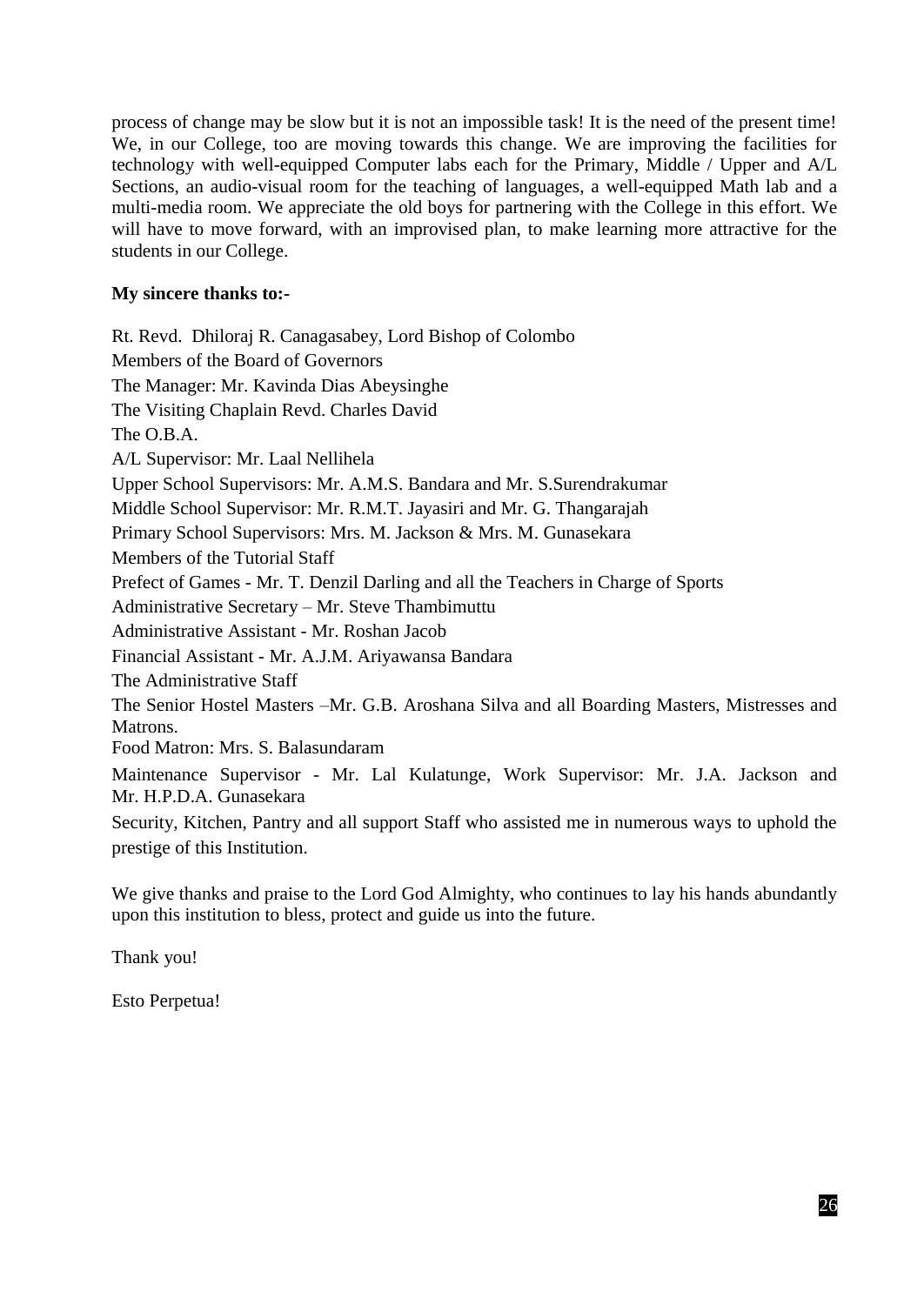## **PRIZE LIST PRIMARY SCHOOL**

## **GRADE 1A1**

| <b>Class Prize</b><br><b>Buddhism</b><br>Sinhala Language<br>E.N.V.<br>Art    |                    | 01. |
|-------------------------------------------------------------------------------|--------------------|-----|
| Christianity (R.C)<br>Computer                                                |                    | 02. |
| <b>Buddhism</b><br><b>Mathematics</b>                                         |                    | 03. |
| <b>English Language</b><br>Handwork                                           |                    | 04. |
| <b>Competition Prizes</b>                                                     |                    |     |
| <b>English Recitation</b><br>Sinhala Recitation<br>Sinhala Reading<br>Singing |                    | 05. |
| <b>English Reading</b>                                                        |                    | 01. |
| <b>GRADE 1A2</b>                                                              |                    |     |
| <b>Class Prize</b><br><b>Buddhism</b><br>Sinhala Language<br>E.N.V.           |                    | 06. |
| Islam<br>Mathematics                                                          | ר                  | 07. |
| English Language<br>Computer                                                  | $\left\{ \right\}$ | 08. |
| Mathematics                                                                   |                    | 09. |
| Handwork                                                                      |                    | 10. |
| Art                                                                           |                    | 11. |
|                                                                               |                    |     |

- R.M. Noopathi C.B. Rathnayaka
- Sakya Mihesh K.B. Ranasinghe
- L.M. Oshadha R. Weerasinghe
- Thulitha Nisal S.B. Dissanayake
- J.M. Lasen Dulnith Malalasekara
- R.M. Noopathi C.B. Rathnayaka
- A.M. Dinula Layan Attanayake
- Mohamed Rifnaaz Rikaz
- E.P. Dilanka Anuhas Pathirana
	- J.J.M. Thumith T.H. Chandranath
	- J.M. Aditha Dewsara Jayaweera
	- S.A.D. Desandula Sooriyaarachchi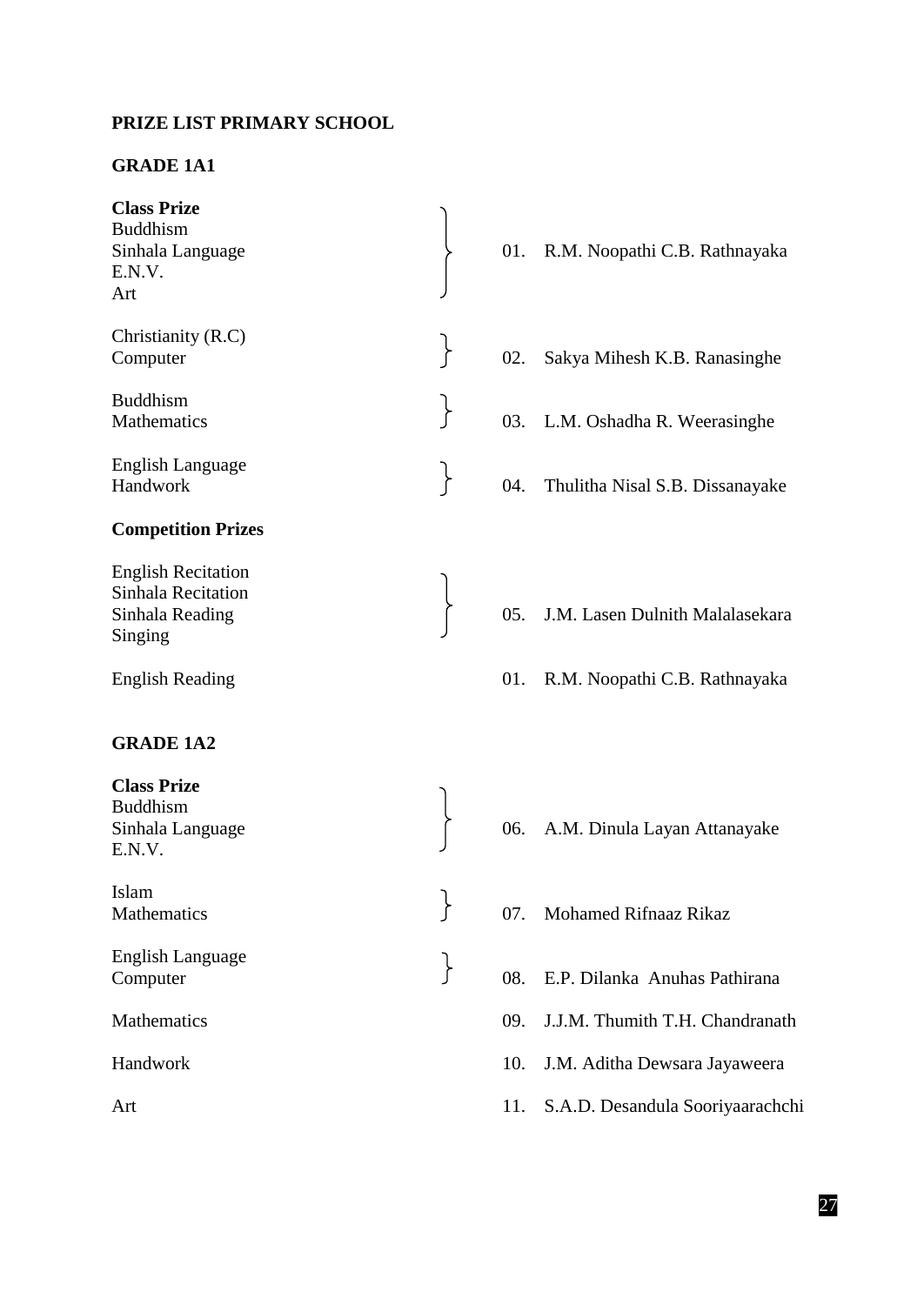# **Competition Prizes**

English Recitation

#### **GRADE 1A3**

**Class Prize** Sinhala Language English Language

E.N.V. Handwork

# **Competition Prizes**

English Reading

# **GRADE 1B**

**Class Prize**

- English Recitation<br>
Sinhala Recitation (12. D.M. Seniya M. Dissanayake
- English Reading 06. A.M. Dinula Layan Attanayake
- Sinhala Reading 13. H.K.D.W.M. Bimsara Y.B. Hapuhinna
- Singing 14. W.M. Tharun Sithsuka Wanasinghe

## Mathematics 15. I. Ravina Dilothmin Ipalawaththa

- Buddhism 16. Asel Oshada Kulasuriya
- Christianity (R.C) 17. S.M.D. Gorden Visal Perera
- Art 18. D.P. Sadeesha Desindu Pieris
- Computer 19. J.M. Janeth Yashmitha Jayaweera
- Computer 20. S.K. Uvindu Nethumina
- English Recitation 21. R.M. Gayuka Sandira Rathnayaka
- English Reading<br>
Sinhala Reading<br>
22. Y.M. Thenusha Anuhas Yapa
- Sinhala Recitation 15. I. Ravina Dilothmin Ipalawaththa
- Singing 23. Jeson Kenneth Bena
- Mathematics 24. Raveendiranathan Nishokk
- Christianity (R.C.) 25. C.R. Britlick Frankly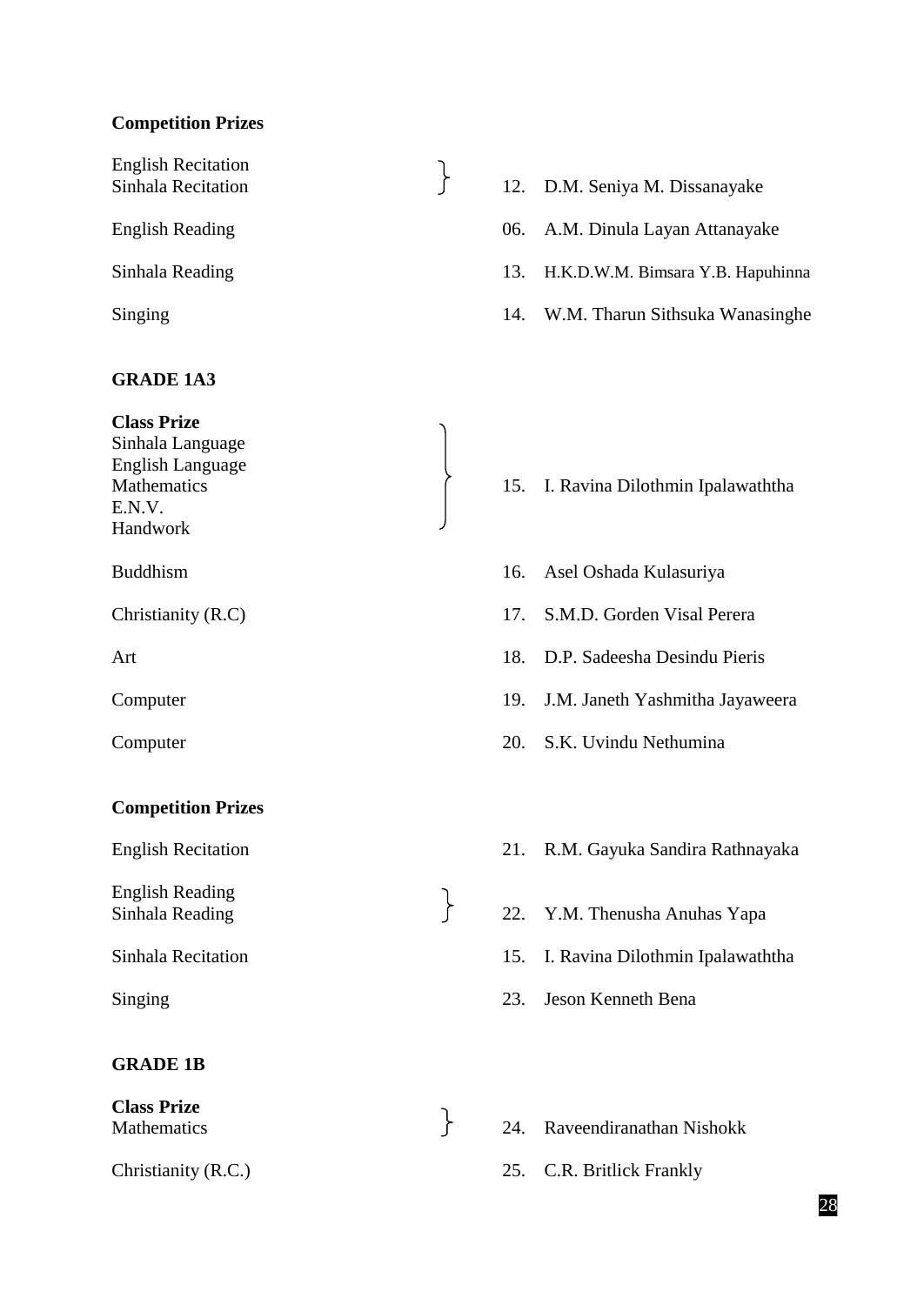| Hinduism<br>E.N.V.<br>Computer                                                         |                   | 26. | Ganeshamoorthy Yanusharan     |
|----------------------------------------------------------------------------------------|-------------------|-----|-------------------------------|
| Tamil Language                                                                         |                   | 27. | Karmegavannan Henu Warshaan   |
| English Language                                                                       |                   |     | 28. Rameshkumar Sanjay        |
| Handwork<br>Art                                                                        | $\left\{ \right.$ | 29. | Thushyanthan Hirushanth       |
| <b>Competition Prizes</b>                                                              |                   |     |                               |
| <b>English Recitation</b><br><b>English Reading</b>                                    | $\left\{ \right.$ |     | 24. Raveendiranathan Nishokk  |
| <b>Tamil Recitation</b>                                                                |                   | 27. | Karmegavannan Henu Warshaan   |
| <b>Tamil Reading</b><br>Singing                                                        | $\left\{ \right.$ | 29. | Thushyanthan Hirushanth       |
| <b>GRADE 2A1</b>                                                                       |                   |     |                               |
| <b>Class Prize</b><br>English Language<br>Christianity (N.R.C)<br>Handwork<br>Computer |                   |     | 30. Aaron Pawan Kothandan     |
| <b>Buddhism</b><br>Sinhala Language                                                    |                   |     | 31. Ramiru Bimsara M. Porage  |
| Mathematics<br>E.N.V.                                                                  |                   | 32. | Sashendra Sahas Ramanayake    |
| E.N.V.                                                                                 |                   | 33. | W.M.J. Thisalaka Weerasooriya |
| Art                                                                                    |                   | 34. | Dilhan Tharuka L. Gunawardena |
| Art                                                                                    |                   | 35. | Binula Damyuga Pathirana      |
| <b>Competition Prizes</b>                                                              |                   |     |                               |
| <b>English Recitation</b><br><b>English Reading</b><br>Sinhala Reading                 |                   | 30. | Aaron Pawan Kothandan         |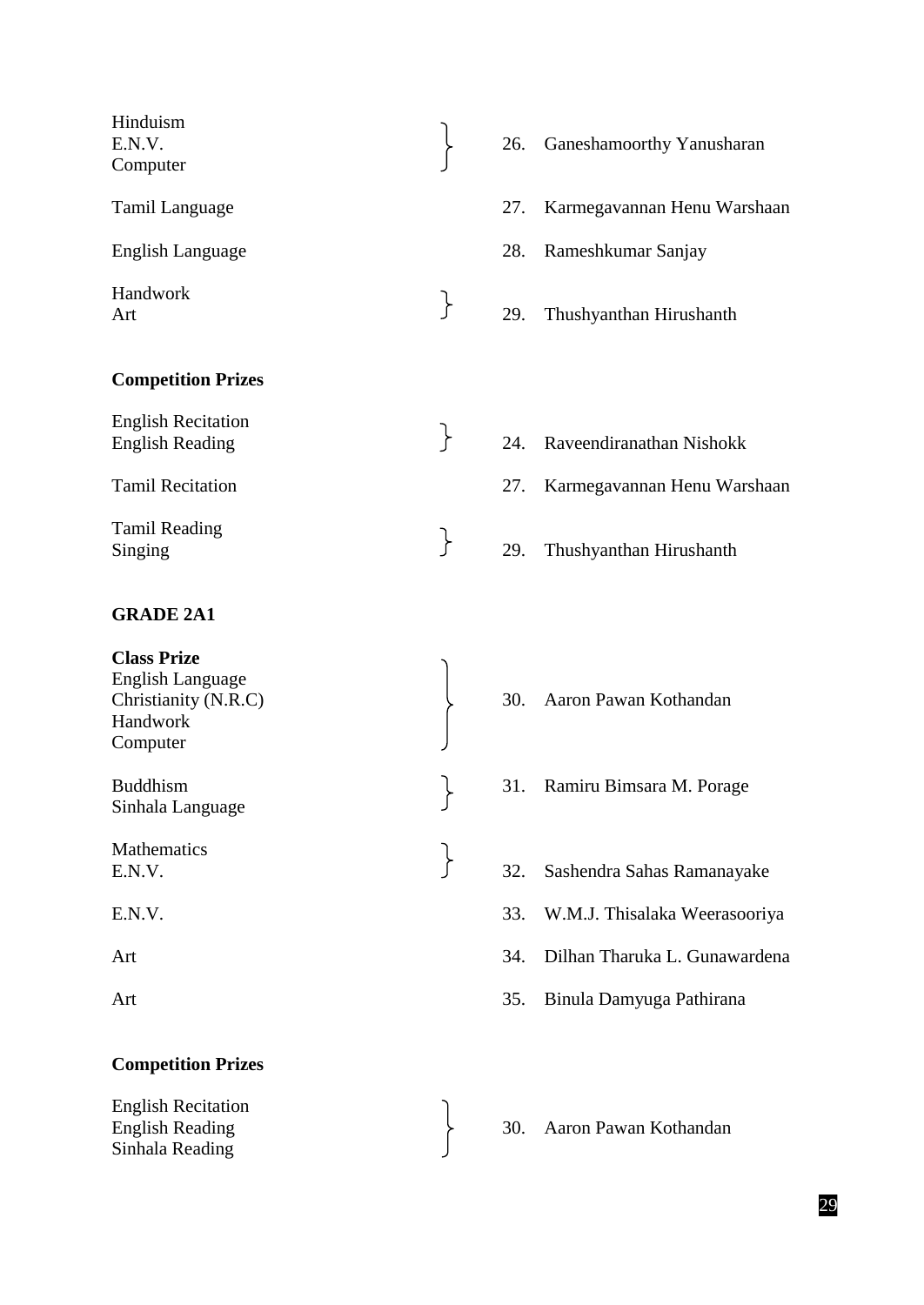Sinhala Recitation

## **GRADE 2A2**

**Class Prize** Buddhism English Language **Mathematics** 

#### **Competition Prizes**

Sinhala Reading

English Reading Singing

#### **GRADE 2A3**

**Class Prize**

Sinhala Language **Mathematics** E.N.V. Art

- Sinhala Recitation<br>Singing 36. Irusha Niyomal Gunasekara
- Sinhala Language 37. Methuka Mandive Dayananda
- Christianity (R.C) 38. Geneth A. Senarath Augustin
- Christianity (N.R.C.) 39. Oshwin V.K. Dumbara Galagedara
- E.N.V. 40. Sadaru T. Kolambahewage
- Handwork 41. R. Visal Sandira
- Art 42. K.H.M. Vinuk Shewin
- Computer 43. B.A.D. Mayantha Gunasena
- English Recitation 1. 144. Akain Ayushith Amarasinghe
- Sinhala Recitation  $\begin{bmatrix} 37. \end{bmatrix}$  Methuka Mandive Dayananda

- English Language 45. G.D. Rawana Diyath Chandrasiri
- Buddhism 46. A.R.M. Vinuka Bositha
- Christianity (R.C) 47. Shone Tevin Mapadeniya
- Islam 48. M. Adnan Nawshad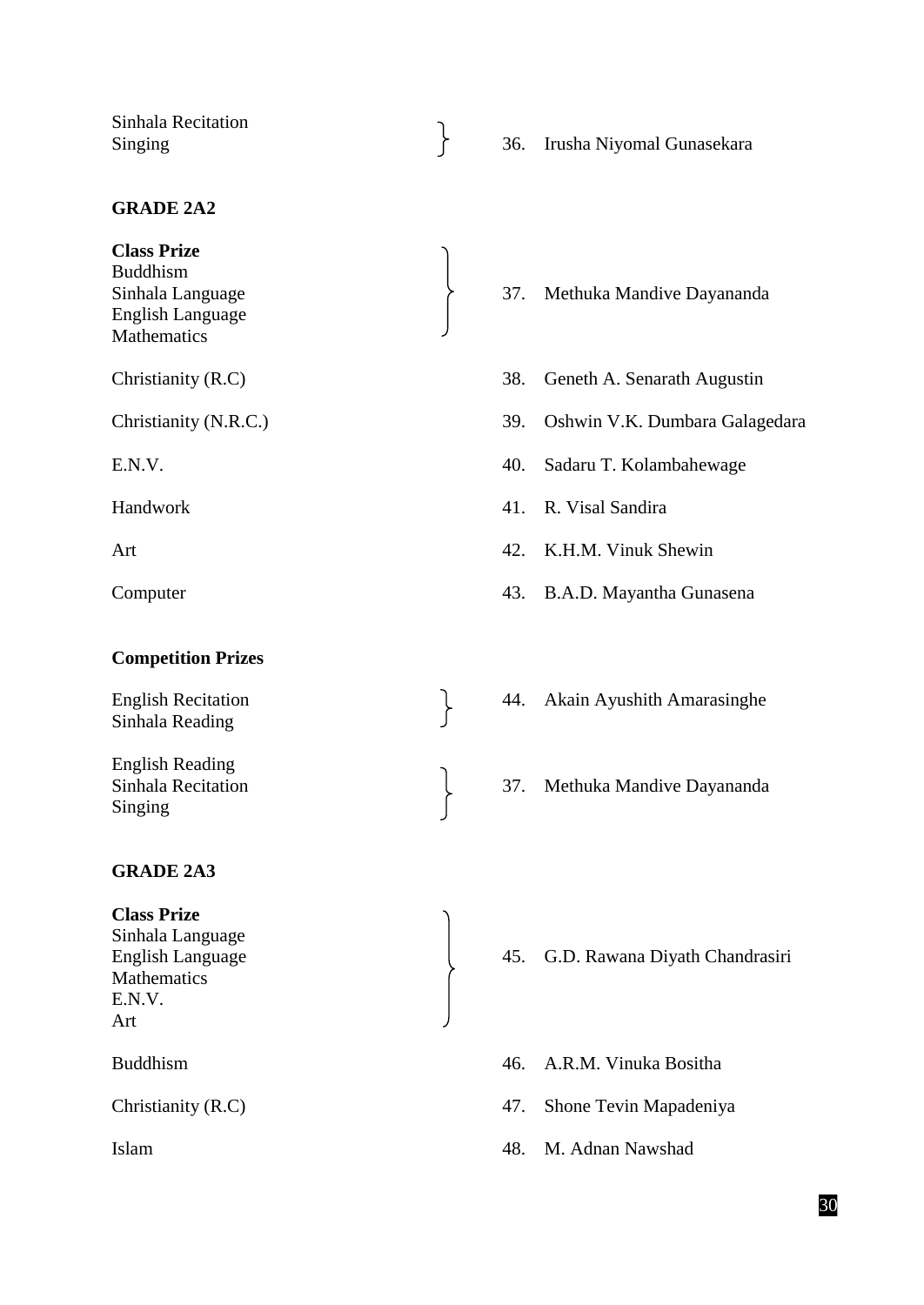Handwork

- 
- Computer 49. Sandalu Pahasara Bandaranayaka
- **Competition Prizes**

English Recitation 46. A.R.M. Vinuka Bositha

# **GRADE 2B**

**Class Prize Mathematics** Computer Christianity (N.R.C.) Hinduism

- **Competition Prizes**
- English Reading English Reading<br>
Singing Singing<br>
S4. Shadrach Jason Paul Perera English Recitation 61. M.I. Ithaf Ahamedh
- 
- English Reading 47. Shone Tevin Mapadeniya
- Sinhala Recitation 50. W.A. Thenuja Nimnal Dharmasena
- Sinhala Reading 49. Sandalu Pahasara Bandaranayaka
- Singing 51. H.M. Homika L. Sooriyabandara
- Hinduism 1. 1999 S2. Indusegaran Thakshan Christianity (R.C.) 53. Vinodan Dinoshiyan Christianity (N.R.C.)<br>English Language  $\begin{array}{ccc} \uparrow & \uparrow & \uparrow \\ \end{array}$  54. Shadrach Jason Paul Perera Islam 55. M.S. Mohamed Atheeb Hinduism<br>E.N.V. 56. Rajakumar Mahivarman Tamil Language 57. Ganesh Kavishnu Handwork 58. Sabapathy Krishan Art 59. Sanmugam Sachiv Ray Computer 60. Rajeskannan Kabilesh
	-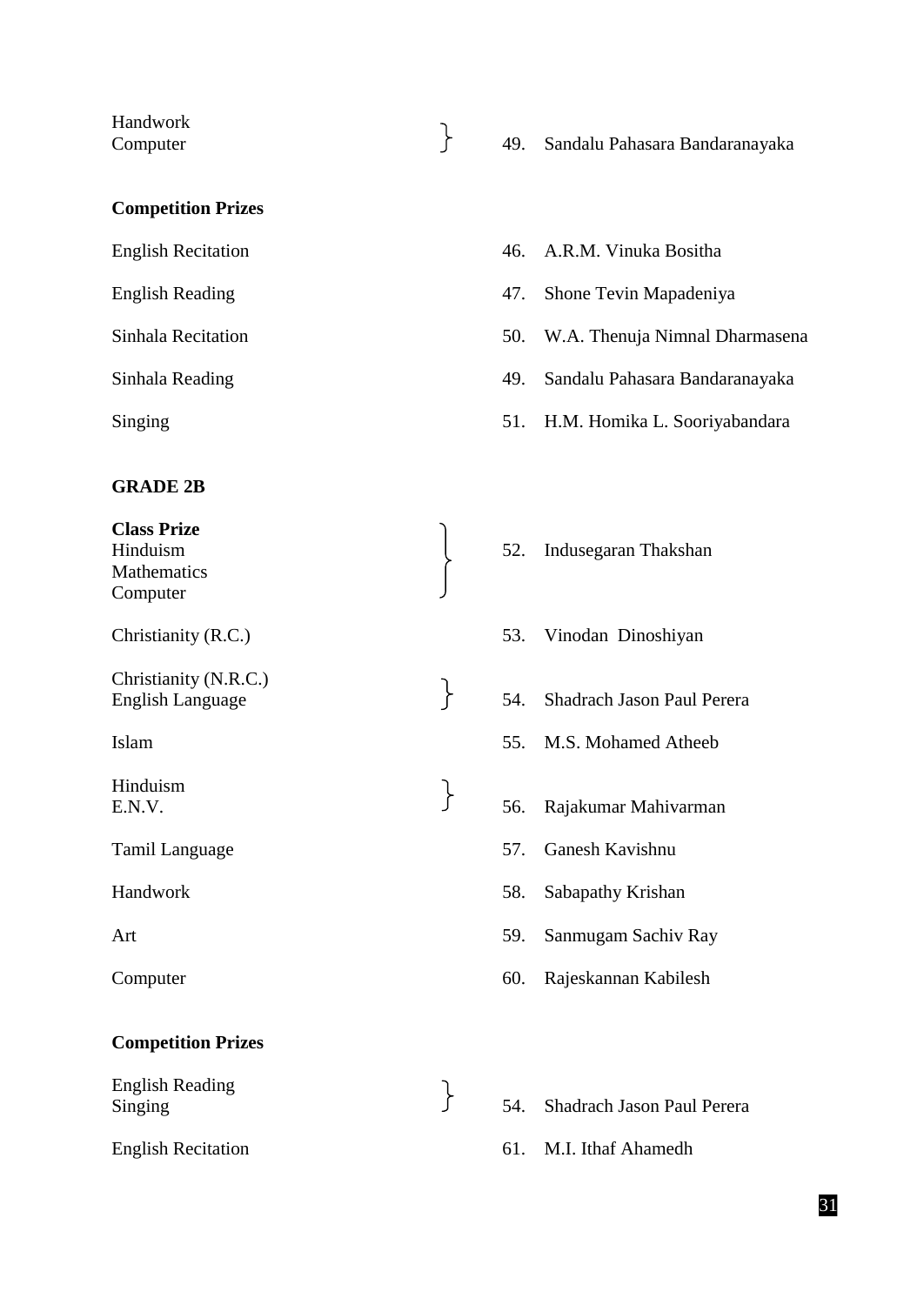# **GRADE 3A1**

**Class Prize** Buddhism Sinhala Language 63. Bingun Madusha D. Thirimanna E.N.V. Handwork Christianity (N.R.C.) 64. S.M.D. Clement Lakshitha Perera English Language Mathematics 65. Senul Rithnuka Lakshman Computer Handwork 66. Kethaka Himsara Kodithuwakku Link Language 67. W. A. Charutha J.K. De Silva Art 68. R.V.A. Lesandu Hasarel Bandara **Competition Prizes** English Recitation 68. R.V.A. Lesandu Hasarel Bandara English Reading 66. Kethaka Himsara Kodithuwakku Sinhala Recitation 69. N. Sandila Minimuthu Pathiranage Sinhala Reading 70. Janudi Mihinma Kathriarachi Singing 71. H.L.Yasain Thiwandara Gunaratne Link Language – Tamil Kavi 67. W. A. Charutha J.K. De Silva **GRADE 3A2 Class Prize** Sinhala Language 72. S.H. Madhura Subasitha Computer

English Language 74. G.A. Maleesha Kaveesh<br>Mathematics **Mathematics** 

- Tamil Recitation 52. Indusegaran Thakshan
- Tamil Reading 62. Selvasekaran Udesh

- 
- 
- 
- 
- 
- 
- 
- 
- 
- 
- 
- 
- 
- Buddhism 73. K.A. Methuka Nethviru Sahinsa
	-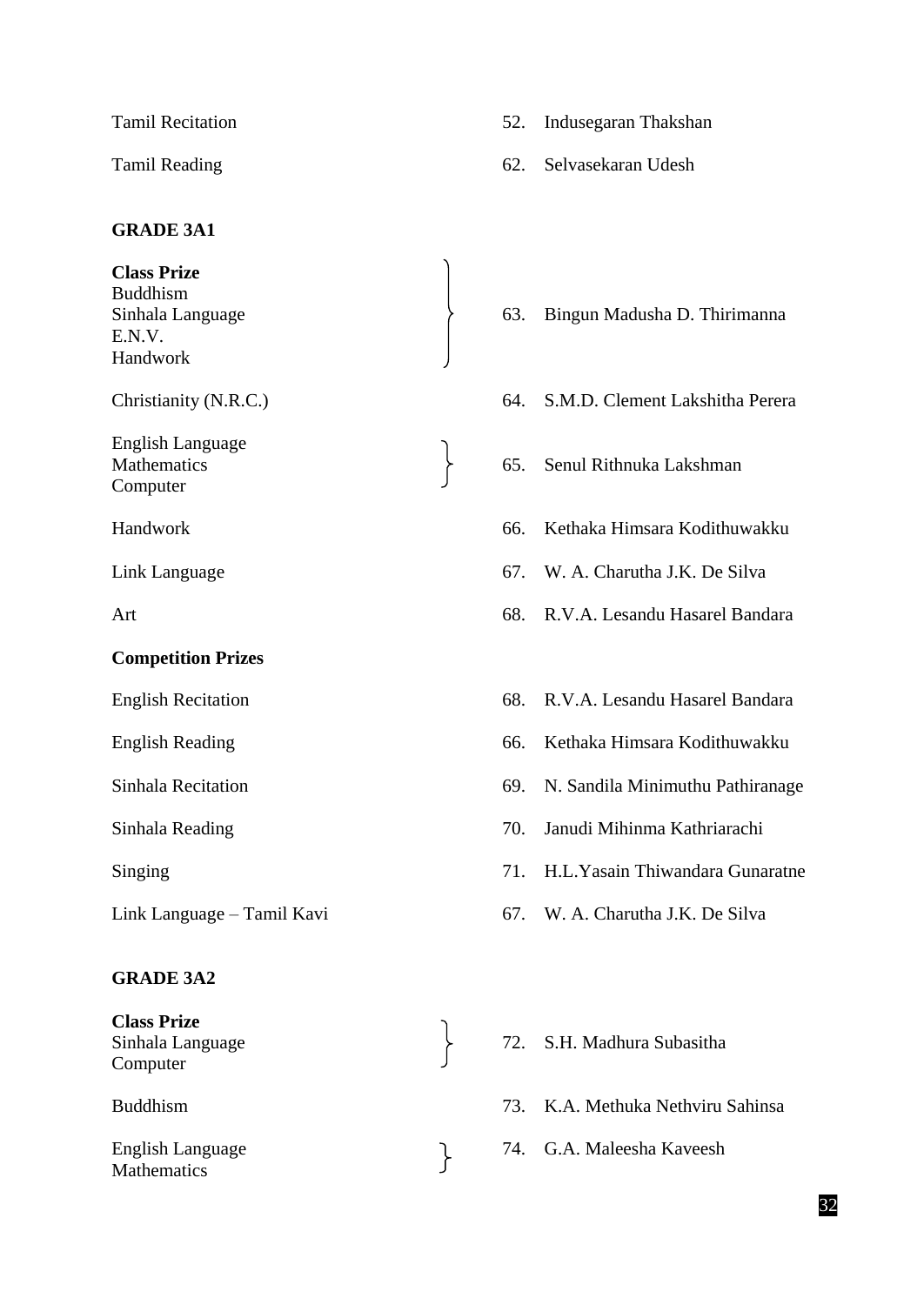E.N.V.

# **Competition Prizes**

English Recitation Singing

# **GRADE 3A3**

**Class Prize** Sinhala Language English Language 82. Y.M. Sashmitha Akash Yapa **Mathematics** Link Language Buddhism E.N.V.  $\qquad \qquad$  83. T.M. Thinujana Anuhas Christianity (R.C.) E.N.V. Handwork 84. R.M. Ashen Shanuka Art Islam 85. Rasheedh Ahamedh M. Gazali

# **Competition Prizes**

English Recitation Link Language – Tamil Kavi

- E.N.V. 75. W.A. Asala Dewmina Gajanayake
- Handwork 76. L.G. Chethina Randidu
- Link Language 77. Tehan Shasmira Gunathilaka
- Art 78. H.D. Luchitha B.H. Wijesooriya
- Sinhala Recitation 79. K.A. Mandhara Pabasitha
- English Reading 80. G.G.R.M. Dineth Pahasara
- Sinhala Reading 72. S.H. Madhura Subasitha
- Link Language Tamil Kavi 81. Yoshitha Yasasmin Karunarathna
	-
	-
	-
	-
- Computer 86 Binula Devnith Rathnayake
- Sinhala Recitation 87. R.M. Lochana Imantha Rajapakshe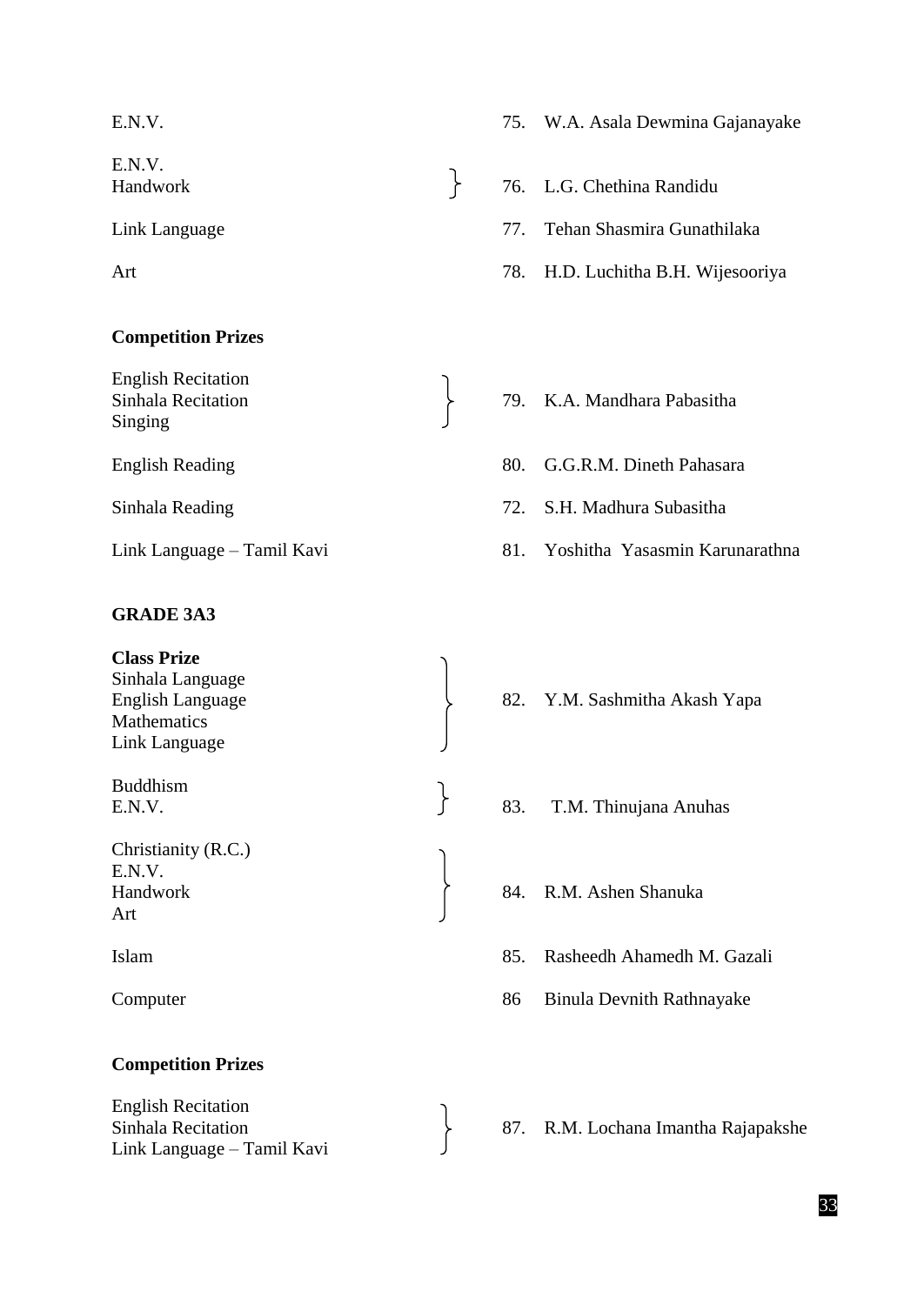| <b>English Reading</b><br>Singing |  | 88. E.M. Eshana Induwara |
|-----------------------------------|--|--------------------------|
| Sinhala Reading                   |  | 84. R.M. Ashen Shanuka   |
| <b>Grade 3B</b>                   |  |                          |
| <b>Class Prize</b>                |  |                          |

Christianity (N.R.C.) English Language Link Language Art Computer Christianity (R.C.) 90. Fred Collins Nalin Krishantha Hinduism<br>Tamil Language Famil 21. Sabilashan Mohanrajh Mathematics 92. Karunanithi Theakshan E.N.V. 93. Hanushan Vasanthakumaran

## **Competition Prizes**

Tamil Recitation 96. Ganesh Thinush

Singing Link Language – Sinhala Kavi 89. Niroshi Amirthanayagam

# **Grade 4A1**

**Class Prize** English Language Computer

- 89. Niroshi Amirthanayagam
- 
- -
- 
- English Recitation 94. Calvin Jonathan David English Reading 95. Suman Kritheesh
	-
- Tamil Reading 90. Fred Collins Nalin Krishantha
	-
- Mathematics  $\begin{array}{ccc} \downarrow & 97. & R.D. \text{Nadija P. Ranawaka} \end{array}$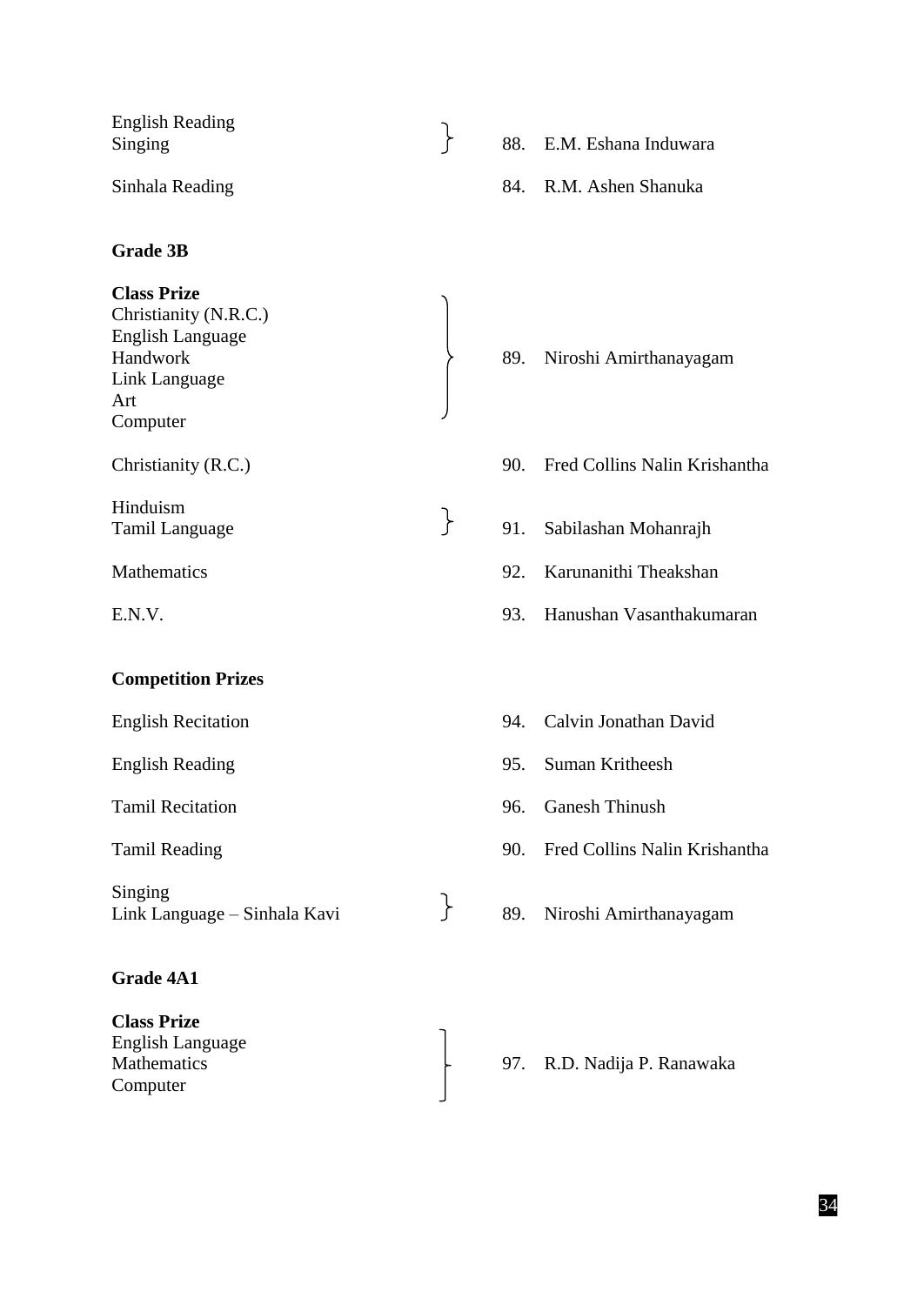Buddhism Sinhala Language Art Link Language

## **Competition Prizes**

English Recitation English Reading 2008. M.A. Mihitha Nawamali Sinhala Reading Link Language – Tamil Kavi

# **Grade 4A2**

**Class Prize** Sinhala Language Mathematics  $\uparrow$  102. K.A. Senith D. Jayasinghe Link Language Art Buddhism Handwork 103. Thisathma N. Wijeratne English Language Computer 104. Nadeesha Lakshan W. Randeniya E.N.V. E.N.V. 105. Deshitha Dakshina Mendis **Competition Prizes** English Recitation 106. Amrith A.K.Dumbara Galagedara

Sinhala Recitation

- E.N.V. 5. 1998. M.A. Mihitha Nawamali
- Christianity (R.C.) 99. Shahan Harris John
- Handwork 100. R.M. Janeth G.A. Rathnayake
	-
- Sinhala Recitation 99. Shahan Harris John
- Singing 101. R. Aeronshine Ferdinand
	-
	-
	-
	-
	-
- English Reading 104. Nadeesha Lakshan W. Randeniya
- Sinhala Recitation<br>
Singing 107. B.M.S.I. Banuka Wijesekara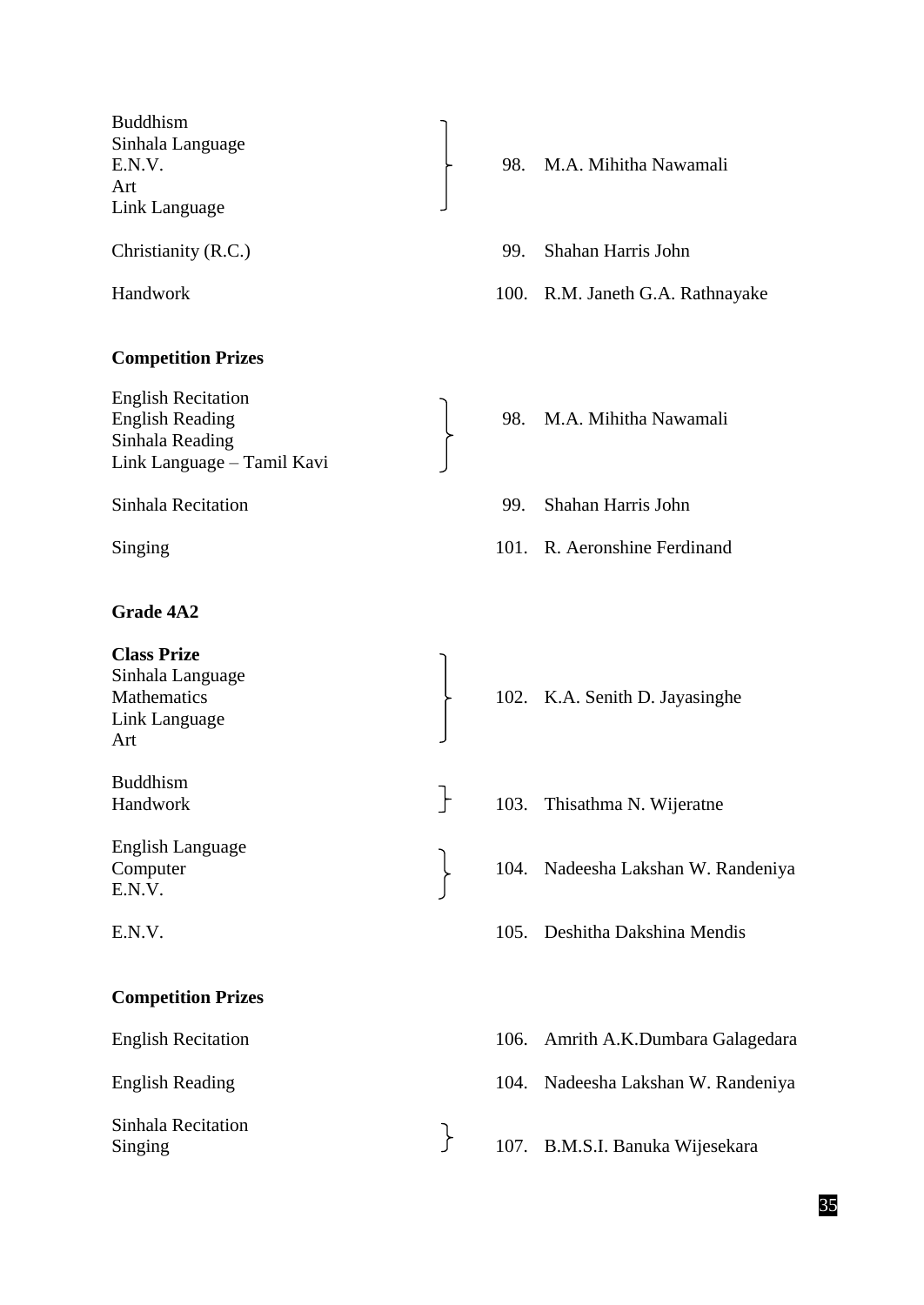# **Grade 4A3**

**Class Prize** Buddhism 109. Kalana Thejaka Thennakoon E.N.V. Computer English Language Link Language 111. R. Tharusha Wijewardena **Mathematics** Handwork 112. W.A. Hirudika P. Wijesooriya Art

# **Competition Prizes**

| <b>English Recitation</b><br>Singing |  |
|--------------------------------------|--|
| <b>English Reading</b>               |  |
| Sinhala Recitation                   |  |
| Sinhala Reading                      |  |
| Link Language – Tamil Kavi           |  |

# **Grade 4B**

**Class Prize** Class Prize<br>
Computer 115. Sasidharan Mayoshan Christianity (R.C.) Link Language 116. Anis Joylan Johnson Art Islam 117. F.N. Sahir Mohamed Hinduism 118. Sivapragash Ahilesh

- Sinhala Reading 105. Deshitha Dakshina Mendis
- Link Language Tamil Kavi 108. D.M. Tharaka D. Dissanayake

- Sinhala Language 110. N.M. Niman Nethula Nawasinghe 113. Thasun N.F. Mendis 109. Kalana Thejaka Thennakoon 112. W.A. Hirudika P. Wijesooriya 114. G.H.D. Miyuru P. Gammanpila ling – Tamil Kavi **110.** N.M. Niman Nethula Nawasinghe
	-
	-
	-
	-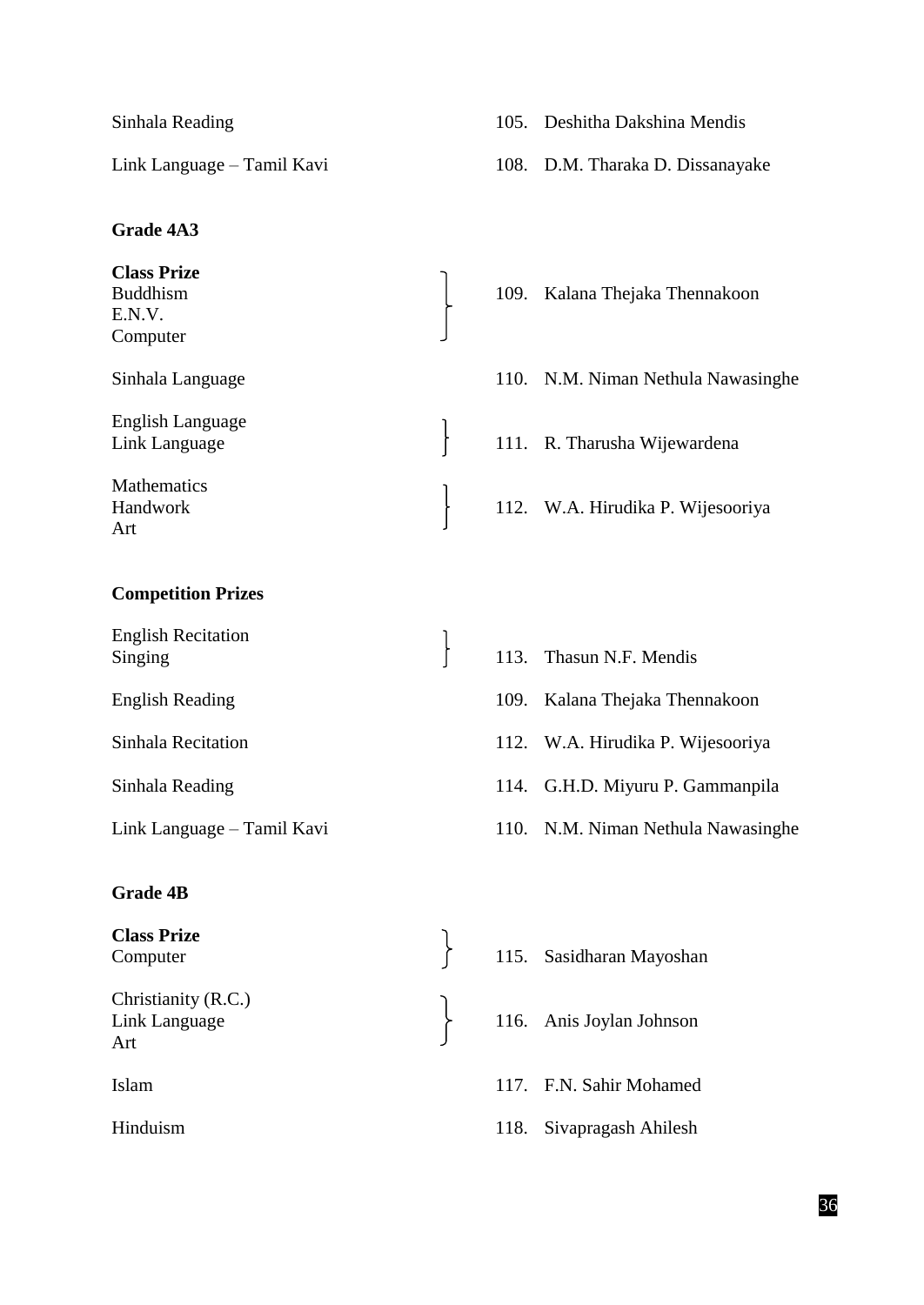- Tamil Language E.N.V. 119. Vivekanandan Sadurvithan English Language English Language<br>
Mathematics 120. Mahendran Viyugshesh
- **Competition Prizes**

English Recitation

Link Language – Sinhala Kavi 121. Sivarajah Dhanushik

## **Grade 5A1**

**Class Prize** Buddhism E.N.V.

English Language Computer

- **Competition Prizes**
- English Recitation English Recitation<br>Singing 129. Vibuda S.M. Galgamuwa
- 
- Handwork 121. Sivarajah Dhanushik
- English Recitation<br>
Tamil Reading Tamil Reading  $\begin{bmatrix} 119. & \text{Vivekanandan Sadurvithan} \\ \text{A} & \text{A} & \text{B} \end{bmatrix}$
- English Reading 120. Mahendran Viyugshesh
- Tamil Recitation 122. Ilancheran Donickson
- Singing 123. Milan Mithun
	-
- Sinhala Language 124. Sadew Damsith Ratnayake
- Link Language 125. Abdul R. Mohamed Anees
- Handwork 126. Maleesha P.I. Godapita Gamage
- Mathematics 127. G.H. Uthkarsha V. Ganegoda
- Art 128. R.M. Chathura C. Rohana
	-
- English Reading 126. Maleesha P.I. Godapita Gamage
- Sinhala Recitation 127. G.H.P. Uthkarsha Vihanga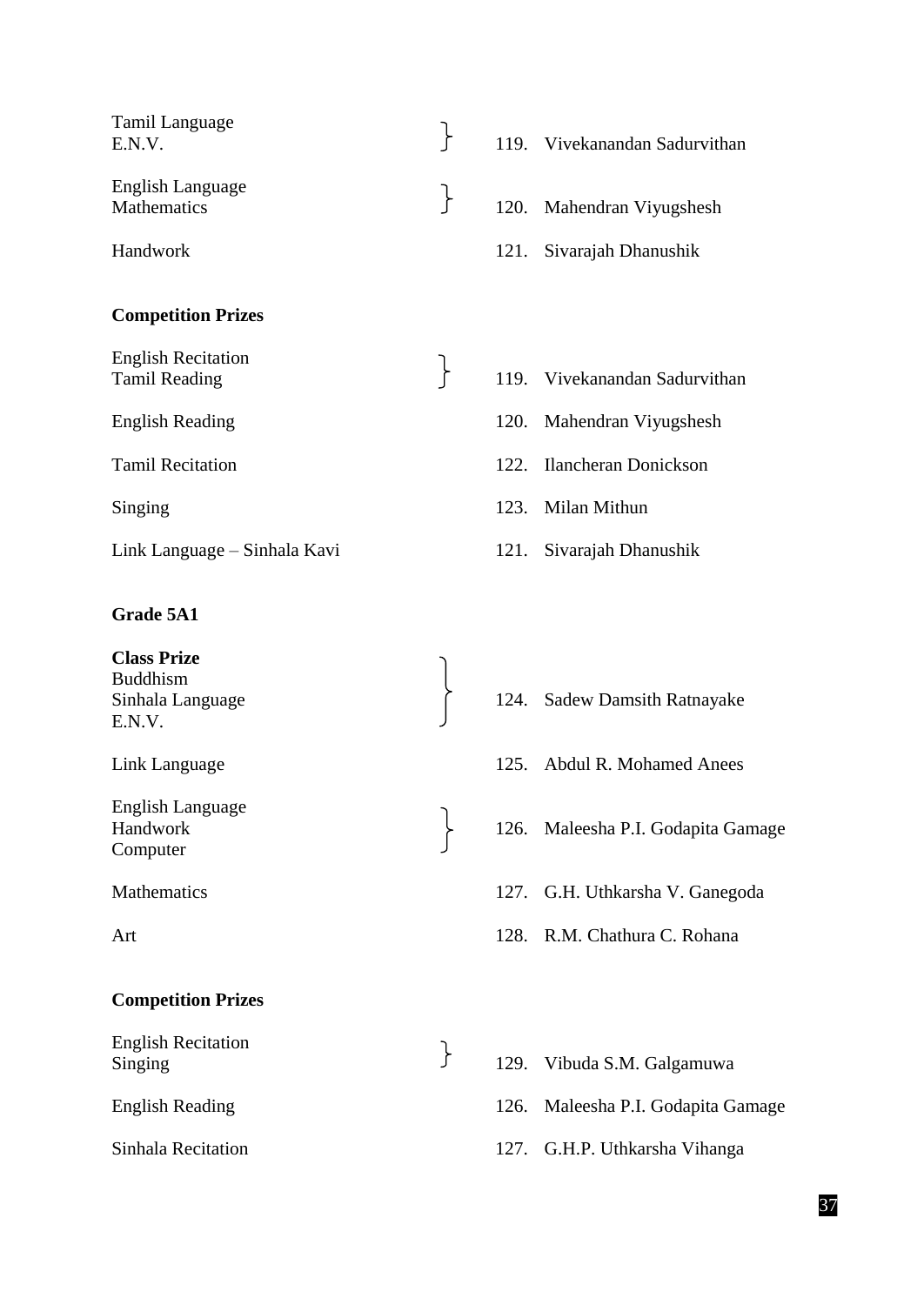## **Grade 5A2**

**Class Prize** Sinhala Language 131. Bosilu W.V.J. Somakeerthi E.N.V. Buddhism Link Language 132. Ashan Iroosha Hamid Christianity (R.C.) Mathematics 133. Minol B. Gunasekara Computer Christianity (N.R.C.) 134. Sathish Shervin Abishek Islam English Language 135. Mohamed Siraj Shahin Khan Art E.N.V. 136. W.M. Onija W. Thennekubura Handwork 137. M. Rifky Rikaz Mohamed **Competition Prizes** English Recitation English Recitation<br>
Sinhala Recitation 133. Minol B. Gunasekara English Reading 137. M. Rifky Rikaz Mohamed Sinhala Reading 136. W.M. Onija W. Thennekubura Singing Link Language - Tamil Kavi 135. Mohamed Siraj Shahin Khan Singing 138. N.M. Shehanie R.B. Nawaratne

Link Language - Tamil Kavi 130. Minon Resadu Alagiyawadu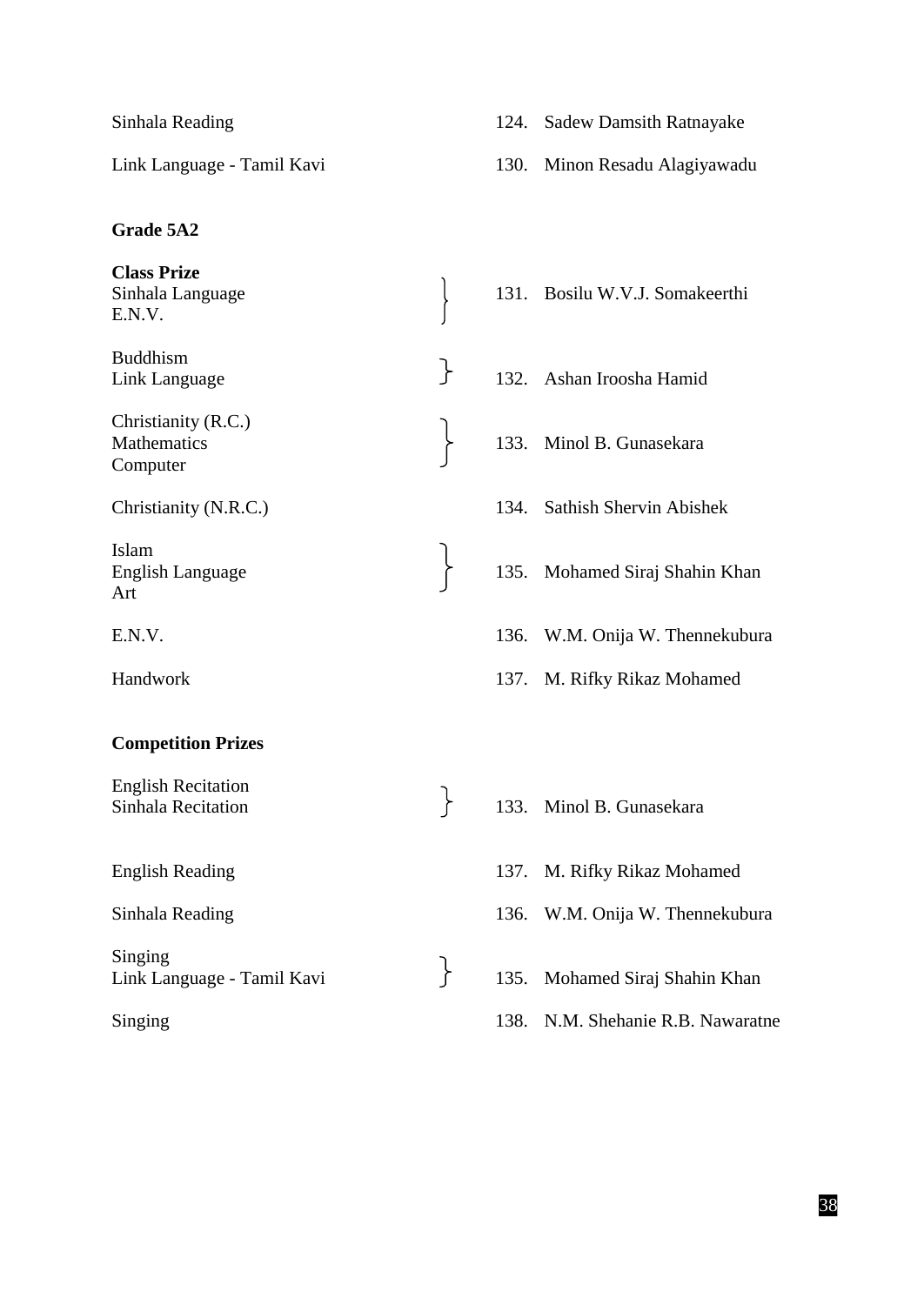# **Grade 5A3**

**Class Prize** Buddhism **Mathematics** Computer

# **Competition Prizes**

English Reading Singing Link Language – Tamil Kavi

# **Grade 5B**

**Class Prize** Christianity (N.R.C.) English Language Art Computer Hinduism

E.N.V. Link Language

- English Language 139. Janith Manuka Wanasinghe
- Islam 140. Ahamed Rashard Mohamed
- Sinhala Language 141. H.M. Sawan S. Keppetipola
- E.N.V. 142. Sasindu R. Jayasooriya
- Handwork 143. M. Hiruka Methsara De Silva
- Link Language 144. Nadith Dulina De Silva
- Art 145. Semina Sushain Gallage
- English Recitation 140. Ahamed Rashard Mohamed
- Sinhala Reading 139. Janith Manuka Wanasinghe
- Sinhala Recitation 145. Semina Sushain Gallage

Mathematics  $\int 146$ . Carolyn Miriam David

Tamil Language 147. Mirthesh Sanmugarajah

Handwork 148. K. Kaneeshwar

# 39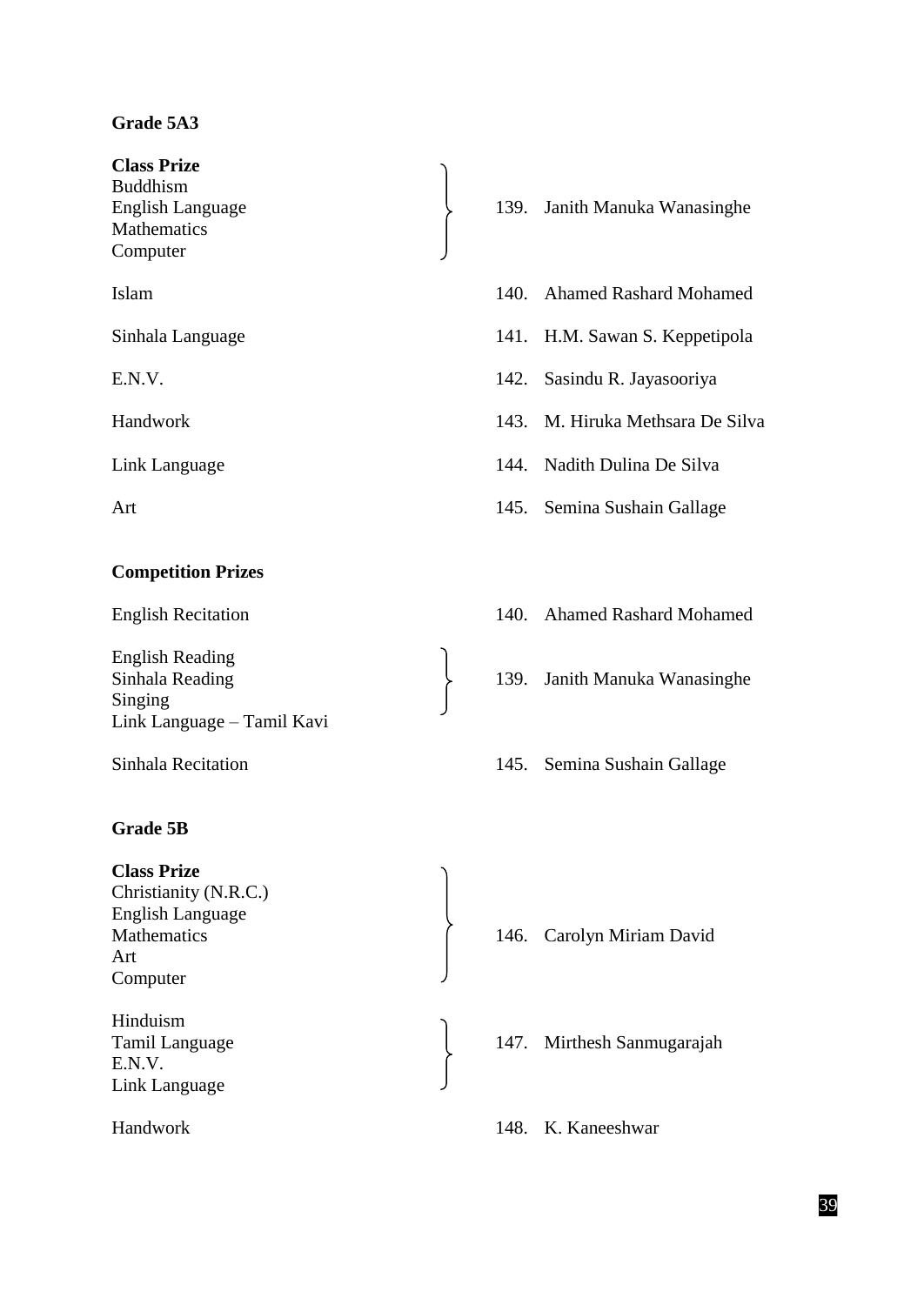## **Competition Prizes**

English Recitation English Recitation<br>
Singing 146. Carolyn Miriam David English Reading Tamil Recitation 147. Mirthesh Sanmugarajah Link Language – Sinhala Kavi

#### **SPECIAL PRIZES - PRIMARY SCHOOL**

English Essay Prize *(Presented by S. Shanker in memory of his father late Prof. S. Sandanam)* 146. Carolyn Miriam David

Sinhala Essay Prize *in memory of her parents)*

Mr. R. Sathananthan Memorial Prize for Tamil Essay 147. Mirthesh Sanmugarajah *(Presented by Mrs. Susila William a former Primary School Supervisor and her sons David and Clarence)*

Lydia Blanchard Singing Prize 146. Carolyn Miriam David

Best Cubs *(Presented by Mrs. Maheshi Perera)* 152. W. Rahal Karunarathne

#### **GRADE 5 SCHOLARSHIP BEST RESULTS**

Sinhala Medium 124. Sadew Damsith Ratnayake *(Presented by Mr. Sunanda Ratnayake)*

Tamil Reading 149. Vijayakumar Dilakshan

- 
- *(Presented by Mrs. C. Wijeratne* 138. N.M. Shehanie R.B. Nawaratne
	-
- Special Art Prize 135. Mohamed Siraj Shahin Khan
	-
	-
	- 146. Carolyn Miriam David
	-

Inter House Spelling Bee Contest - Primary School - 1st Place – De Saram House

- 131. Bosilu W.V.J. Somakeerthi
- 144. Nadith Dulina De Silva
- 150. A. Kushan B. Aberathna
- 135. Mohamed Siraj Shahin Khan

Inter House Do You Know Contest - Primary School – 1st Place – De Saram House

- 124. Sadew Damsith Ratnayake
- 151. Thinura Bandara
- 135. Mohamed Siraj Shahin Khan
- 132. Ashan Iroosha Hamid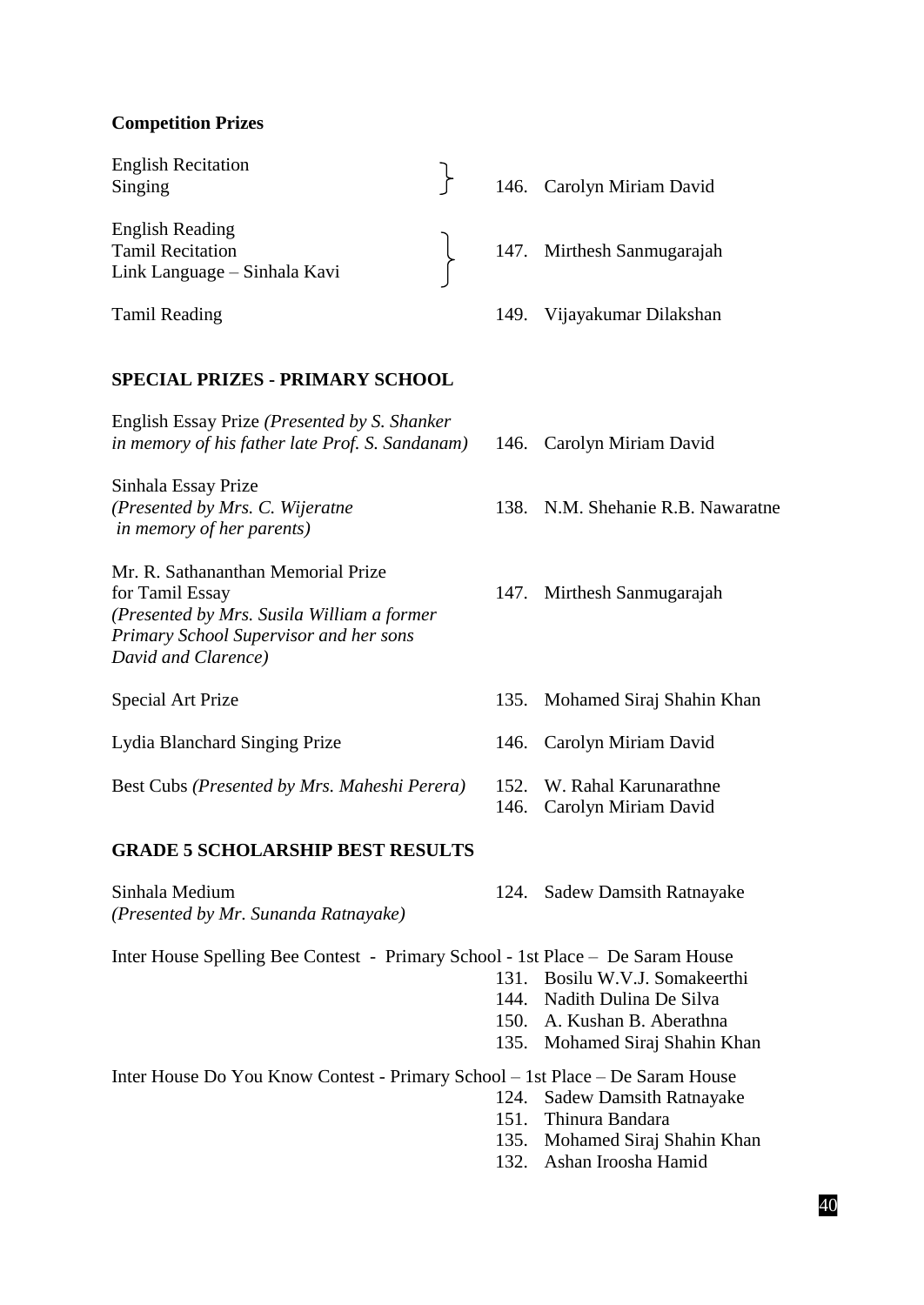# **PRIZE LIST MIDDLE SCHOOL**

# **GRADE 6A1**

| <b>Class Prize</b><br><b>Buddhism</b><br>Sinhala Language<br>Information & Communication Technology<br>Practical & Technical Skill<br>Science (English Medium)<br>Geography (English Medium)<br>Life Com. & Citi. Edu. (English Medium)<br>Health & Physical Education (English Medium) |              | 160. | Himesh S. Nakandala         |
|-----------------------------------------------------------------------------------------------------------------------------------------------------------------------------------------------------------------------------------------------------------------------------------------|--------------|------|-----------------------------|
| Second Language (Tamil)<br>Western Music<br>Mathematics (English Medium)                                                                                                                                                                                                                |              | 161. | Sathindu V. Lankathilake    |
| Christianity (R.C.)<br><b>History</b>                                                                                                                                                                                                                                                   | $\mathbf{r}$ | 162. | D.L. Ruwein Ponweera        |
| Science<br>Geography<br>Life Competencies & Citizenship Education                                                                                                                                                                                                                       |              | 163. | Seneru V. Vidhana Gamage    |
| Mathematics                                                                                                                                                                                                                                                                             |              | 164. | Sakun Shawantha Liyanage    |
| Christianity (N.R.C.)                                                                                                                                                                                                                                                                   |              | 165. | Mark Shehan Rajkumar        |
| English Language                                                                                                                                                                                                                                                                        |              | 166. | W.M. Vishwa Weerasinghe     |
| Dancing                                                                                                                                                                                                                                                                                 |              | 167. | Keshara Prabath Dissanayake |
| <b>GRADE 6A2</b>                                                                                                                                                                                                                                                                        |              |      |                             |
| <b>Class Prize</b><br><b>English Language</b><br>Science                                                                                                                                                                                                                                |              | 168. | Sithum N.J. Amarasinghe     |
| Dancing                                                                                                                                                                                                                                                                                 |              | 169. | Senita Chatmal Dharmapriya  |
| Second Language (Tamil)                                                                                                                                                                                                                                                                 |              | 170. | H.K. Janidu                 |
| Information & Communication Technology                                                                                                                                                                                                                                                  |              | 171. | S.H.G. Gagan Sewjith        |
| History                                                                                                                                                                                                                                                                                 |              | 172. | D.P. Nimana Weerasinghe     |
| <b>Buddhism</b><br>History                                                                                                                                                                                                                                                              |              | 173. | A.M.S. Mihisara Attanayake  |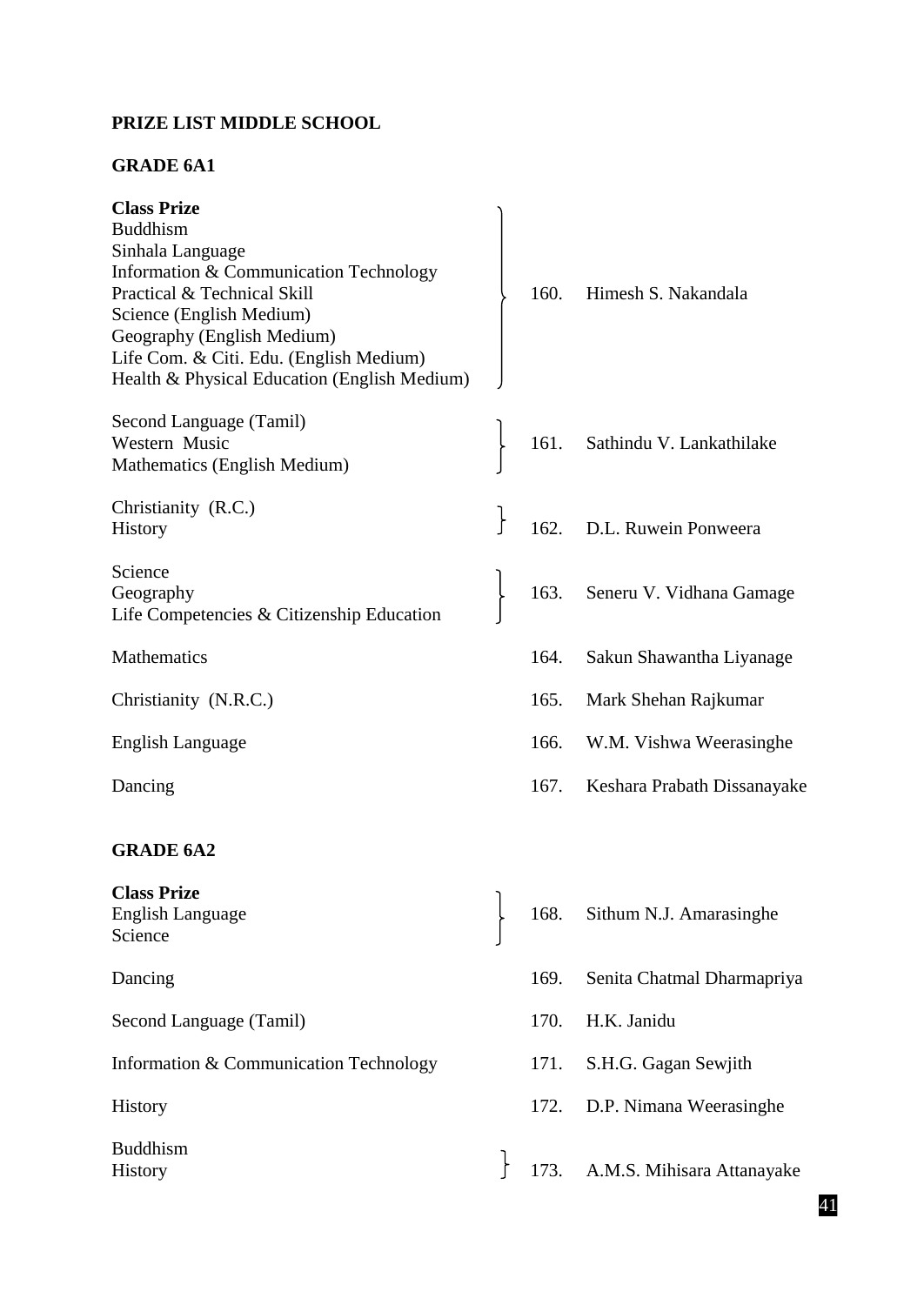| Life Competencies & Citizenship Education                                                                                         |      |      | 174. J.P.C. Srimal Jayaweera     |
|-----------------------------------------------------------------------------------------------------------------------------------|------|------|----------------------------------|
| Sinhala Language<br>Western Music                                                                                                 | $\}$ |      | 175. H.M.C. Wijerathne Bandara   |
| Sinhala Language<br><b>Mathematics</b><br>Geography                                                                               |      |      | 176. D.M.S. Sathnidu Dissanayake |
| <b>GRADE 6A3</b>                                                                                                                  |      |      |                                  |
| <b>Class Prize</b><br><b>English Language</b><br>History<br>Geography<br>Health & Physical Education                              |      |      | 177. A.N. Aman Thinuka           |
| Mathematics<br>Science<br>Life Competencies & Citizenship Education                                                               |      |      | 178. R.M.K. Krishan Rathnayake   |
| Second Language (Tamil)                                                                                                           |      |      | 179. A.G. Amila Induranga        |
| <b>Buddhism</b>                                                                                                                   |      |      | 180. B.A.D.S.K. Wijewardana      |
| Information & Communication Technology                                                                                            |      | 181. | K. M. Visalka Somaratne          |
| Western Music                                                                                                                     |      |      | 182. K.V. Kavishka Miyuranga     |
| <b>GRADE 6B1</b>                                                                                                                  |      |      |                                  |
| <b>Class Prize</b><br>Saivaneri<br><b>Tamil Language</b><br>Information & Communication Technology<br>Practical & Technical Skill |      |      | 183. P. Prashan                  |
| English Language<br>Art                                                                                                           |      |      | 184. S. Diloshan                 |
| Islam                                                                                                                             |      | 185. | M.F. Fayal Umar                  |
| Second Language (Sinhala)                                                                                                         |      | 186. | M.R.M. Riham                     |
| Western Music                                                                                                                     |      | 187. | Y. Kabinaw                       |
| <b>History</b>                                                                                                                    |      | 188. | S. Rateeswar                     |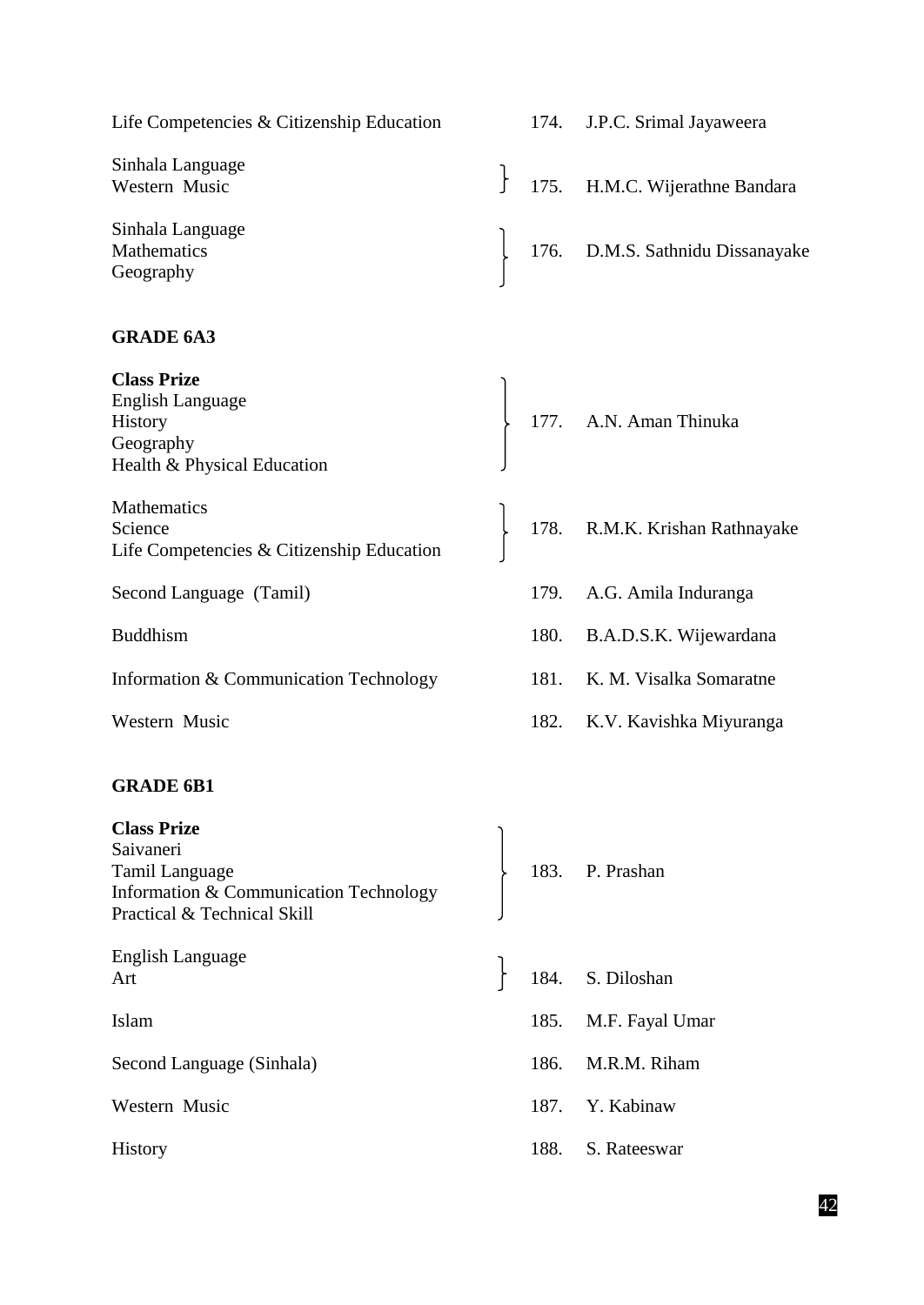# **GRADE 6B2**

| <b>Class Prize</b>                                                                                                                                                                                                                       |      |                             |
|------------------------------------------------------------------------------------------------------------------------------------------------------------------------------------------------------------------------------------------|------|-----------------------------|
| Saivaneri<br>Tamil Language<br><b>English Language</b><br>Science<br><b>History</b><br>Information & Communication Technology<br>Health & Physical Education<br>Life Competencies & Citizenship Education<br>Practical & Technical Skill | 190. | N. Hirthick                 |
| Geography<br>Second Language (Sinhala)<br>Art                                                                                                                                                                                            |      | 191. L. Likshan             |
| <b>Mathematics</b>                                                                                                                                                                                                                       | 192. | T. Bagirathan               |
| <b>GRADE 7A1</b>                                                                                                                                                                                                                         |      |                             |
| <b>Class Prize</b><br>History<br>Practical & Technical Skill<br>Mathematics (English Medium)<br>Health & Physical Education (English Medium)                                                                                             |      | 193. V. Ravishma Sumanadasa |
| Christianity (R.C.)                                                                                                                                                                                                                      | 194. | <b>Steve Ashane Gomesz</b>  |
| Islam                                                                                                                                                                                                                                    | 195. | M. Nabeel Mohamed Nawas     |
| Second Language (Tamil)<br>Western Music                                                                                                                                                                                                 | 196. | P.K.A. Adesh Karial         |
| <b>Buddhism</b><br>Sinhala Language<br><b>English Language</b><br>Science (English Medium)<br>Geography (English Medium)<br>Life Com. & Citi. Edu. (English Medium)                                                                      |      | 197. M.B.M.N.S. Gawarammana |
| Life Competencies & Citizenship Education                                                                                                                                                                                                | 198. | H.W. Pramod Kalhara         |
| Information & Communication Technology                                                                                                                                                                                                   | 199. | Mevindu Dilneth Basnayake   |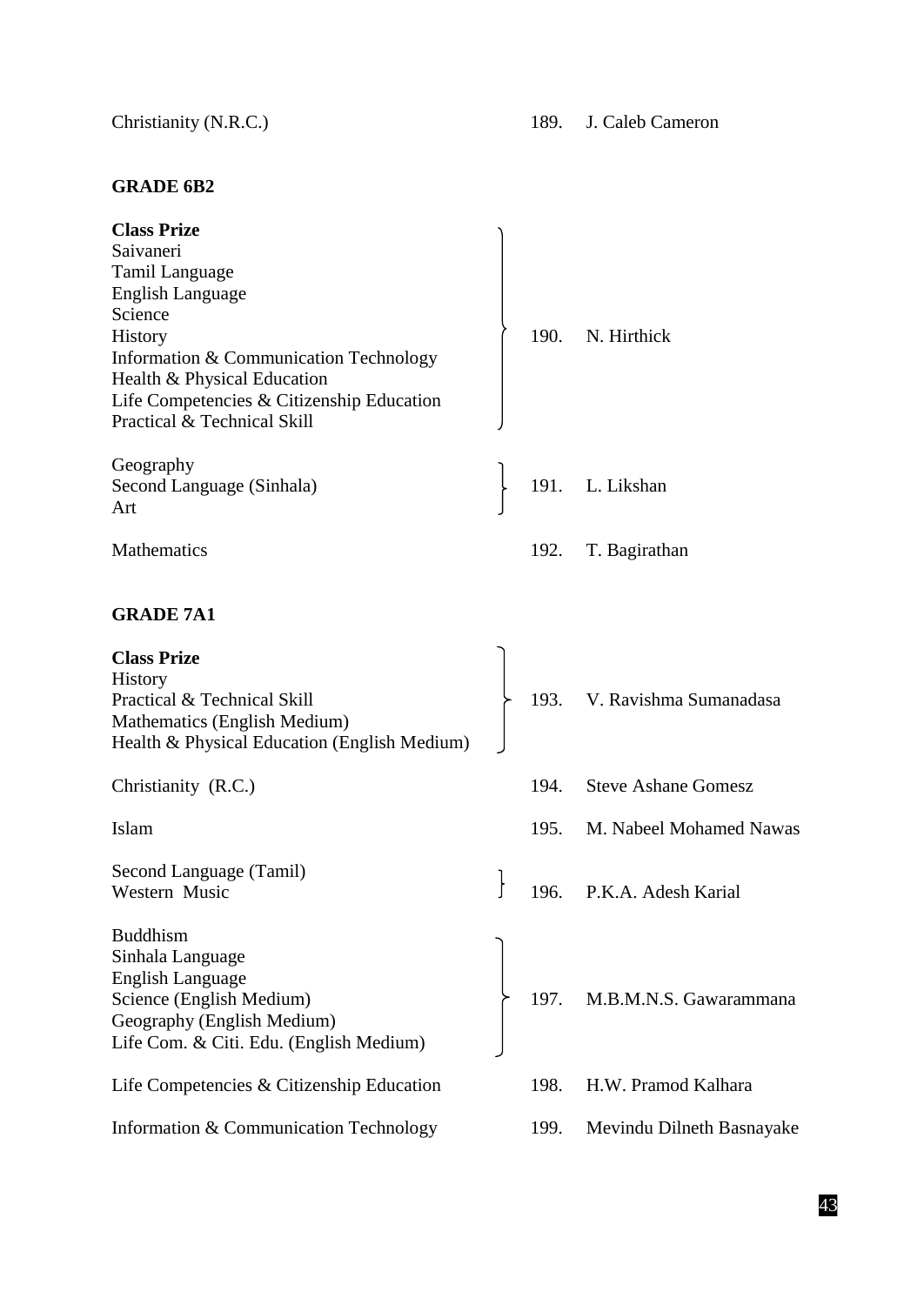| Science                     |  |                        |
|-----------------------------|--|------------------------|
| Geography                   |  |                        |
| Dancing                     |  | 254. V.K.K.S. Jayalath |
| Health & Physical Education |  |                        |

# **GRADE 7A2**

| <b>Class Prize</b><br><b>Buddhism</b><br><b>English Language</b><br><b>Mathematics</b><br>Science<br><b>History</b><br>Geography<br>Health & Physical Education<br>Life Competencies & Citizenship Education<br>Practical & Technical Skill                                                                     | 200. | B.M. Heshan K. Basnayake |
|-----------------------------------------------------------------------------------------------------------------------------------------------------------------------------------------------------------------------------------------------------------------------------------------------------------------|------|--------------------------|
| Dancing<br>Information & Communication Technology                                                                                                                                                                                                                                                               | 201. | Chathuma R. Weerasinghe  |
| Western Music                                                                                                                                                                                                                                                                                                   | 202. | Maleesha Pasan Bamunuge  |
| Second Language (Tamil)                                                                                                                                                                                                                                                                                         | 203. | L.H.M.T.D. Abeyruwan     |
| Sinhala Language                                                                                                                                                                                                                                                                                                | 204. | J.M. Randil Jayasekera   |
| <b>GRADE 7A3</b>                                                                                                                                                                                                                                                                                                |      |                          |
| <b>Class Prize</b><br><b>Buddhism</b><br>Sinhala Language<br>Mathematics<br><b>History</b><br>Geography<br>Second Language (Tamil)<br><b>Eastern Music</b><br>Information & Communication Technology<br>Health & Physical Education<br>Life Competencies & Citizenship Education<br>Practical & Technical Skill | 205. | H.M. Sachintha L. Herath |
| Art                                                                                                                                                                                                                                                                                                             | 206. | R.M.D.N. Premaratna      |
| English Language<br>Science                                                                                                                                                                                                                                                                                     |      | 207. R.M.D.S. Seyanga    |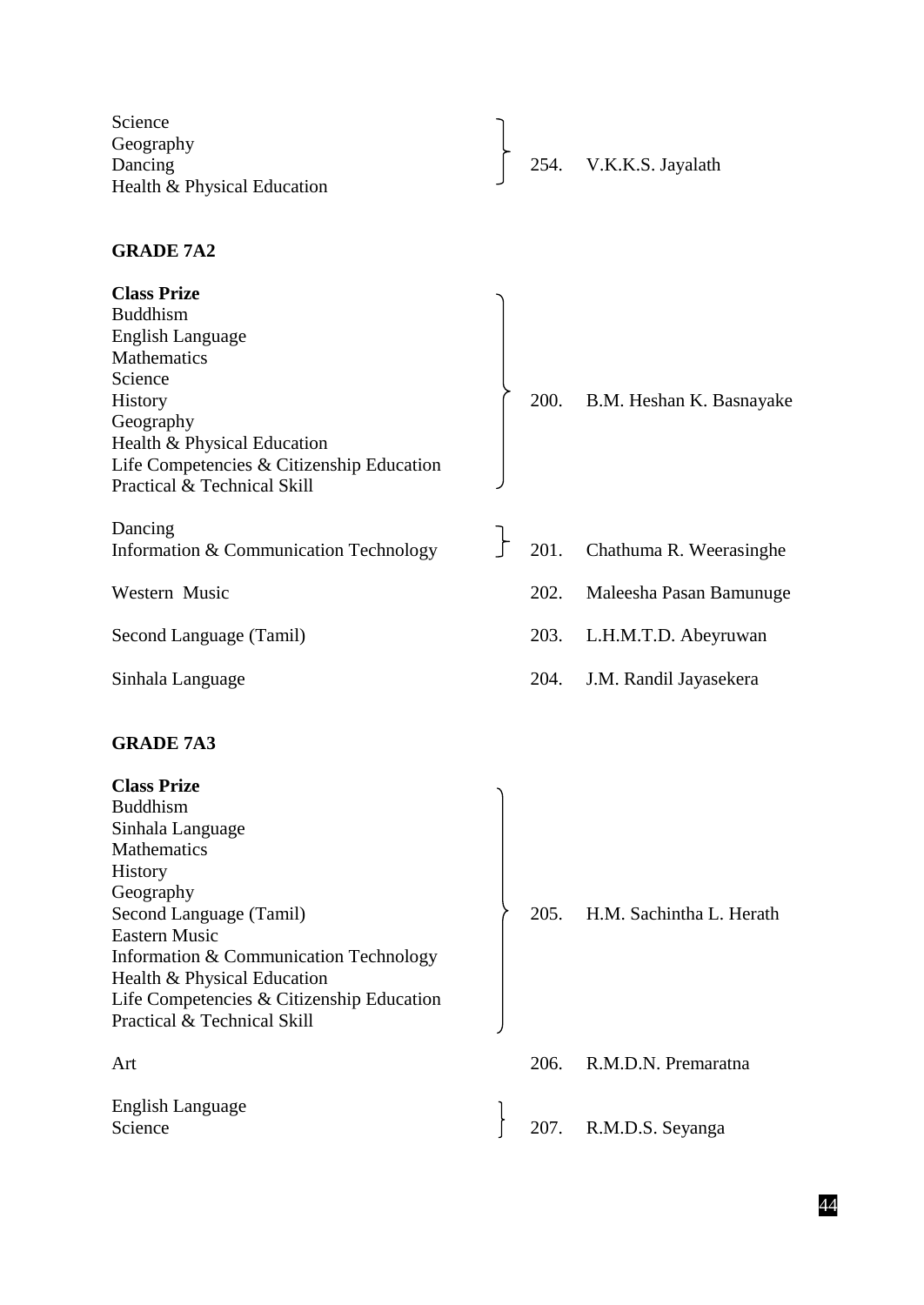# **GRADE 7B1**

| <b>Class Prize</b><br>Islam<br>Science<br><b>History</b><br>Geography<br>Health & Physical Education<br>Life Competencies & Citizenship Education                                     |      | 208. M.N. Nasrullah  |
|---------------------------------------------------------------------------------------------------------------------------------------------------------------------------------------|------|----------------------|
| Christianity (R.C.)<br>Tamil Language<br><b>English Language</b><br>Second Language (Sinhala)<br>Practical & Technical Skill                                                          |      | 209. J.M. Dilon      |
| Christianity (N.R.C.)<br>Art                                                                                                                                                          |      | 210. K. Habilash     |
| Saivanery<br>Western Music                                                                                                                                                            | 211. | G.P. Kanish Ashvinth |
| Information & Communication Technology                                                                                                                                                | 255. | Y. Jaruban           |
|                                                                                                                                                                                       |      |                      |
| <b>GRADE 7B2</b>                                                                                                                                                                      |      |                      |
| <b>Class Prize</b><br>Saivanery<br><b>Tamil Language</b><br>Science<br>Art<br>Health & Physical Education<br>Life Competencies & Citizenship Education<br>Practical & Technical Skill | 212. | M. Dilukshan         |
| History                                                                                                                                                                               |      | 213. S. Abishek      |
| <b>English Language</b><br>Mathematics<br>Information & Communication Technology                                                                                                      |      | 214. V. Yadushan     |
| Second Language (Sinhala)                                                                                                                                                             |      | 215. A. Subethan     |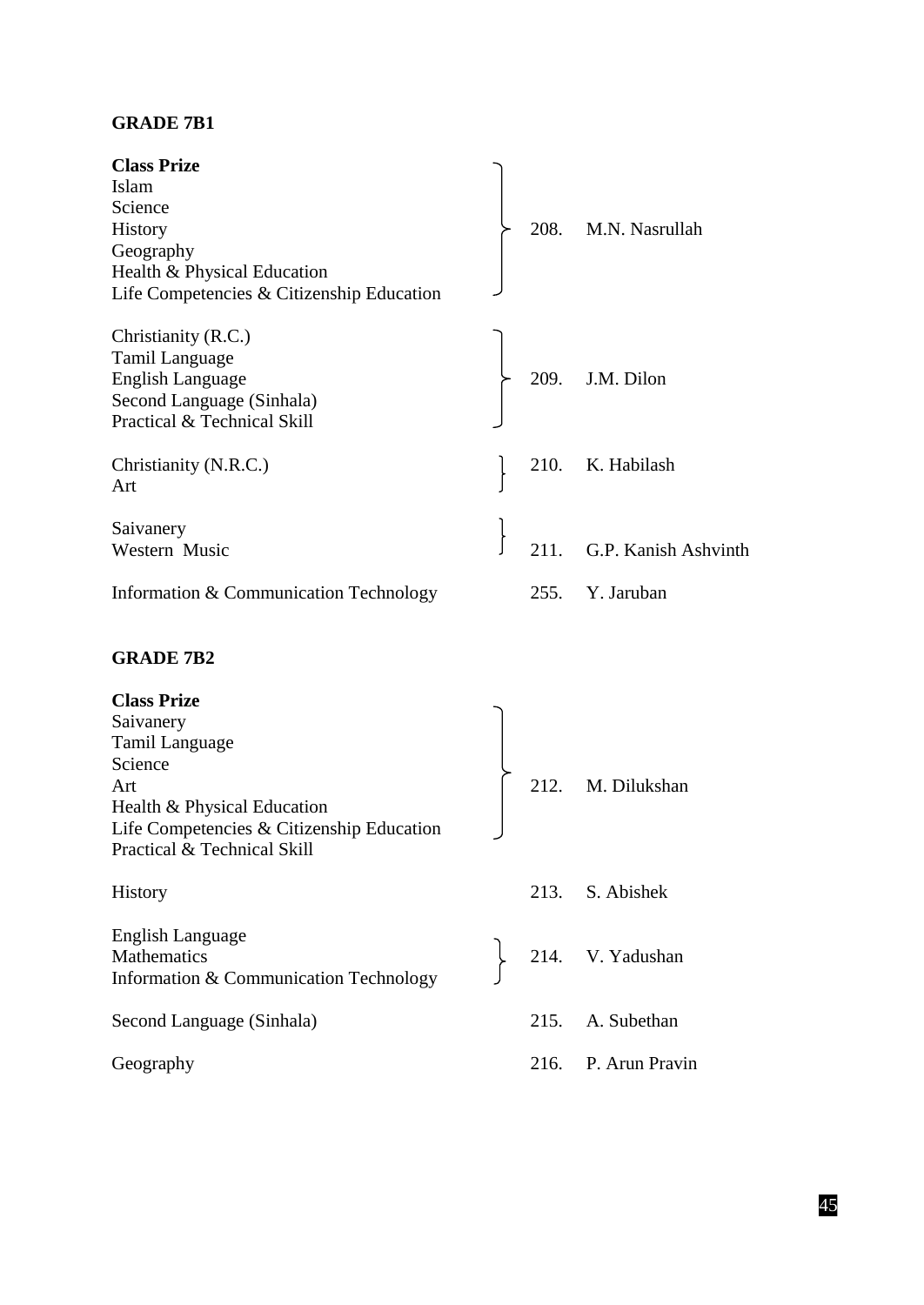# **GRADE 8A1**

| <b>Class Prize</b><br>Sinhala Language<br><b>English Language</b><br>History<br>Practical & Technical Skill<br>Geography (English Medium)<br>Life Com. & Citi. Edu. (English Medium)<br>Health & Physical Education (English Medium) |      | 217. D. Viran Vincent Fernando |
|--------------------------------------------------------------------------------------------------------------------------------------------------------------------------------------------------------------------------------------|------|--------------------------------|
| Christianity (R.C.)                                                                                                                                                                                                                  | 218. | Surexit Mangala Muthiah        |
| <b>Buddhism</b><br>Art<br>Science (English Medium)                                                                                                                                                                                   | 219. | Sahan N.K. Kumarasinghe        |
| Mathematics<br>Science<br>Geography<br>Information & Communication Technology                                                                                                                                                        |      | 220. D.L.T.D. Perera           |
| Health & Physical Education<br>Life Competencies & Citizenship Education                                                                                                                                                             |      | 221. A.M.M.L. Adikari          |
| Dancing                                                                                                                                                                                                                              | 222. | A.M.H. Nuwan Atapattu          |
| Second Language (Tamil)                                                                                                                                                                                                              | 223. | K. Nashmika Sanjan Kalhara     |
| Mathematics (English Medium)                                                                                                                                                                                                         | 224. | D.M.U.P.B. Dissanayake         |
| Western Music                                                                                                                                                                                                                        | 225. | Shavon Dennis John             |
| <b>GRADE 8A2</b>                                                                                                                                                                                                                     |      |                                |
| <b>Class Prize</b><br>Second Language (Tamil)                                                                                                                                                                                        | 226. | Kavindu Hiranya Bopitiya       |
| <b>English Language</b>                                                                                                                                                                                                              |      |                                |

Mathematics<br>Western Music Information & Communication Technology

 $\begin{cases} 227. \quad \text{H. Kalana Dissanayake} \end{cases}$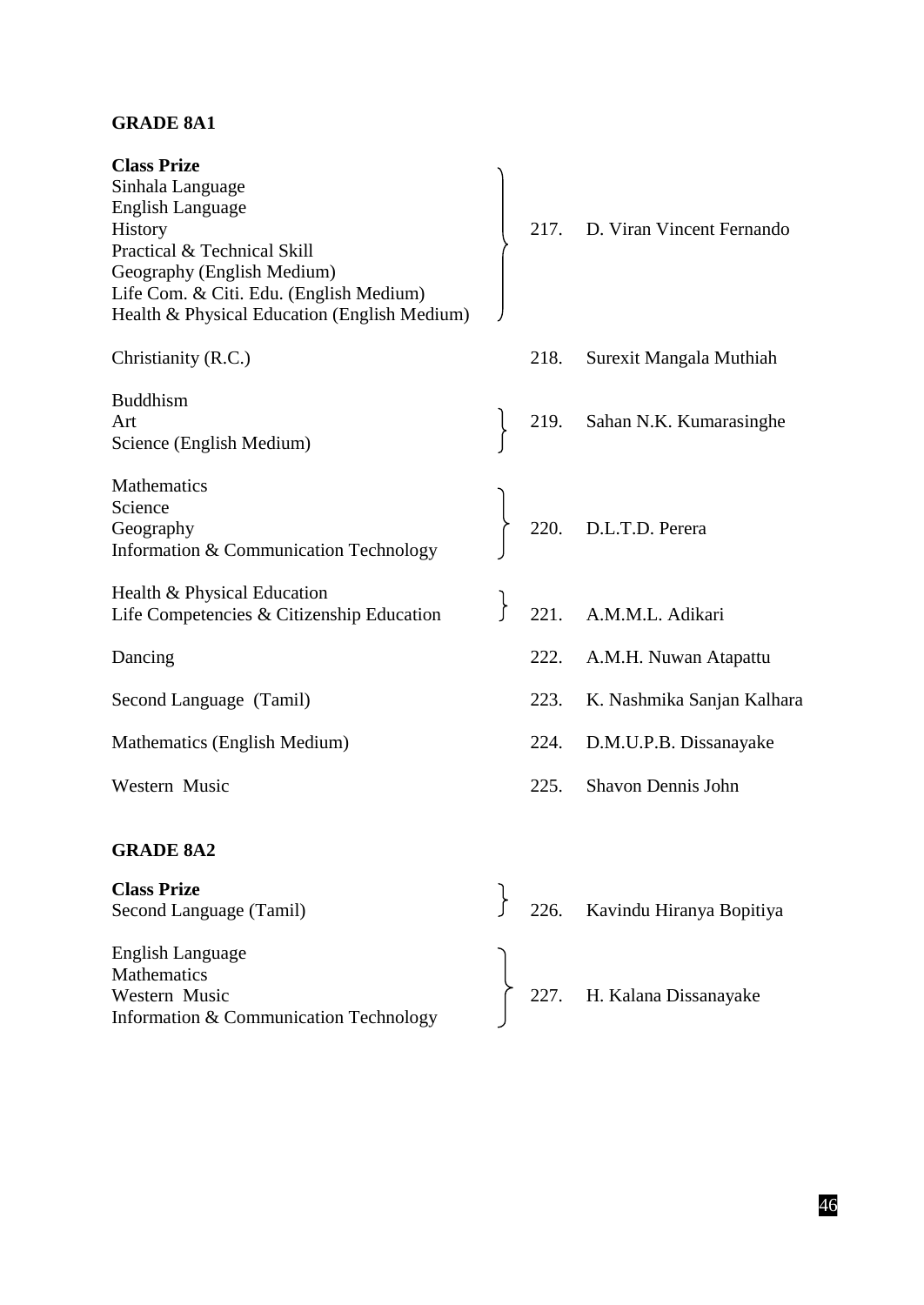| Science<br>History<br>Geography<br>Art<br>Health & Physical Education<br>Life Competencies & Citizenship Education<br><b>Buddhism</b> |      | 228. W.D. Vikum Chandupa        |
|---------------------------------------------------------------------------------------------------------------------------------------|------|---------------------------------|
| Sinhala Language<br>Practical & Technical Skill                                                                                       | 229. | H.L. Ruvain N. Gunaratne        |
| <b>GRADE 8A3</b>                                                                                                                      |      |                                 |
| <b>Class Prize</b><br>Geography<br>Second Language (Tamil)<br>Western Music                                                           |      | 230. J.J.M. Gayashan Maleesha   |
| Mathematics<br>Science<br>Information & Communication Technology<br>Practical & Technical Skill                                       |      | 231. D.M. Viraj Bimsara Bandara |
| <b>Buddhism</b>                                                                                                                       | 232. | T.M. Gishan Dinuka Bandara      |
| Art                                                                                                                                   | 233. | Anidu D. Rathnayake             |
| Life Competencies & Citizenship Education                                                                                             | 234. | U.H. Isuru Chathuranga          |
| Information & Communication Technology                                                                                                | 235. | D. Bawantha Ekanayake           |
| Sinhala Language<br><b>History</b><br>Health & Physical Education<br>Practical & Technical Skill                                      | 236. | Kaveesha S. Samarasinghe        |
|                                                                                                                                       |      |                                 |

# **GRADE 8B1**

| <b>Class Prize</b>          |                    |
|-----------------------------|--------------------|
| Christianity (N.R.C.)       |                    |
| <b>Tamil Language</b>       |                    |
| Mathematics                 |                    |
| Science                     | 237. S. Abesharman |
| Second Language (Sinhala)   |                    |
| Health & Physical Education |                    |
| Practical & Technical Skill |                    |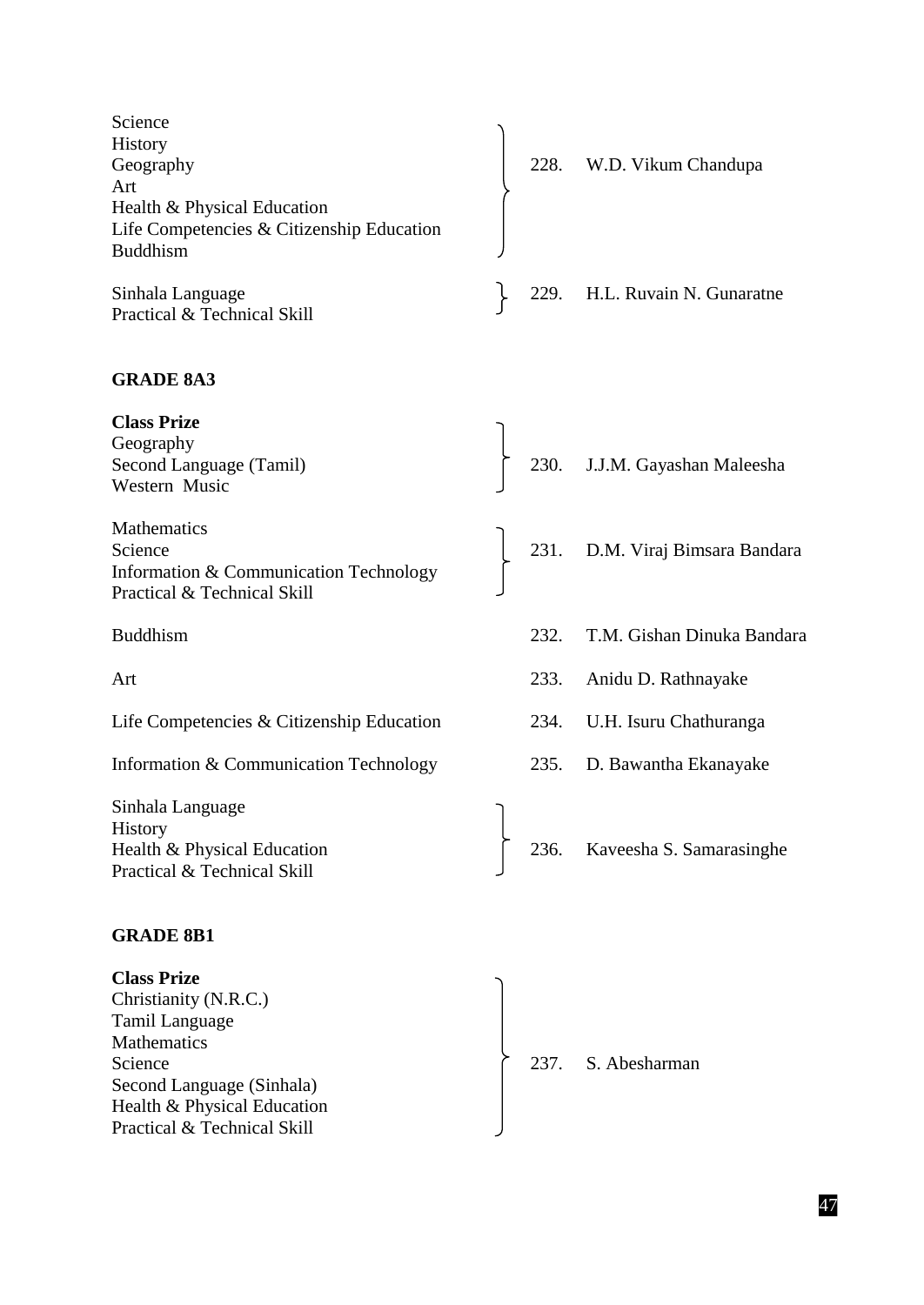| History<br>Geography<br>Western Music                                                                                                                                                    |      | 238. S. Harikeshan  |
|------------------------------------------------------------------------------------------------------------------------------------------------------------------------------------------|------|---------------------|
| English Language                                                                                                                                                                         | 239. | T. Naveen Prakash   |
| <b>History</b>                                                                                                                                                                           | 240. | K. Haripragash      |
| Life Competencies & Citizenship Education                                                                                                                                                | 241. | S. Edmund Augustine |
| Saivanery                                                                                                                                                                                | 242. | S. Sugeerthan       |
| Islam                                                                                                                                                                                    | 243. | A.R. Akshaf         |
| Information & Communication Technology                                                                                                                                                   | 244. | S. Tharukshan       |
| <b>GRADE 8B2</b>                                                                                                                                                                         |      |                     |
| <b>Class Prize</b><br>Saivanery<br>Mathematics<br>Science<br>History<br>Second Language (Sinhala)<br>Art<br>Health & Physical Education<br>Practical & Technical Skill<br>Tamil Language |      | 245. R. Leelorshan  |
|                                                                                                                                                                                          |      |                     |

Geography 246. V. Saries Prageeth Life Competencies & Citizenship Education English Language  $\Big\}$  247. D.R. Surendra Bose

# **SPECIAL PRIZES - MIDDLE SCHOOL - YEAR 2016**

*Primary School Supervisor and her sons* 

*David and Clarence)*

| Most promising chorister in the Junior Category                                 | 209. | J.M. Dilon                 |
|---------------------------------------------------------------------------------|------|----------------------------|
| Anthony Keble Art Prize (Grade 6 - 9)                                           | 228. | W.D. Vikum Chandupa        |
| Sinhala Essay Competition (Grade 6)                                             | 173. | A.M.S. Mihisara Attanayake |
| Sinhala Essay Competition (Grade 7)                                             | 248. | Isuru Saneth Kekulawala    |
| Sinhala Essay Competition (Grade 8)                                             | 249. | Nisika M. Gunaratna        |
| Tamil Essay Competition (Grade 6)<br>(Presented by Mrs. Susila William a former | 191. | L. Likshan                 |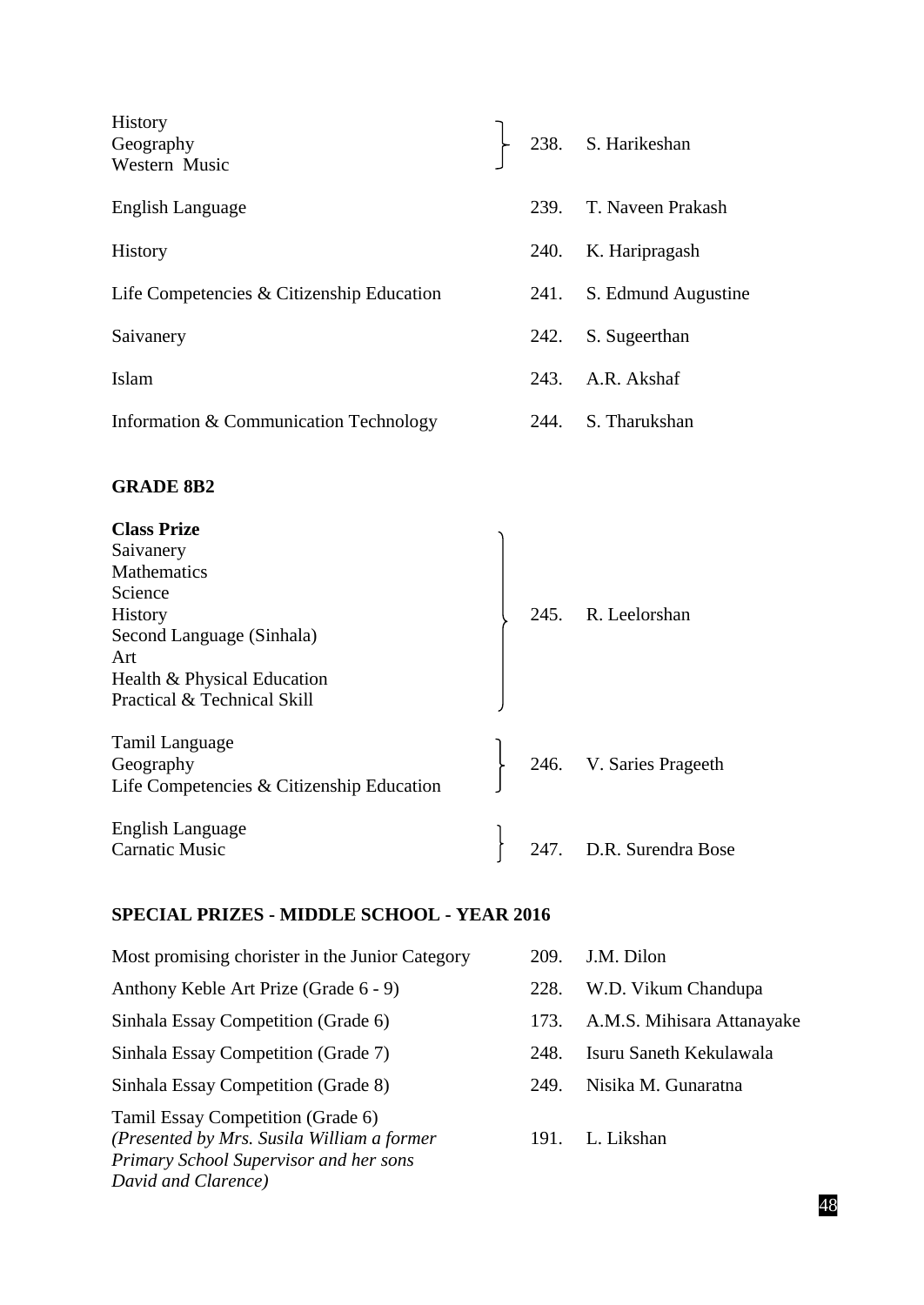| Tamil Essay Competition (Grade 7)                                                                       | 212.                         | M. Dilukshan                                                                        |
|---------------------------------------------------------------------------------------------------------|------------------------------|-------------------------------------------------------------------------------------|
| Tamil Essay Competition (Grade 8)                                                                       | 246.                         | V. Saries Prageeth                                                                  |
| English Essay Competition (Grade 6)<br>(Presented by Mr. & Mrs. Banagoda in memory<br>of their parents) | <b>250.</b>                  | Hiruka Penuja Kodithuwakku                                                          |
| English Essay Competition (Grade 7)<br>(Presented by Mr. & Mrs. Banagoda in memory<br>of their parents) | 197.                         | M.B.M.N.S. Gawarammana                                                              |
| English Essay Competition (Grade 8)                                                                     | 217.                         | D. Viran Vincent Fernando                                                           |
| 01. Inter House Spelling Bee Contest - Middle School – Keble House                                      |                              |                                                                                     |
|                                                                                                         | 217.<br>251.<br>243.<br>252. | D. Viran Vincent Fernando<br>J.R. Sheron Abishek<br>A.R. Akshaf<br>Jazeel Jamaldeen |

02. Inter House Do you know Contest - Middle School – Keble House

- 217. D. Viran Vincent Fernando<br>247. D.R. Surendra Bose
- D.R. Surendra Bose
- 253. D.M. Nimesh Premathunga
- 234. U.H. Isuru Chathuranga

# **PRIZE LIST - UPPER SCHOOL**

# **GRADE 9A1**

| <b>Class Prize</b><br><b>Buddhism</b><br>Sinhala Language<br><b>History</b><br><b>Western Music</b><br>Practical & Technical Skill<br>Mathematics (English Medium)<br>Science (English Medium) |      | 260. L.D. Didula T. Jayasekera |
|------------------------------------------------------------------------------------------------------------------------------------------------------------------------------------------------|------|--------------------------------|
| Art                                                                                                                                                                                            | 261. | A.S. Nihiluwabodalge           |
| <b>Oriental Dancing</b>                                                                                                                                                                        | 262. | A.M.P.P. Budhdhadhasa          |
| Second Language (Tamil)                                                                                                                                                                        | 263. | Jerome S. Christopher          |
| Christianity (R.C.)                                                                                                                                                                            | 264. | Misal A. Gunasekera            |

- 
- Western Music 265. Shane Malcolm John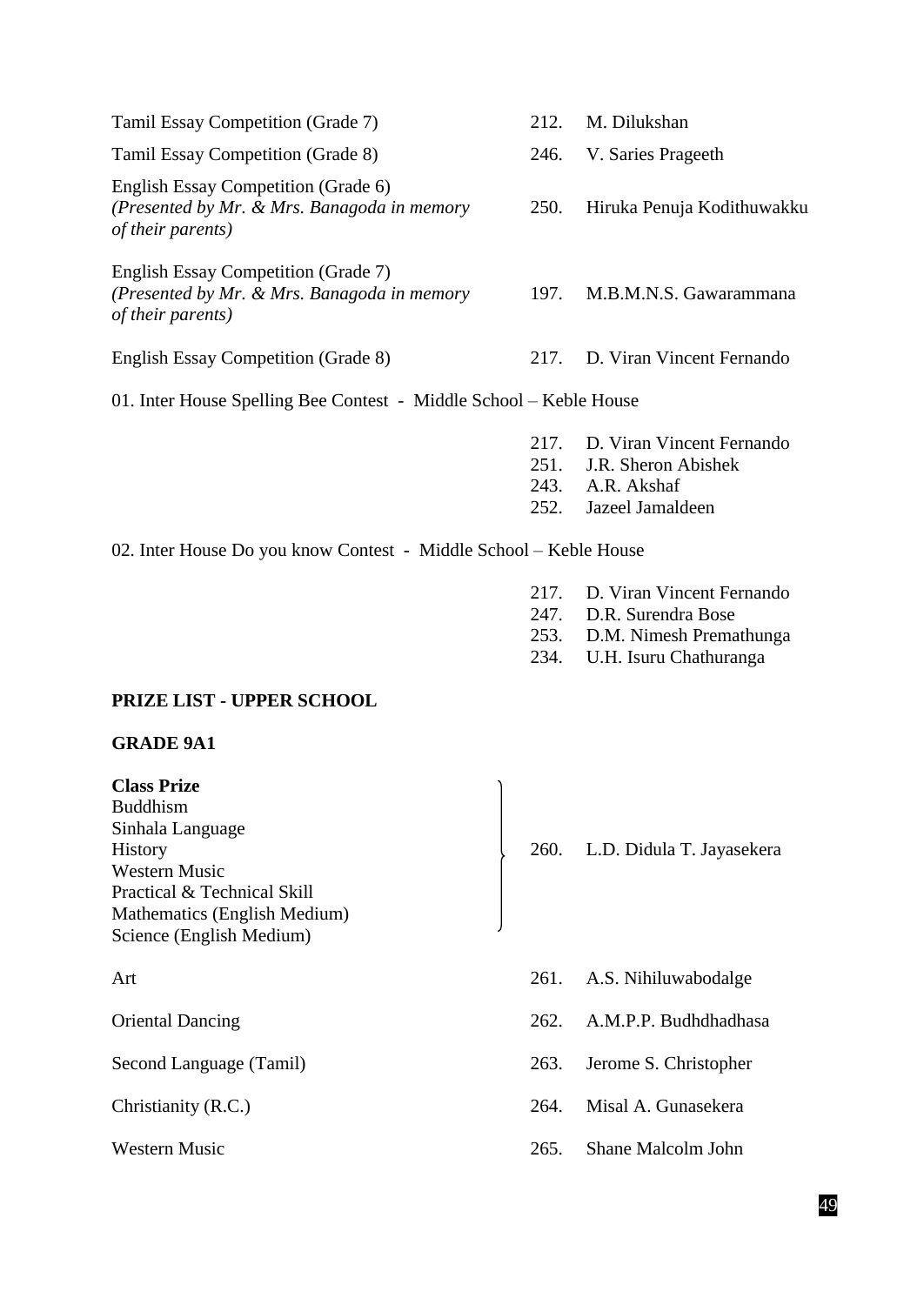| Life Competencies & Citizenship Education<br>Science                                               |      | 266. S.A.S.J. Perera        |
|----------------------------------------------------------------------------------------------------|------|-----------------------------|
| Health & Physical Education                                                                        | 267. | M.M.A. Sulfihan             |
| Islam                                                                                              | 268. | <b>Asril Ruklan Shiek</b>   |
| English Language                                                                                   | 269. | Jaden Jacob Keerthipala     |
| <b>Eastern Music</b><br>Information & Communication Technology $\Big\}$ 270. E.K. Ashen Dileeshaka |      |                             |
| <b>GRADE 9A2</b>                                                                                   |      |                             |
| <b>Class Prize</b>                                                                                 |      |                             |
| <b>Buddhism</b>                                                                                    |      |                             |
| Sinhala Language                                                                                   |      |                             |
| English Language                                                                                   |      | 271. A.A.T.K.P. Amarasinghe |
| <b>Oriental Dancing</b>                                                                            |      |                             |
| Life Com & Citizenship Edu (English Medium)                                                        |      |                             |

| <b>Class Prize</b>                            |      |                                  |
|-----------------------------------------------|------|----------------------------------|
| <b>Buddhism</b>                               |      |                                  |
| Sinhala Language                              |      |                                  |
| <b>English Language</b>                       |      | 271. A.A.T.K.P. Amarasinghe      |
| <b>Oriental Dancing</b>                       |      |                                  |
| Life Com. & Citizenship Edu. (English Medium) |      |                                  |
| <b>Buddhism</b>                               |      |                                  |
| Geography (English Medium)                    |      | 272. N.M.S.I.Bandara             |
| Health & Physical Education                   | 273. | D.D. Bopitiya                    |
| Mathematics                                   |      |                                  |
| Science                                       |      | 274. Kavindu K.J. Hamid          |
| <b>Eastern Music</b>                          |      |                                  |
| Second Language – (Tamil)                     |      |                                  |
| Information & Communication Technology        |      | 275. D.T. Lankatilleke           |
|                                               |      |                                  |
| Geography                                     | 276. | R.M.C.O. Ratnayake               |
| <b>History</b>                                |      |                                  |
| <b>Western Music</b>                          | 277. | <b>B.M.J. Piushan Ranasinghe</b> |
| Art                                           |      |                                  |
| Life Competencies & Citizenship Education     | 278. | Hiruna Sankalpa Dissanayake      |
| Practical & Technical Skill                   |      |                                  |
| Science                                       |      |                                  |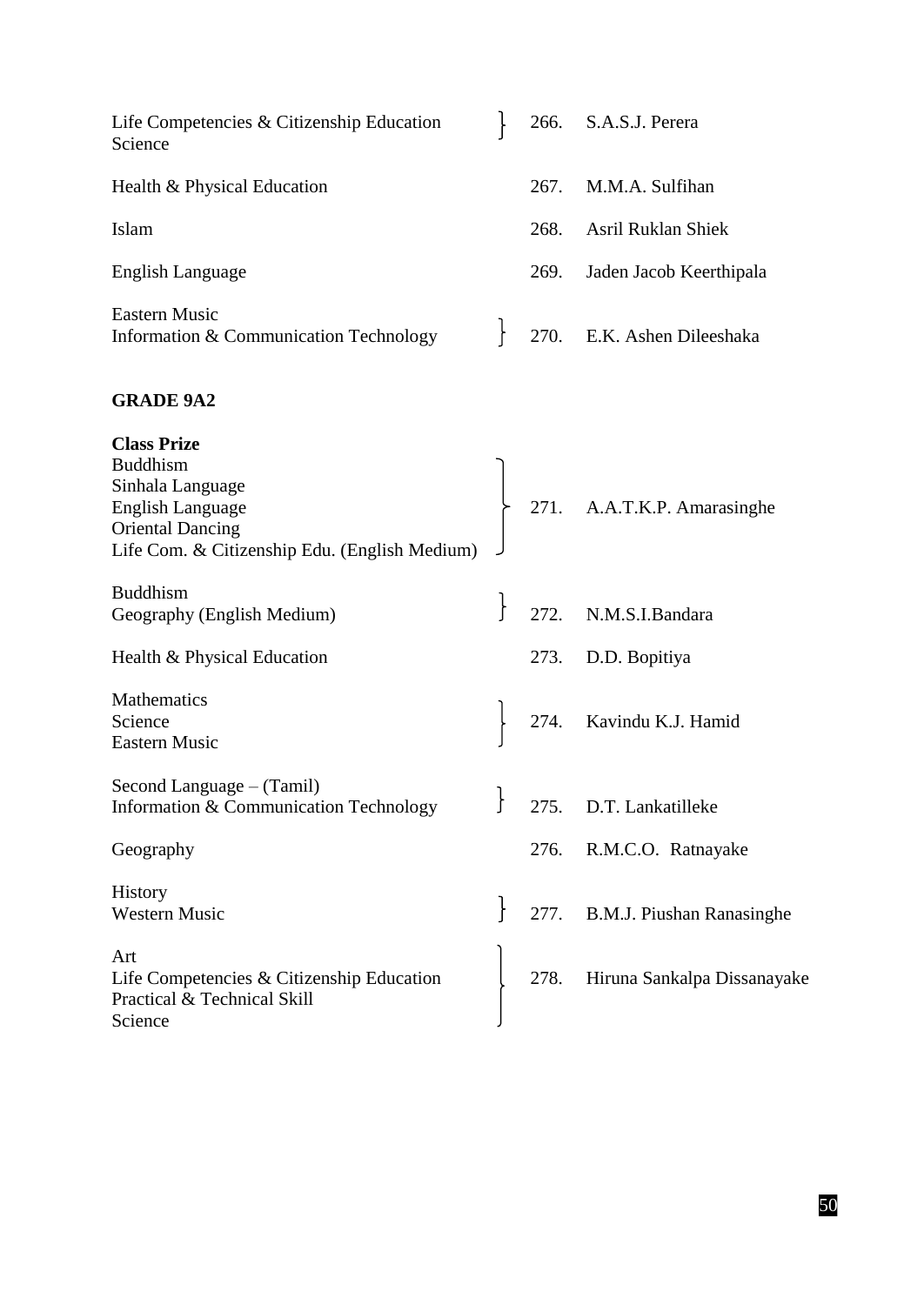# **GRADE 9A3**

| <b>Class Prize</b><br><b>Buddhism</b><br>Sinhala Language<br>Science<br><b>History</b><br>Geography<br>Second Language – (Tamil)<br><b>Eastern Music</b><br>Health & Physical Education<br>Practical & Technical Skill |      | 279. T.M.J.C. Tennakoon |
|------------------------------------------------------------------------------------------------------------------------------------------------------------------------------------------------------------------------|------|-------------------------|
| <b>Mathematics</b>                                                                                                                                                                                                     | 280. | R.M.U.M. Ratnayake      |
| Art                                                                                                                                                                                                                    | 281. | B.R.R.H. Dharmaratne    |
| <b>Oriental Dancing</b>                                                                                                                                                                                                | 282. | N.K.N. Dissanayake      |
| Life Competencies & Citizenship Education                                                                                                                                                                              | 283. | P.M.S.L. Rajapaksha     |
| Information & Communication Technology                                                                                                                                                                                 | 284. | J.M.V.D. Wickramasinghe |
| English Language                                                                                                                                                                                                       | 285. | Sahan T.D. Gallage      |
|                                                                                                                                                                                                                        |      |                         |

# **GRADE 9B**

| <b>Class Prize</b><br><b>English Language</b><br>Art<br>Information & Communication Technology                                           |  | $\begin{bmatrix} 286. \quad M. \quad \text{Shahaam} \end{bmatrix}$                                |
|------------------------------------------------------------------------------------------------------------------------------------------|--|---------------------------------------------------------------------------------------------------|
| Saivanery<br>Tamil Language<br>Science<br>Geography<br>Life Competencies & Citizenship Education                                         |  | 287. T. Abishek                                                                                   |
| Practical & Technical Skill<br><b>Western Music</b><br>Information & Communication Technology<br>Health & Physical Edu. (English Medium) |  | 288. M. Lathurshan                                                                                |
| Islam<br>Second Language (Sinhala)                                                                                                       |  | $\begin{array}{cc} \downarrow & \\ \downarrow & 289. \quad \text{M.R. Mohamed Rifaz} \end{array}$ |
| <b>English Language</b><br>History                                                                                                       |  | 290. S. Janukshan                                                                                 |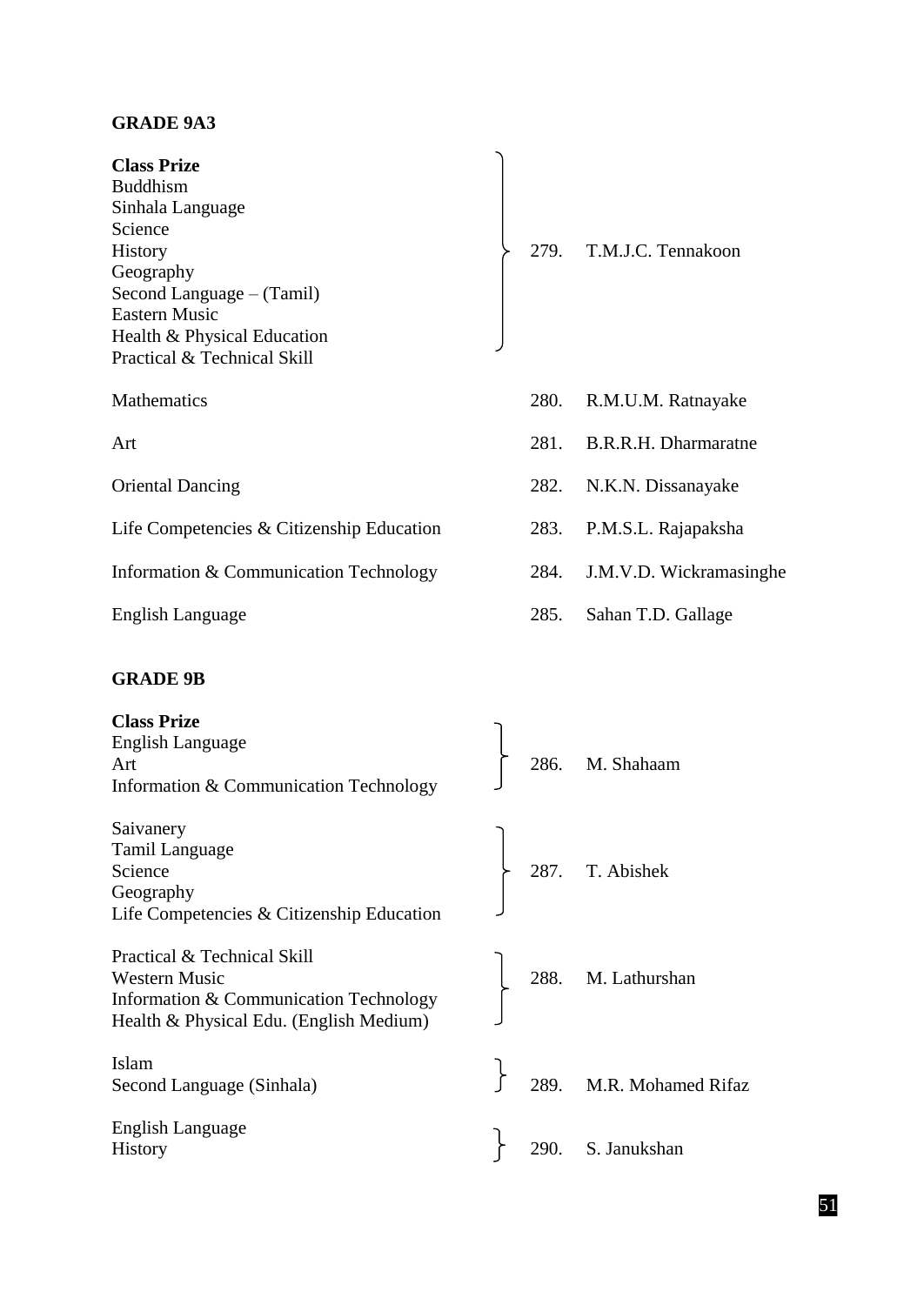Health & Physical Education 291. K. Yuwansri

Mathematics 292. Y. Yonal Sherone

## **GRADE 10A1**

**Class Prize** Buddhism Sinhala Language Information & Communication Technology (293. M.S. Bhauka T.S. Madugalla Science (English Medium) English Language*(Presented by Mr. Rumi Reyal in memory of late Mr. M.M. Reyal)* Health & Physical Education 294. G. Malsha S. Abewardana Western Music 295. A.A. Pavithra Karunaratna Health & Physical Education 296. Senura Keshara Medagoda Second Language (Tamil) 297. M.N.M. Osham Christianity (R.C.) Appreciation of English Literary Texts 298. Brian Shane Nirmal Morritt Design & Mechanical Technology 299. M.M. Duleeka Muhandiram Islam 300. S.M. Zahem Information & Communication Technology 301. H.W. Vimoth Susara Business & Accounting Studies Mathematics (English Medium) 5 302. S.M.R.K. Vidumina Christianity (N.R.C.) *(Presented in memory of Mrs. Yasmin Jacob)* Art 303. M.R. Isuru Yohan Agriculture & Food Technology Geography (English Medium) 304. Ravien Kaveesha Dalpatadu Mathematics Science History 305. T.M.D.M. Ranasinghe Geography Eastern Music

Information & Communication Technology 306. Pragas Naveen De Silva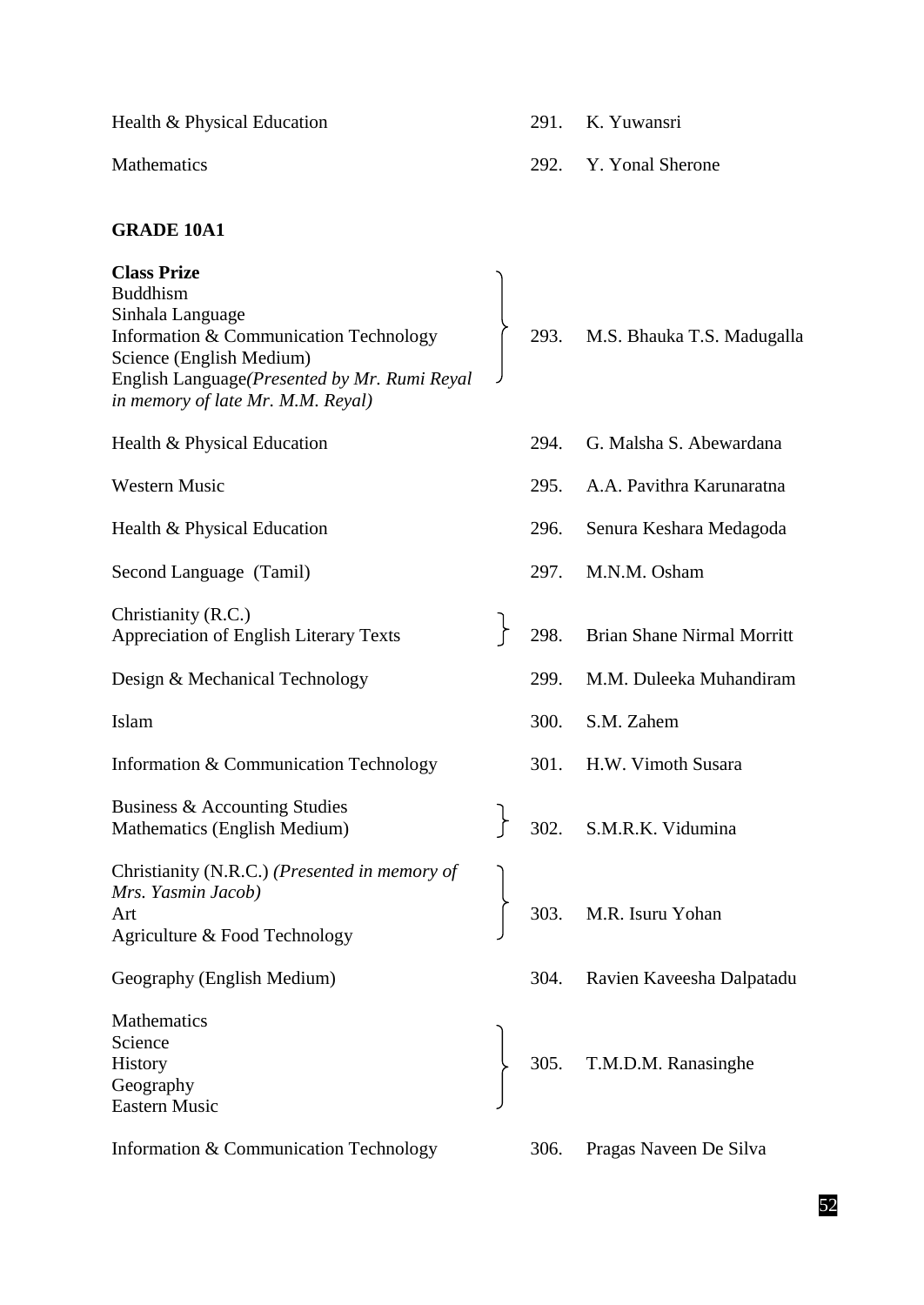## **GRADE 10A2**

| <b>Class Prize</b>                            |                |
|-----------------------------------------------|----------------|
| <b>Buddhism</b>                               |                |
| Sinhala Language                              |                |
| English Language                              |                |
| Science                                       | 30             |
| <b>History</b>                                |                |
| Business & Accounting Studies                 |                |
| <b>Appreciation of English Literary Texts</b> |                |
| Health & Physical Education                   |                |
|                                               |                |
| Art                                           | 30             |
|                                               |                |
| <b>Mathematics</b>                            |                |
| Geography                                     | 3 <sup>c</sup> |
|                                               |                |
| Design & Mechanical Technology                | 31             |
|                                               |                |
| Information & Communication Technology        | 31             |
|                                               |                |
| <b>Oriental Dancing</b>                       | 31             |
|                                               |                |
| Appreciation of Sinhala Literary Texts        | 31             |
|                                               |                |

## **GRADE 10A3**

| <b>Class Prize</b><br><b>Buddhism</b><br>Science<br><b>Eastern Music</b><br>Design & Mechanical Technology |  | 314. D. Vidura V.K. Vithanage                            |
|------------------------------------------------------------------------------------------------------------|--|----------------------------------------------------------|
| Geography<br>Health & Physical Education                                                                   |  | $\begin{bmatrix} 315. \end{bmatrix}$ Navindu Tehan Alwis |

Sinhala Language History

English Language English Language<br>Information & Communication Technology 5 318. Kusalaan Omesha Liyanage

Business & Accounting Studies Business & Accounting Studies<br>Oriental Dancing 319. W. Pasindu T. Samarasinghe

07. Chanith Minthaka De Silva

- 08. K.M.D.N.B. Ariyasena
- 09. Chathura D. Hemachandra
	- 10. R.M.C.S. Ratnayake
	- 1. K. Nushan T.P. Silva
	- $2.$  K.M. Tharusha Dilmith
	- 3. V.K.C.V. Thalpawila

- Mathematics  $\begin{array}{ccc} 316. & R.H.M. \text{Chamidu D. Bandara} \end{array}$
- Art 317. L.H.M.A.S. Dissanayake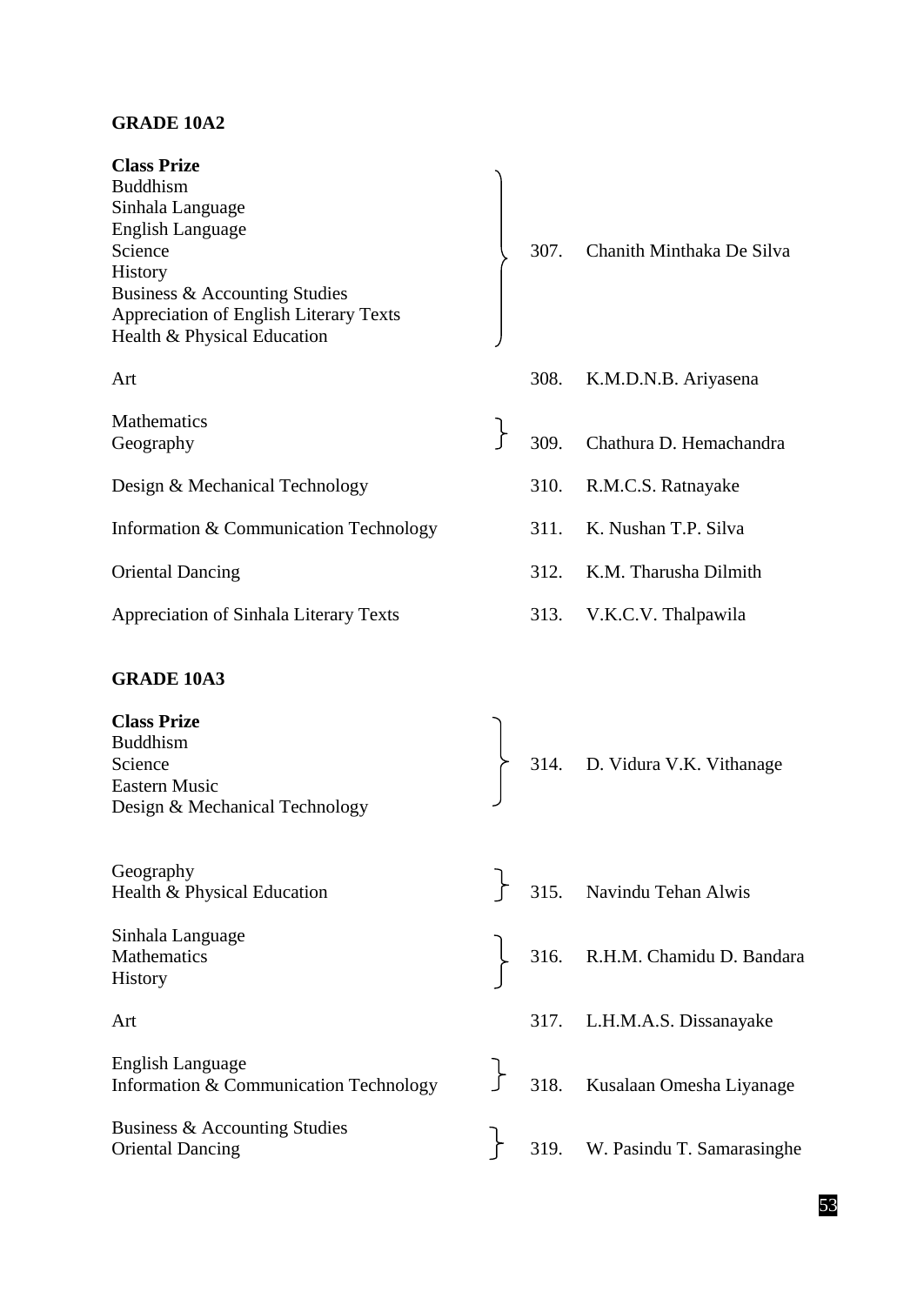# **GRADE 10B1**

| <b>Class Prize</b><br>English Language<br>Art<br>Information & Communication Technology                                                                                       |      | 320. N.R.N. Hareesh      |
|-------------------------------------------------------------------------------------------------------------------------------------------------------------------------------|------|--------------------------|
| Saivanery<br>Science<br><b>Mathematics</b><br>History<br>Business & Accounting Studies                                                                                        |      | 321. P. Amalnath         |
| <b>Western Music</b><br>Second Language (Sinhala)                                                                                                                             | 322. | Dilukshan Amirthanayagam |
| Christianity (N.R.C.)                                                                                                                                                         | 323. | <b>Harel Elmore</b>      |
| Islam                                                                                                                                                                         | 324. | M.S.M Uhuzmanul Shiyam   |
| Tamil Language                                                                                                                                                                | 325. | U.S.M. Naveed            |
| Geography                                                                                                                                                                     | 326. | S. Dharun Nivesh         |
| <b>GRADE 10B2</b>                                                                                                                                                             |      |                          |
| <b>Class Prize</b><br>Tamil Language<br>Mathematics<br><b>History</b><br>Appreciation of Tamil Literary Texts<br>Health & Physical Education<br>Business & Accounting Studies |      | 327. M.S. Sadurshan      |
| <b>English Language</b><br>Science<br>Art<br>Second Language (Sinhala)                                                                                                        |      | 328. S. Sadurshan        |
| Saivanery<br>Information & Communication Technology                                                                                                                           |      | 329. Y. Koshikawarman    |

54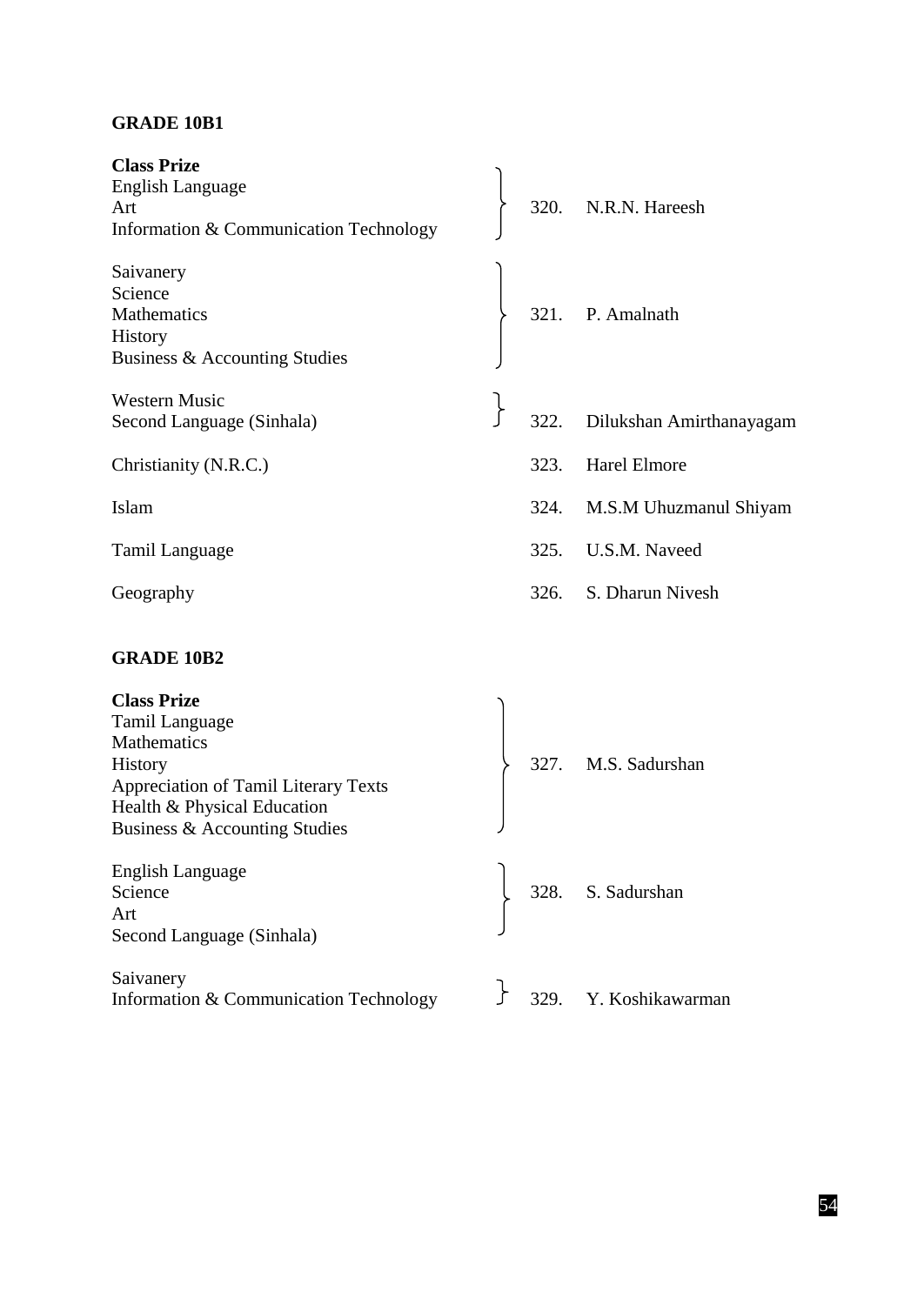# **GRADE 11A1**

| <b>Class Prize</b>                        |
|-------------------------------------------|
| Sinhala Language                          |
| English Language                          |
| (Presented by Mr. Rumi Reyal in memory of |
| late Mr. M.M. Reyal)                      |
| <b>Mathematics</b>                        |
| Science                                   |
| <b>History</b>                            |
| Business & Accounting Studies             |
| Design & Mechanical Technology            |
|                                           |

Second Language (Tamil) 333. D.R.T. Gallage

Information & Communication Technology 334. H.K.D.M.C.B. Hapuhinna

Buddhism Geography (English Medium)

# **GRADE 11A2**

**Class Prize** Mathematics Science Geography  $\rightarrow$  338. H.M.N.D. Herath Eastern Music Agriculture & Food Technology

**History** Oriental Dancing

- *late Mr. M.M. Reyal)* 330. H.V.C. Liyanage
- Western Music 331. J.D. Bamunuge
- Geography 332. D.M.H.P. Dissanayake
	-
	-
- Appreciation of Sinhala Literary Texts 335. Oshen Kavishka Jayawardena
- Health & Physical Education 336. Razik Milshard Mohamed
- Christianity (R.C.) 337. S.D. Keegal

Second Language (Tamil) 339. N.I. Ambanwella Buddhism 340. Udhana Isuranda Gajanayake Art 341. Hiruna Jayasundara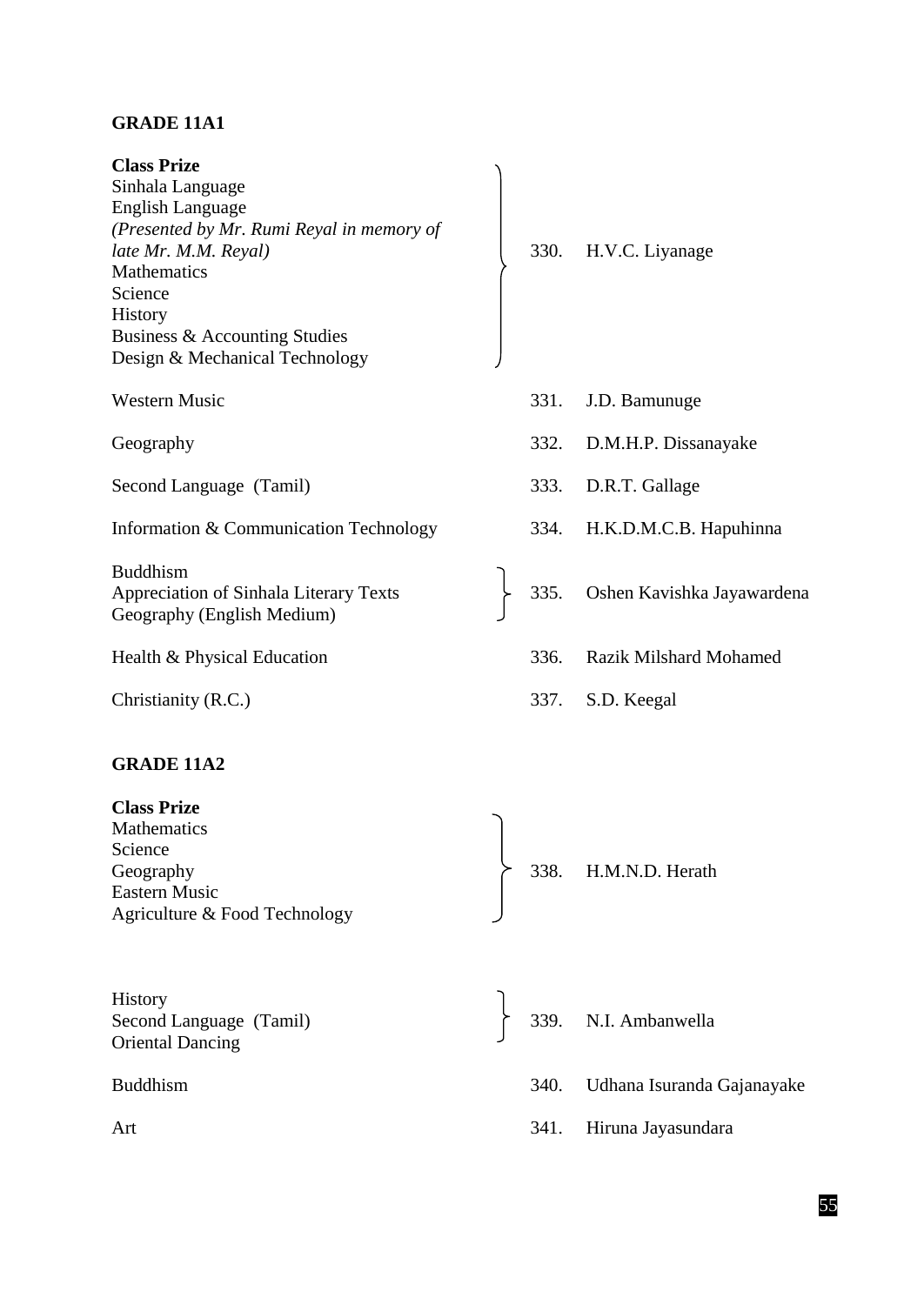| Sinhala Language<br>English Language<br>Design & Mechanical Technology |      | 342. P.I.D. Pramuditha |
|------------------------------------------------------------------------|------|------------------------|
| Business & Accounting Studies                                          | 343. | G.B. Gayantha Silva    |
| Health & Physical Education                                            | 344. | R.C. Nisal Weerakoon   |
| <b>GRADE 11A3</b>                                                      |      |                        |
| <b>Class Prize</b><br><b>Buddhism</b>                                  |      |                        |

Sinhala Language Science  $\begin{array}{c} \searrow \\ 345. \quad \text{D.N. Weerasekara} \end{array}$ History Geography Art Mathematics 346. R.Y. Amarasinghe English Language 347. D.N. Chandrasena Business & Accounting Studies Health & Physical Education 348. D.N. De Silva Design & Mechanical Technology 349. T.A. Udara Kasun Dilshara

# **GRADE 11B1**

| <b>Class Prize</b>                          |      |                        |
|---------------------------------------------|------|------------------------|
| Saivanery                                   |      |                        |
| History                                     |      |                        |
| Health & Physical Education                 |      | 350. S. Niroshan       |
| Second Language (Sinhala)                   |      |                        |
| Science (English Medium)                    |      |                        |
| Islam                                       |      |                        |
| Tamil Language                              |      | 351. F. Shihan Mohamed |
| <b>Appreciation of Tamil Literary Texts</b> |      |                        |
| Christianity (N.R.C.)                       |      | 352. E. Sanjay         |
|                                             |      |                        |
| English Language                            | 353. | Paul Srinivasan        |
| <b>Mathematics</b>                          | 354. | M.F. Saajith Ahamed    |
|                                             |      |                        |
| Art                                         | 355. | M.S. Shifan            |
|                                             |      |                        |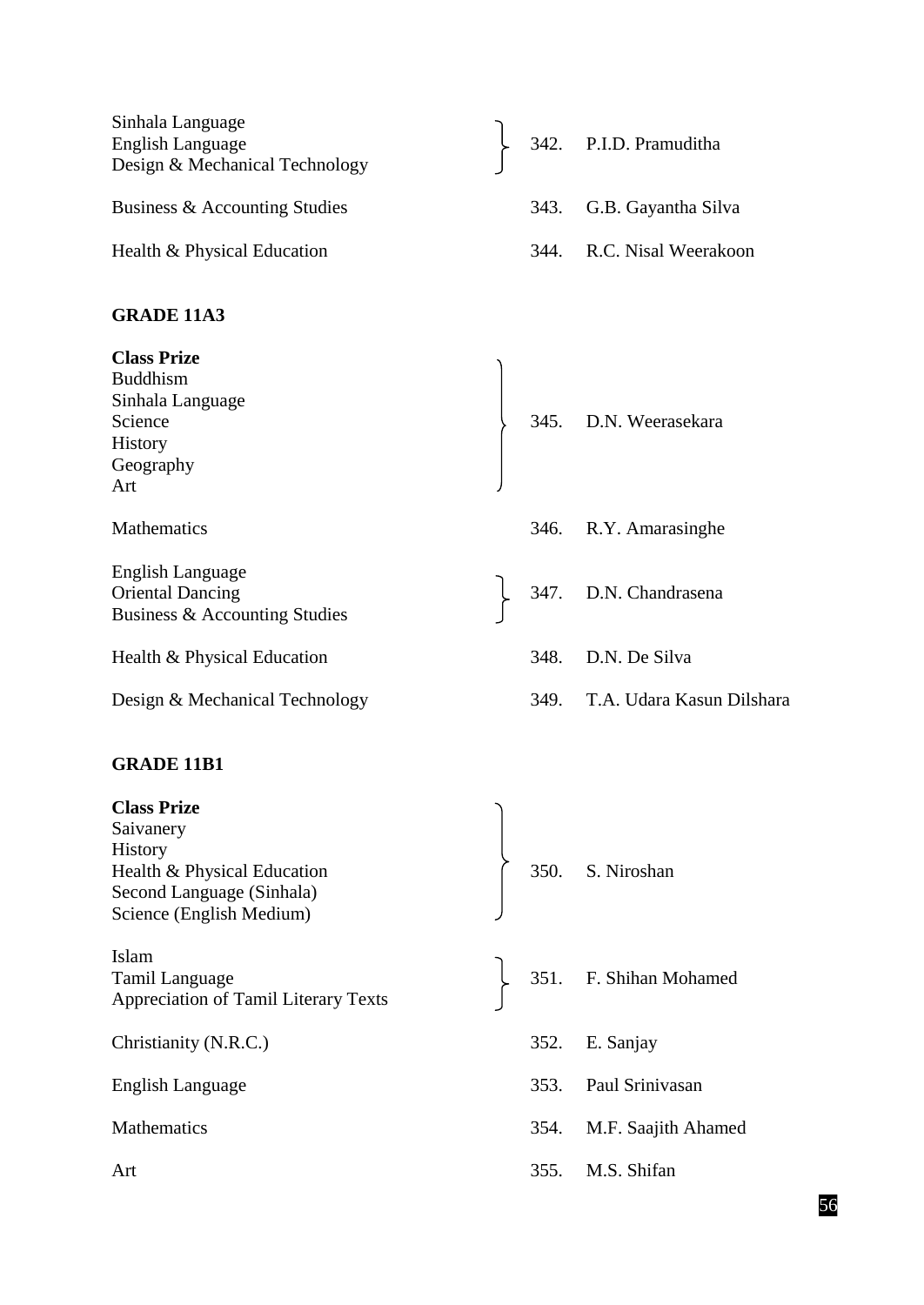Mathematics (English Medium) 356. P. Thanojan

# **GRADE 11B2**

| <b>Class Prize</b><br>Science |  | $\begin{bmatrix} 357. \quad P. \quad \text{Visual} \end{bmatrix}$ |
|-------------------------------|--|-------------------------------------------------------------------|
| Saivanery<br>History          |  | $\begin{bmatrix} 358. & V. \end{bmatrix}$ Dhanushkanth            |
| English Language              |  | 359. T. Lakshan                                                   |
| <b>Mathematics</b>            |  | 360. B. Sanjeew                                                   |
| Art                           |  | 361. R. Prayeen                                                   |
| Business & Accounting Studies |  | 362. A. Avinash                                                   |

# **PRIZE LIST - A/L**

# **GRADE 12A – BIO**

| Chemistry<br>Biology (Presented by Dr. Liyal Mahendrajith > 365. D.H. Kavinda<br>in memory of his mother Mrs. Chithra Nimaldas) $\Box$ |  |                     |
|----------------------------------------------------------------------------------------------------------------------------------------|--|---------------------|
| General English                                                                                                                        |  | 366. A.L.H. Gevindu |
| <b>Common General Test</b>                                                                                                             |  | 367. L.N. Orshadha  |

#### **GRADE 12A – MATHS**

| <b>Class Prize</b><br><b>Common General Test</b>                                                                                                                     |  | $\}$ 368. D.M.K.D. Dissanayaka  |
|----------------------------------------------------------------------------------------------------------------------------------------------------------------------|--|---------------------------------|
| Physics ( <i>Presented by Dr. Liyal Mahendrajith</i><br>in memory of his mother Mrs. Chithra Nimaldas)<br>369. D.L.L. Vimukthi Rajith<br><b>Combined Mathematics</b> |  |                                 |
| <b>General Information Technology</b><br>General English                                                                                                             |  | $\}$ 370. B.H.D. Kavindu Hewage |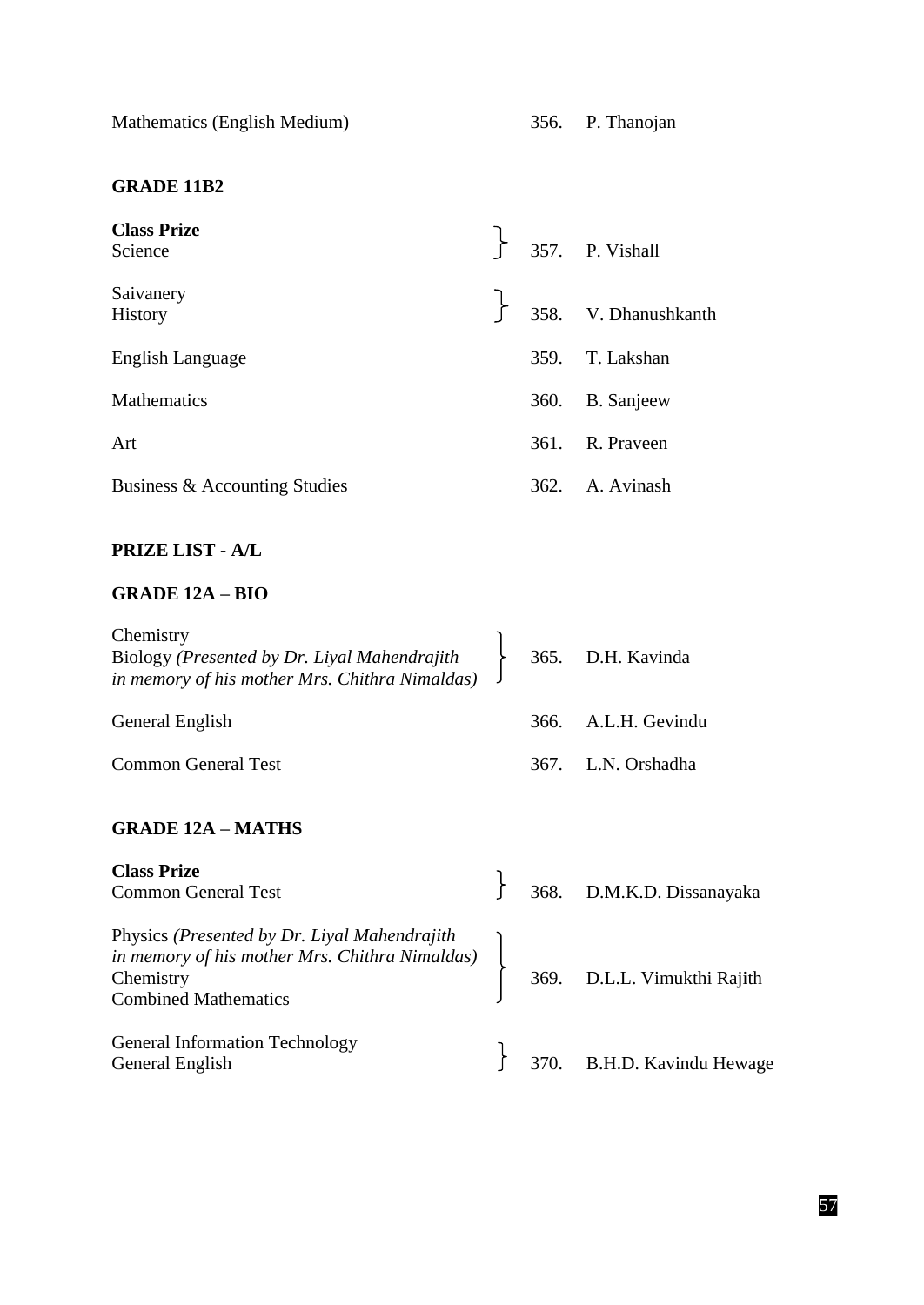# **GRADE 12A - COMMERCE**

| <b>Class Prize</b><br>Economics<br><b>Common General Test</b><br>Accounting                                                                |  | 371. W. Rakitha Yasindra<br>372. R.M.L. Kavishka Rathnayaka |
|--------------------------------------------------------------------------------------------------------------------------------------------|--|-------------------------------------------------------------|
| <b>Business Studies</b><br>General English                                                                                                 |  | 373. B.R.M.U. Rajamanthri<br>374. G.B. Chadeesha Silva      |
| <b>GRADE 12A - ARTS</b>                                                                                                                    |  |                                                             |
| Geography<br><b>Common General Test</b><br>General English                                                                                 |  | 375. Lawan Renuja                                           |
| <b>GRADE 12B - COMMERCE</b>                                                                                                                |  |                                                             |
| <b>Class Prize</b><br><b>General Information Technology</b><br>General English<br>Information & Communication Technology                   |  | 376. M. Adil Ibham                                          |
| Accounting<br><b>Business Studies</b><br>Economics                                                                                         |  | 377. P. Koguldeepan                                         |
| <b>GRADE 13A - BIO</b>                                                                                                                     |  |                                                             |
| <b>Biology</b>                                                                                                                             |  | 378. Lakshan Chathuranga                                    |
| General English<br><b>Common General Test</b>                                                                                              |  | 379. I.S. Wickramasinghe                                    |
| <b>GRADE 13A - MATHS</b>                                                                                                                   |  |                                                             |
| <b>Class Prize</b><br>Chemistry<br>General English                                                                                         |  | 380. W.A.S.V. Weerawardana                                  |
| Physics<br>Combined Mathematics (Presented by<br>Ms. Vishaka & Darshani de Silva in memory<br>of their late brother Kolitha Asela de Silva |  | 381. G.A.R.S. Ediriweera                                    |

58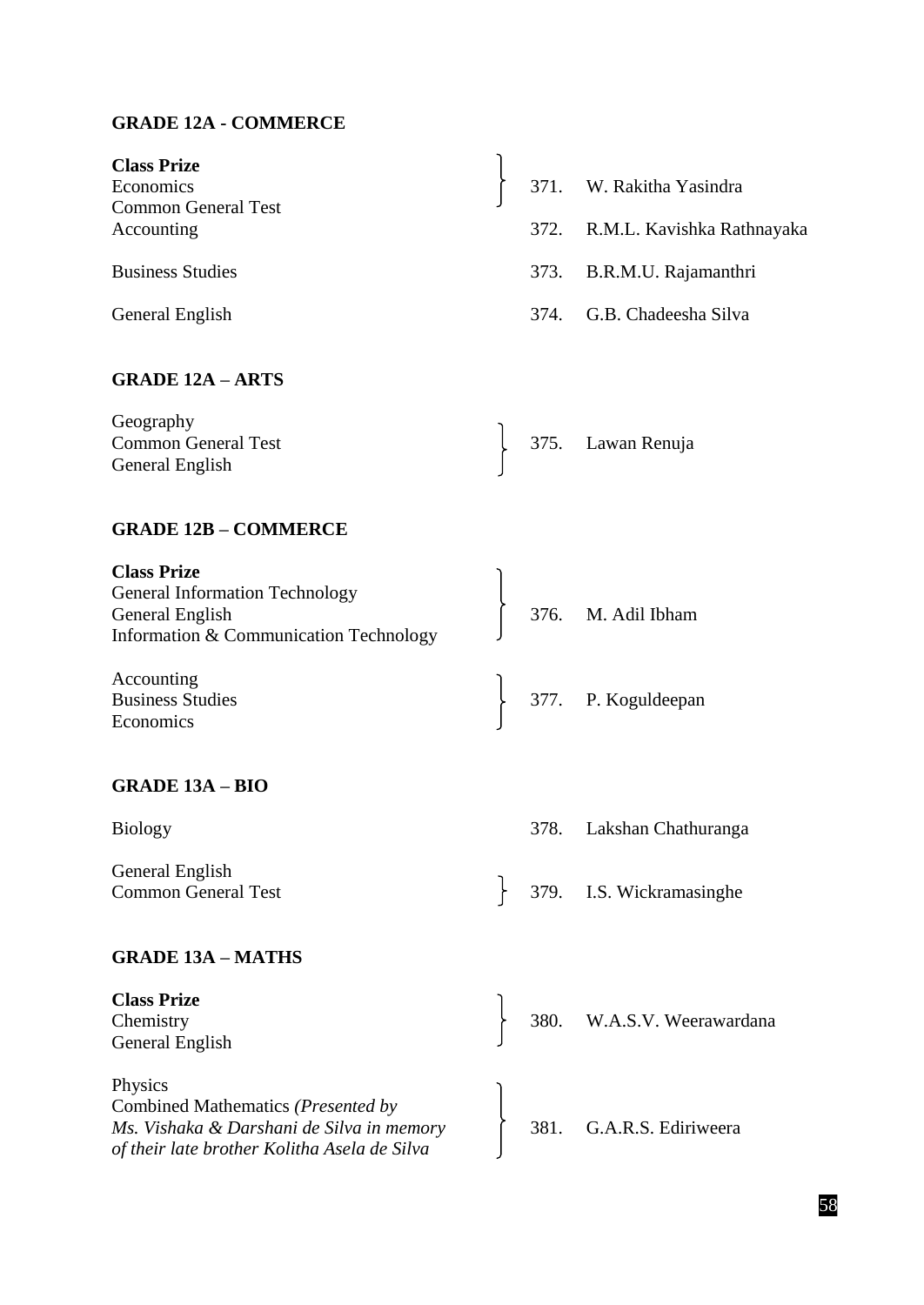Information & Communication Technology<br>
Common General Test 582. A.W.K.B. Gunathilaka **GRADE 13A - COMMERCE Class Prize** Business Studies Economics  $\qquad \qquad$  383. O.W.S. Bandara General English Common General Test **SPORTS AWARDS** Best Band Cadet 388. Kaveesha Pahanpriya **ATHLETICS** Best Performance Under 13 389. Bathila Uvanpriya Liyanachchi 390. Gayantha Upeksha Bandara 391. I.M.C. Wageesha Kalhara M.W. Uditha L. Withanage Under 15 271. A.A.T.K.P. Amarasinghe 393. Krisho N.J. Ashokan 394. Shahir Ahammed Fahir 273. D.D. Bopitiya 395. D.N. Tharindu Sisara Kavinda Under 17 396. A. Bill Richardson 397. G. Sachithra Deshan Chandrasiri 346. R.Y. Amarasinghe 374. G.B. Chadeesha Silva School Chess Player of the year 2016 398. Yasith Randula Manawadu School Table Tennis Player of the year 2016 *(Presented by Mr. Hiran* 399. Savith Adeepa Basnayake *De Silva in memory of his father the late Mr. Sunanda De Silva* School Football Player of the year 2016 (Junior) 400. Mohommed Fauzan School Football Player of the year 2016 (Senior) 327. M.S. Sadurshan

Information & Communication Technology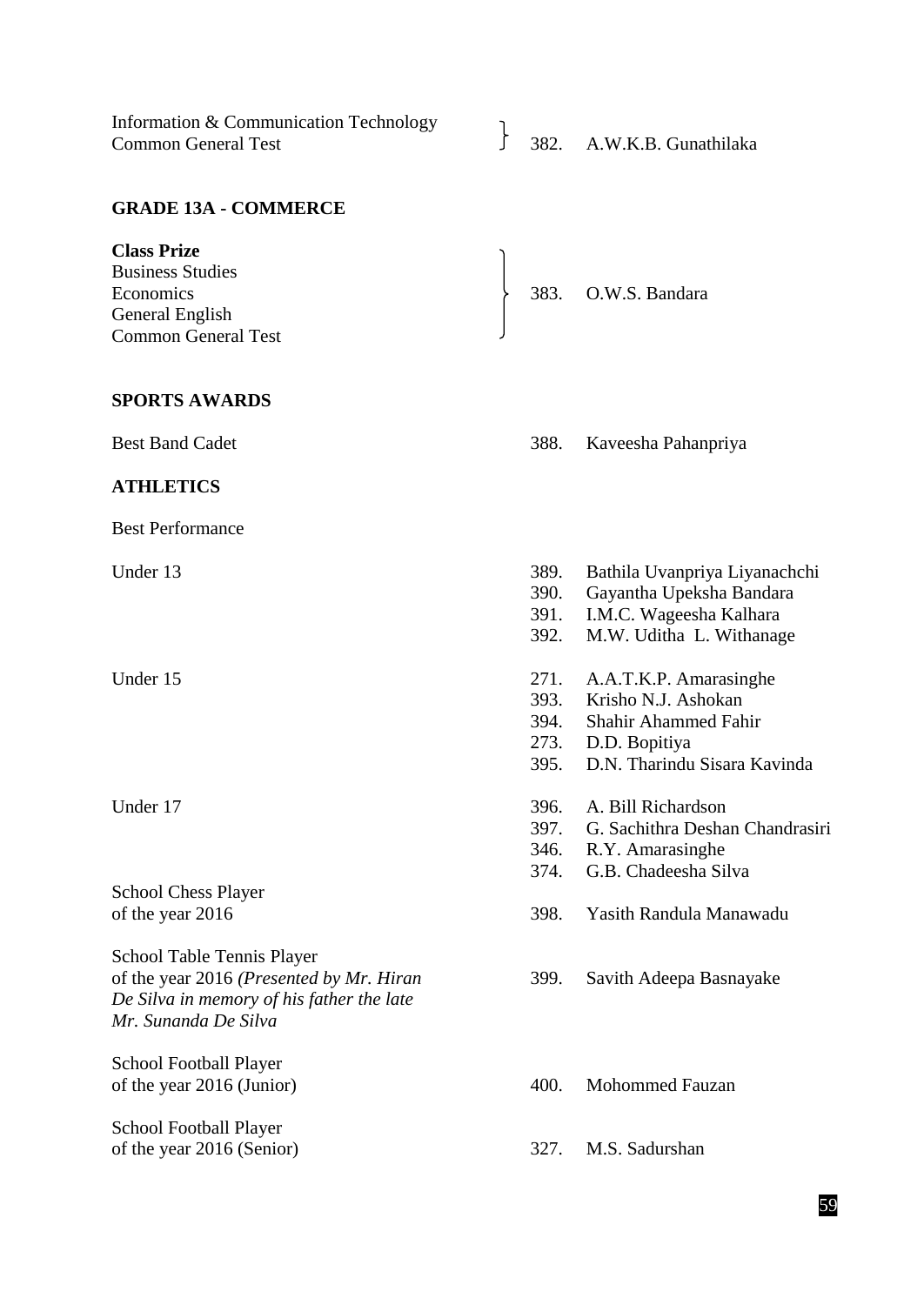| School Tennis Player                            |      |                           |
|-------------------------------------------------|------|---------------------------|
| of the year 2016                                | 307. | Chanith Minthaka De Silva |
| <b>School Archery Player</b>                    |      |                           |
| of the year 2016                                | 304. | Ravien Kaveesha Dalpatadu |
| School Badminton Player                         |      |                           |
| of the year 2016 (Junior)                       | 401. | Okindu Kosgaharawa        |
| <b>School Badminton Player</b>                  |      |                           |
| of the year 2016 (Senior) ( <i>Presented by</i> |      |                           |
| Chamal & Bimal Hewawasam brothers               | 402  | R.M.S.U. Ratnayake        |
| in memory of the late Mr. Ananda Alahakoon      |      |                           |
| <b>School Rugby Player</b>                      |      |                           |
| of the year 2016                                | 403. | M. Irfan                  |
| School Best Shot - Rifle                        |      |                           |
| of the year 2016                                | 404. | M.U.M. Jiffry             |
| Best performance in Karate                      | 405. | K.B.M. Jimnaz             |
|                                                 |      |                           |

# **CRICKET**

| Under 13<br>$\overline{\phantom{a}}$ | Best Batsman (Presented by<br>Mr. Ruwan Basnayake in memory of his<br>late father Abeysinghe Basnayake)                    | 406. | Hirantha K. Perera           |
|--------------------------------------|----------------------------------------------------------------------------------------------------------------------------|------|------------------------------|
|                                      | Best Bowler ( <i>Presented by</i><br>Mr. Ruwan Basnayake in memory of<br>his late father Abeysinghe Basnayake)             | 407. | M.N.M. Saheil                |
|                                      | Best all rounder ( <i>Presented by the</i><br>Kaluarachchi brothers in memory<br>of their late father Mr. K.K. Dharmadasa) | 408. | M.N.M. Mafaz                 |
| Under 15<br>$\overline{\phantom{a}}$ | Best Batsman ( <i>Presented by</i><br>Mr. Ruwan Basnayake in memory of<br>his late father Abeysinghe Basnayake)            |      | 271. A.A.T.K.P. Amarasinghe  |
|                                      | Best Bowler ( <i>Presented by</i><br>Mr. Ruwan Basnayake in memory of<br>his late father Abeysinghe Basnayake)             | 409. | Ravindu Bhathiya Gunathilaka |
|                                      | Best all rounder ( <i>Presented by the</i><br>Kaluarachchi brothers in memory<br>of their late father Mr. K.K. Dharmadasa) | 410. | R.M.Ravindu D.G Ratnayake    |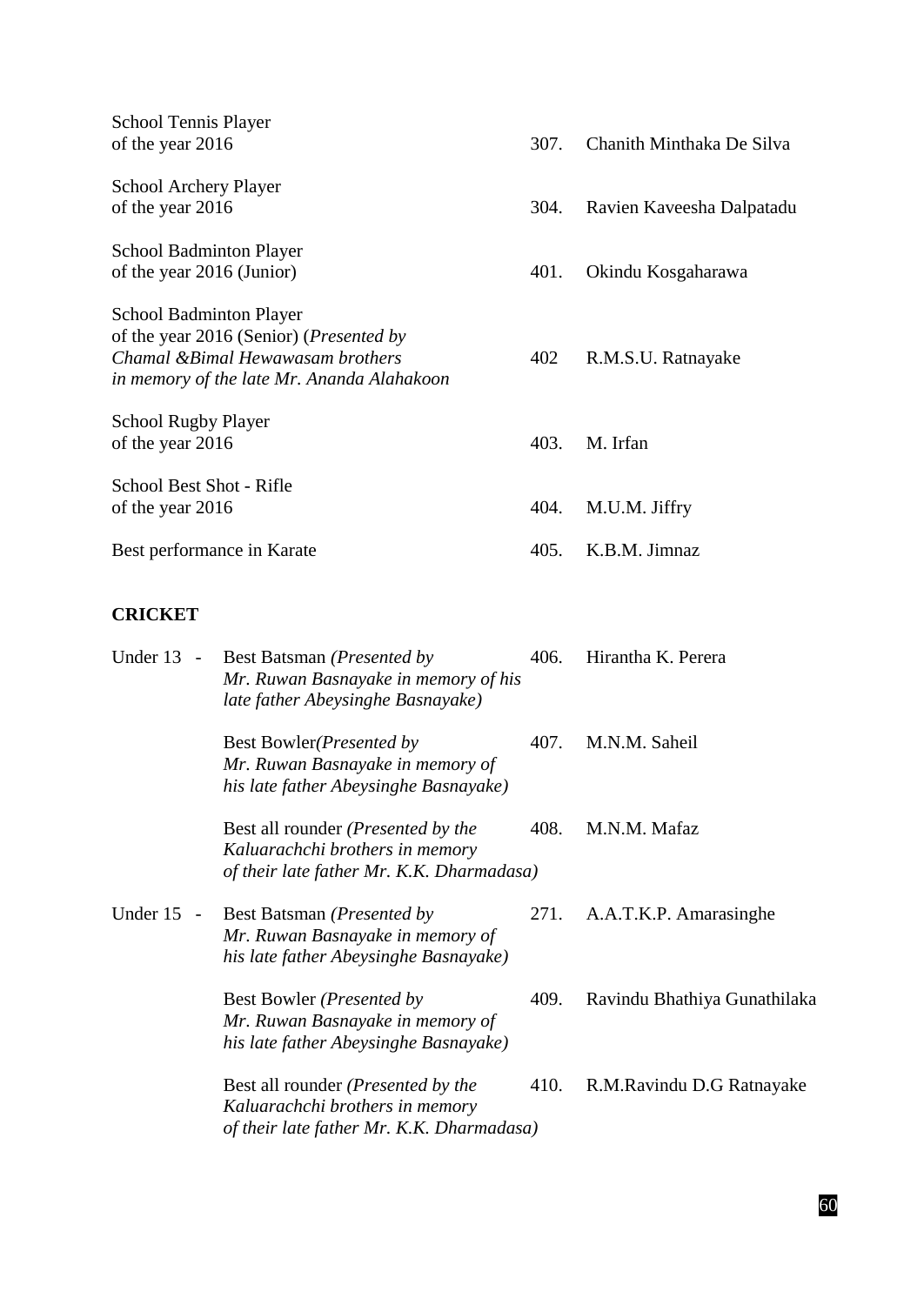# **SPECIAL PRIZES - UPPER SCHOOL - YEAR 2016**

| 01. Most promising chorister<br>in the Senior Category                                                                                                                                                                                                              | 411.                                 | Angelo Weerasinghe                                                                                                                                           |
|---------------------------------------------------------------------------------------------------------------------------------------------------------------------------------------------------------------------------------------------------------------------|--------------------------------------|--------------------------------------------------------------------------------------------------------------------------------------------------------------|
| 02. Anthony Keble Art Prize<br>Grade 10 & 11                                                                                                                                                                                                                        | 412.                                 | A.M.Pulasthi I. Mayadunne                                                                                                                                    |
| 03. Sinhala Essay Competition - Grade 9                                                                                                                                                                                                                             | 260.                                 | L.D. Didula T. Jayasekera                                                                                                                                    |
| Sinhala Essay Competition - Grade 10                                                                                                                                                                                                                                | 311.                                 | K. Nushan T.P. Silva                                                                                                                                         |
| Sinhala Essay Competition - Grade 11<br>(Presented by Mr. A. Jayaseelan)                                                                                                                                                                                            | 413.                                 | Shaheen Suhail Seneviratne                                                                                                                                   |
| 04. Tamil Essay Competition - Grade 9                                                                                                                                                                                                                               | 288.                                 | M. Lathurshan                                                                                                                                                |
| Tamil Essay Competition - Grade 10                                                                                                                                                                                                                                  | 329.                                 | Y. Koshikawarman                                                                                                                                             |
| Tamil Essay Competition - Grade 11<br>(Presented by Mr. A. Jayaseelan)                                                                                                                                                                                              | 356.                                 | P. Thanojan                                                                                                                                                  |
| 05. English Essay Competition - Grade 9                                                                                                                                                                                                                             | 269.                                 | Jaden Jacob Keerthipala                                                                                                                                      |
| English Essay Competition - Grade 10<br>(Donated by members of the family in memory<br>of their parents the late Mr. D.N. Edirisinghe<br>and Mrs. Mita Edirisinghe)                                                                                                 | 307.                                 | Chanith Minthaka De Silva                                                                                                                                    |
| English Essay Competition - Grade 11<br>(Donated by members of the family in memory<br>of their parents the late Mr. D.N. Edirisinghe<br>and Mrs. Mita Edirisinghe)                                                                                                 | 335.                                 | Oshen Kavishka Jayawardena                                                                                                                                   |
| 06. Students who have obtained Distinction passes<br>for English Language and Appreciation of<br>English Literary Texts (Presented by<br>Mr. S.Y.I.S. Wickramasinghe former<br>Supervisor English, in memory of his brother<br>Brig. (Dr.) S.Y.D.C. Wickramasinghe) | 414.<br>330.<br>342.<br>415.<br>416. | 413. Shaheen Suhail Seneviratne<br>Hirusha Shehan Weerasinghe<br>H.V.C. Liyanage<br>P.I.D. Pramuditha<br>W.M. Amila Indunil Weerakoon<br>D.A.Y.A. Serasinghe |
| 07. Best Scholar in the hostel Senior<br>(Presented by Mr. J.K.C.J.P. Manchanayake in<br>memory of his late father Mr. J.E.P. Manchanayake)                                                                                                                         | 337.                                 | S.D. Keegal                                                                                                                                                  |
| Best Scholar in the hostel Junior                                                                                                                                                                                                                                   | 237.                                 | S. Abesharman                                                                                                                                                |
| 08. D.N. Edirisinghe Memorial Prize<br>for Mathematics                                                                                                                                                                                                              | 338.                                 | H.M.N.D. Herath                                                                                                                                              |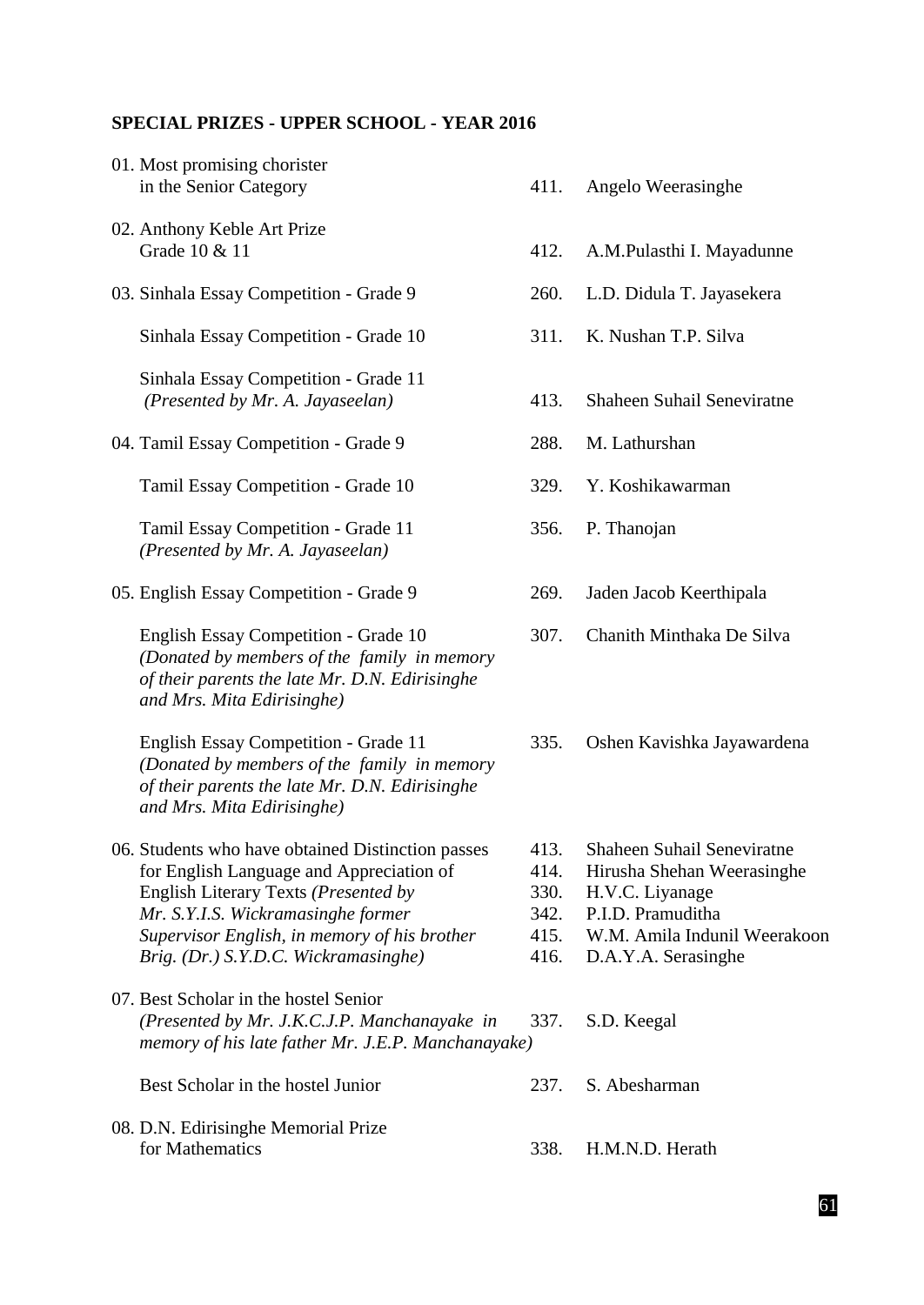09. Inter House Do you know Contest - Upper School – Keble House 293. M.S. Bhauka T.S. Madugalla 260. L.D. Didula T. Jayasekera 315. Navindu Tehan Alwis 301. H.W. Vimoth Susara 10. Inter House Spelling Bee Contest - Upper School – Keble House 399. Savith Adeepa Basnayake 260. L.D. Didula T. Jayasekera 288. M. Lathurshan 269. Jaden Jacob Keerthipala 11. Inter House Debate Competition - Upper School (Sinhala Medium) De Saram House 307. Chanith Minthaka De Silva 417. R.M. Anuradha I.B. Ranaweera 302. S.M.R.K. Vidumina 316. R.H.M. Chamidu D. Bandara 12. Inter House Debate Competition - Upper School – (Tamil Medium) - Hayman House 291. K. Yuwansri 287 T. Abishek 327. M.S. Sadurshan 13. The Bishop of Colombo Prize for Comparative Religion (Sinhala Medium) 414. Hirusha Shehan Weerasinghe The Bishop of Colombo Prize for Comparative Religion (Tamil Medium) 287. T. Abishek 14. The Bishop of Colombo Prize for Environmental Awareness (Sinhala Medium) 319. W. Pasindu T. Samarasinghe The Bishop of Colombo Prize for Environmental Awareness (Tamil Medium) 326. S. Dharun Nivesh 15. Best O/L Results year 2016 413. Shaheen Suhail Seneviratne (Sinhala Medium) 414. Hirusha Shehan Weerasinghe *(Presented by Mrs. R.J. Perera – former* 330. H.V.C. Liyanage *Sickroom Matron in memory of her* 338. H.M.N.D. Herath *husband late Mr. George Perera)* 347. D.N. Chandrasena 16. D.B. Welikala Memorial Prize for the 351. F. Shihan Mohamed Best O/L Results year 2016 (Tamil Medium) 350. S. Niroshan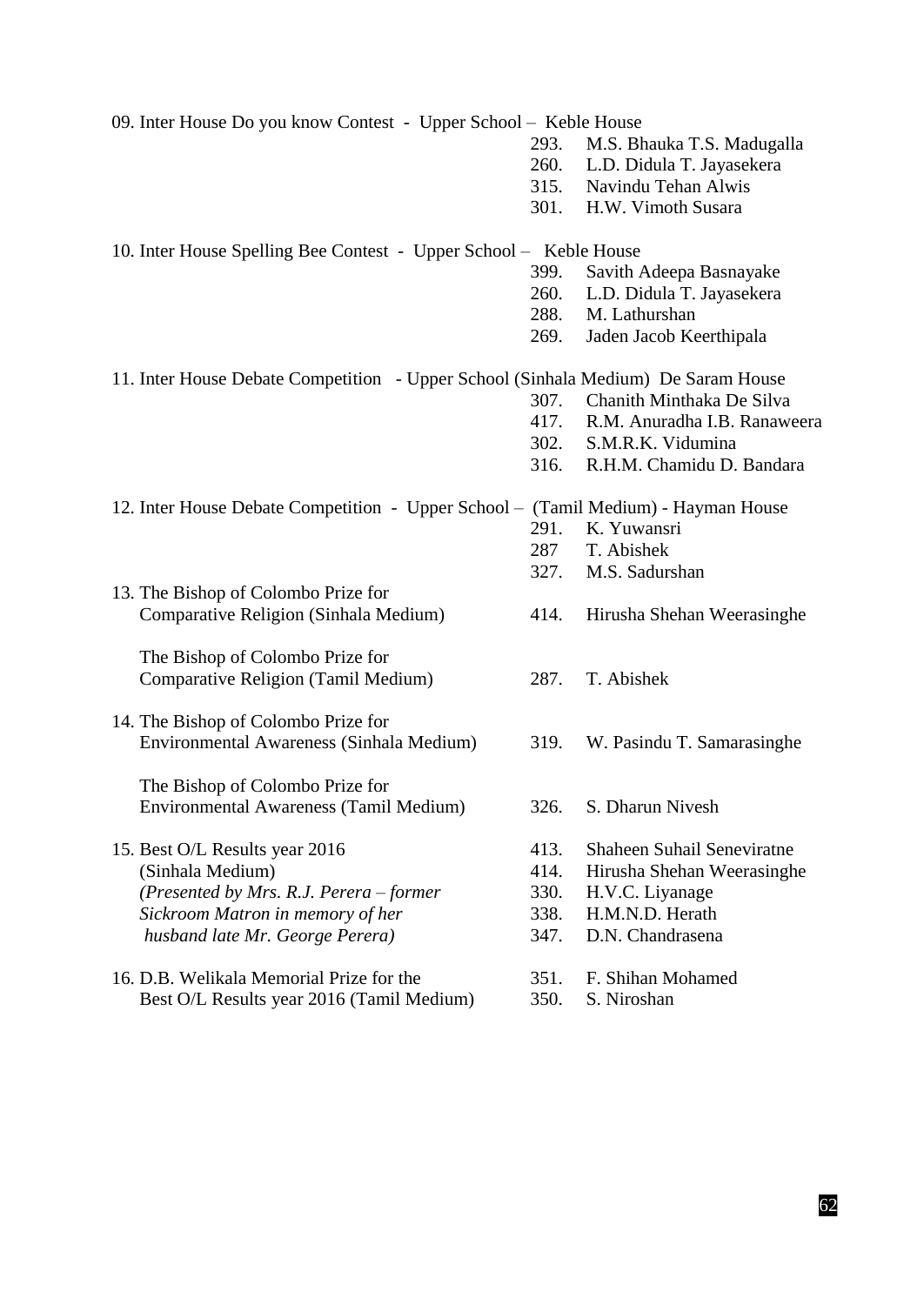# **SPECIAL PRIZES – G.C.E. (A/L) SECTION - YEAR 2016**

| 01. Sinhala Essay Competition<br>Grade 12 & 13                                                  | 369.                         | D.L.L. Vimukthi Rajith                                                                            |
|-------------------------------------------------------------------------------------------------|------------------------------|---------------------------------------------------------------------------------------------------|
| 02. Tamil Essay Competition<br>Grade 12 & 13                                                    | 418.                         | S. Varun                                                                                          |
| 03. V.D. Paulraj Memorial Prize for<br><b>English Essay Competition</b><br>Grade 12 & 13        | 380.                         | W.A.S.V. Weerawardana                                                                             |
| 04. The Bishop of Colombo Prize for<br><b>Environmental Awareness Essay Competition</b>         | 383.                         | O.W.S. Bandara                                                                                    |
| 05. The Bishop of Colombo Prize for<br><b>Comparative Religion Essay Competition</b>            | 379.                         | I.S. Wickramasinghe                                                                               |
| 06. Inter House Do you know Contest - Advanced Level Section - Hulugalla House                  | 382.<br>419.<br>420.<br>368. | A.W.K.B. Gunathilaka<br>D M. Kalana Maduwantha<br>R.M.B.M.B. Alawathugoda<br>D.M.K.D. Dissanayaka |
| 07. Inter House Spelling Bee Contest - Advanced Level Section - Keble House                     | 380.<br>376.<br>370.<br>384. | W.A.S.V. Weerawardana<br>M. Adil Ibham<br>B.H.D. Kavindu Hewage<br>M.M.E.N.S. Jayaneththi         |
| 08. Best A/L Individual Project (Sinhala Medium)                                                | 381.                         | G.A.R.S. Ediriweera                                                                               |
| 09. Best A/L Individual Project (Tamil Medium)                                                  | 421.                         | M.S.M. Atheeq                                                                                     |
| 10. Best A/L Results - year 2016<br>Commerce (Tamil Medium)                                     | 422.                         | P. Satheesan                                                                                      |
| 11. Best A/L Results - year 2016<br>Arts                                                        | 423.                         | V.N. Fernando                                                                                     |
| 12. Best A/L Results - year 2016<br>Commerce (Sinhala Medium)                                   | 424.                         | M.A. Dissanayaka                                                                                  |
| 13. Best A/L Results - year 2016<br><b>Physical Science</b><br>(Presented by Mr. M.P.M. Jaleel) | 425.                         | H.P.B. Dharmasooriya                                                                              |